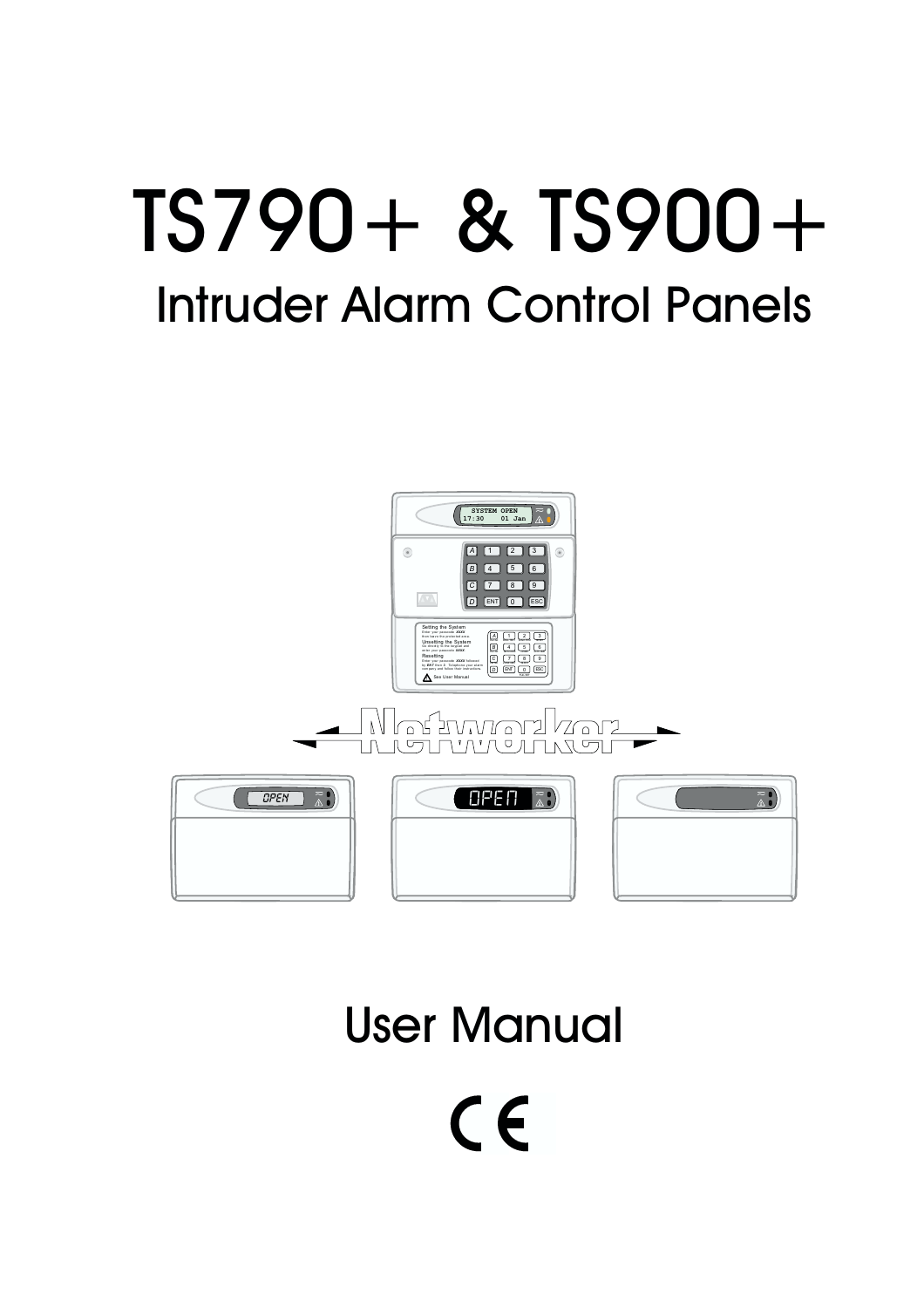# *Quick Reference Guide*

| <b>Full Set</b>        | Enter your passcode                                   | $[X]$ $[X]$<br>$\left[ \mathrm{X}\right]$<br>[X]                                   |
|------------------------|-------------------------------------------------------|------------------------------------------------------------------------------------|
| Part Set               | Enter your passcode                                   | $(X)$ $(X)$ $(X)$ $(X)$                                                            |
|                        | Press A, B or C as required                           | $\Box$ or $\Box$ or $\Box$                                                         |
| Unset                  | Enter your passcode                                   | $\boxed{X}$ $\boxed{X}$ $\boxed{X}$ $\boxed{X}$                                    |
| <b>Silent Full Set</b> | Enter your passcode                                   | $[X]$ $[X]$ $[X]$<br>$\lfloor \mathsf{X} \rfloor$                                  |
|                        | $\lceil 8 \rceil$<br>Press 8                          |                                                                                    |
| <b>Silent Part Set</b> | Enter your passcode                                   | $[X]$ $[X]$ $[X]$ $[X]$                                                            |
|                        | Press A, B or C as required                           | $\Box$ or $\Box$ or $\Box$                                                         |
|                        | Press 8                                               | $\boxed{8}$                                                                        |
| <b>Bell Test</b>       | Enter your passcode                                   | $[X]$ $[X]$ $[X]$ $[X]$                                                            |
|                        | Press [ENT] within 5 secs.                            | [ENT]                                                                              |
|                        | Press 1 (sounders on)                                 | $\Box$                                                                             |
|                        | Press [ESC] when finished                             | ESC                                                                                |
| <b>Walk Test</b>       | Enter your passcode                                   | $[X]$ $[X]$ $[X]$ $[X]$                                                            |
|                        | Press [ENT] within 5 secs.                            | [ENT]                                                                              |
|                        |                                                       |                                                                                    |
|                        | Press <sub>2</sub>                                    | $\left[\overline{2}\right]$                                                        |
|                        | <b>Conduct Walk Test</b>                              | <b>Conduct Walk Test</b>                                                           |
|                        | Press [ESC] when finished                             | ESC                                                                                |
| <b>Remote Reset</b>    | Enter your passcode                                   | $[X]$ $[X]$<br>$\lfloor \chi \rfloor$<br>$\lfloor x \rfloor$                       |
|                        | Enter your passcode again                             | $\boxed{\mathbf{X}}$<br>$\boxed{\mathbf{X}}$<br>$\boxtimes$<br>$\lfloor x \rfloor$ |
|                        | Contact your central station and quote 4 digit number |                                                                                    |
|                        | Enter reply number                                    | $(X)$ $(X)$ $(X)$ $(X)$                                                            |
|                        | Press [ENT]                                           | [ENT]                                                                              |
|                        | Press [ESC] when finished                             | $[\mathsf{esc}]$                                                                   |
| <b>Change Passcode</b> | Enter your passcode                                   | $(X)$ $(X)$ $(X)$ $(X)$                                                            |
|                        | Press [ENT] within 5 secs.                            | [ENT]                                                                              |
|                        | Press 4                                               | $\boxed{4}$                                                                        |
|                        | Enter new passcode                                    | $[X]$ $[X]$ $[X]$<br>$\left[\mathrm{X}\right]$                                     |
|                        | Press [ENT]to accept                                  | [ENT]                                                                              |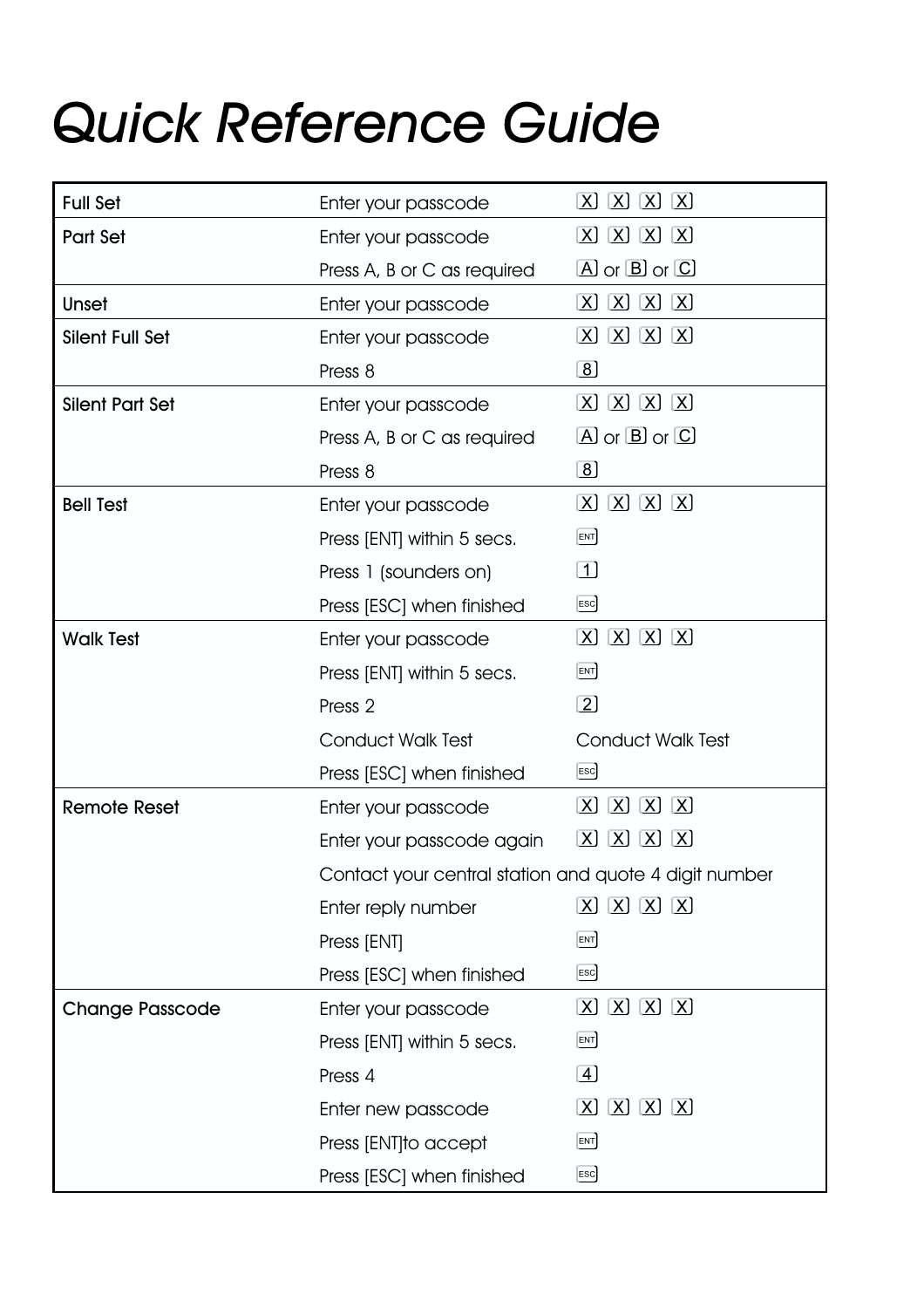# *CONTENTS*

# *Quick Reference Guide*

### *Overview*

# *Operating The System*

| Setting individual Wards with Standard User Passcodes. 13      |
|----------------------------------------------------------------|
| Unsetting individual Wards with Standard User Passcodes14      |
| Setting & Unsetting Wards with the Code Set Group Passcodes 16 |

## *User Menu 1*

| View Activity Count - $9 \dots \dots \dots \dots \dots \dots \dots \dots \dots \dots \dots \dots \dots \dots$ |
|---------------------------------------------------------------------------------------------------------------|
|                                                                                                               |

### *User Menu 2*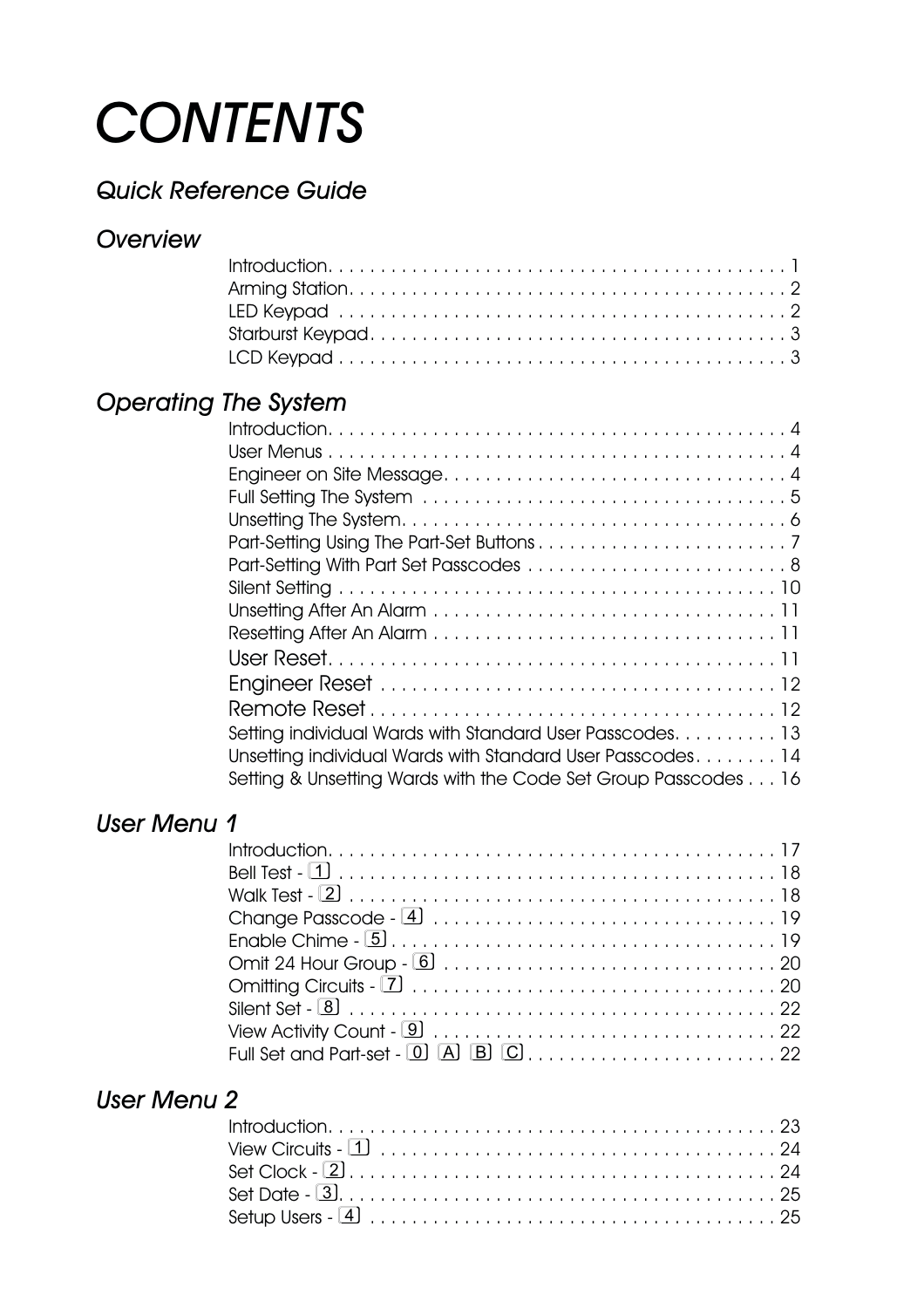| Viewing the System Log with an LCD Remote Keypad - $9 \ldots 31$ |
|------------------------------------------------------------------|
| Viewing The Log With an LED or Starburst Remote Keypad $-931$    |
|                                                                  |
|                                                                  |

# *User Menu 3*

|                                                                                                                                                                                                                                        | Selecting Time Switches - $[{\bf A} \hspace{1mm} {\bf B} \hspace{1mm} {\bf C} \hspace{1mm} \ldots \hspace{1mm} \ldots \hspace{1mm} \ldots \hspace{1mm} \ldots \hspace{1mm} 36$ |
|----------------------------------------------------------------------------------------------------------------------------------------------------------------------------------------------------------------------------------------|--------------------------------------------------------------------------------------------------------------------------------------------------------------------------------|
| Manually Switching The Output - [D] 38<br>User Names (TS900 + Remote Keypads Only) $\overline{4}$ 41<br>Edit Text For Part Set Groups (TS900 + Remote Keypads Only) $-5$ . 41<br>Edit Circuit Text (TS900 + Remote Keypad Only) - 6 42 |                                                                                                                                                                                |
|                                                                                                                                                                                                                                        |                                                                                                                                                                                |
|                                                                                                                                                                                                                                        |                                                                                                                                                                                |
|                                                                                                                                                                                                                                        |                                                                                                                                                                                |
|                                                                                                                                                                                                                                        |                                                                                                                                                                                |
|                                                                                                                                                                                                                                        |                                                                                                                                                                                |
|                                                                                                                                                                                                                                        |                                                                                                                                                                                |
|                                                                                                                                                                                                                                        |                                                                                                                                                                                |
|                                                                                                                                                                                                                                        |                                                                                                                                                                                |
|                                                                                                                                                                                                                                        |                                                                                                                                                                                |

# *Fault Finding*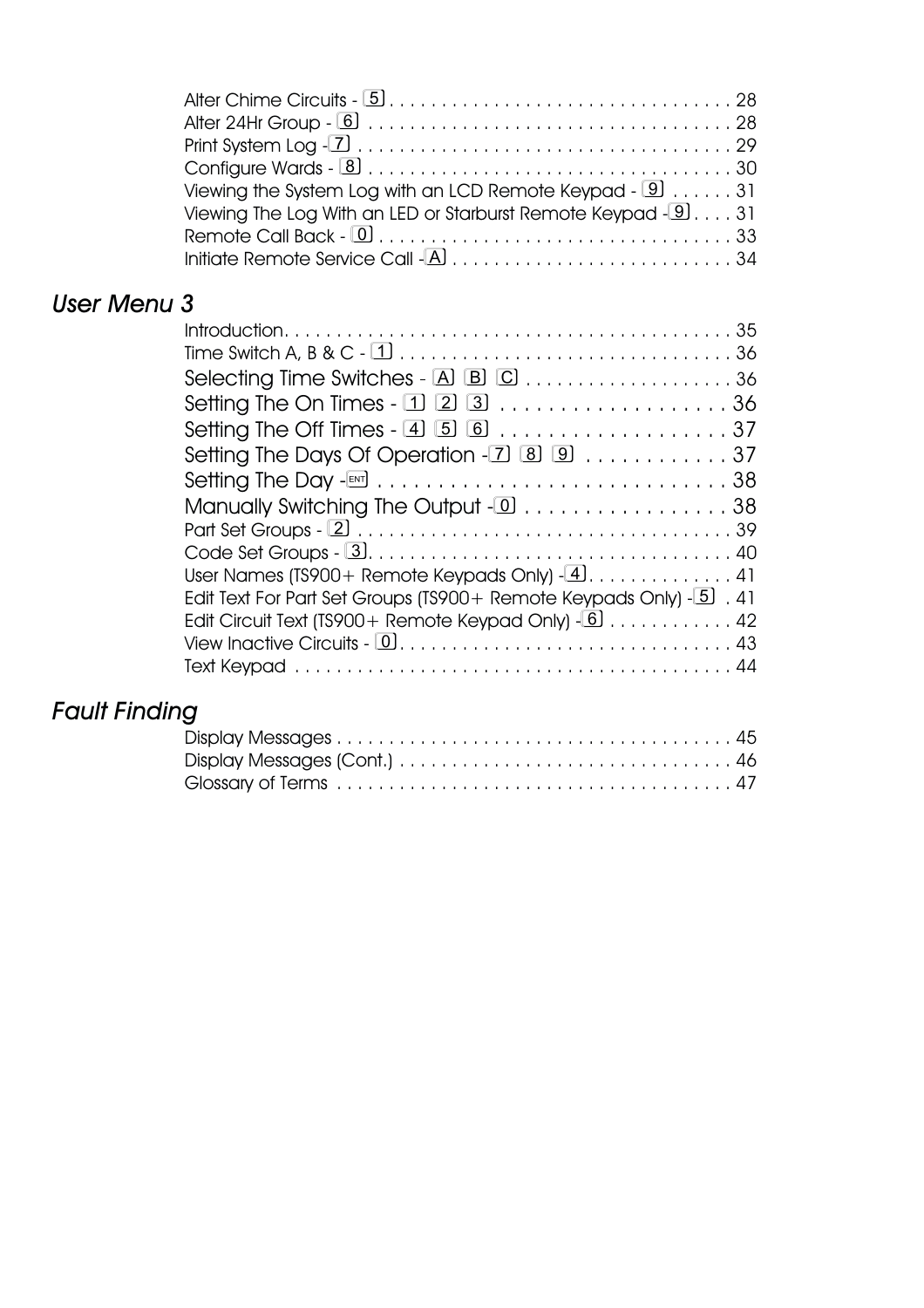# *Overview*

#### *Introduction*

The TS790+ and TS900+ are advanced security alarm control systems using state of the art electronics to provide comprehensive but flexible protection for both domestic and commercial premises. The system comprises a number of components linked to a central control unit which is concealed from view but accessible for maintenance. The TS790+ can monitor from 10 to 16 detection circuits where as the TS900+ can monitor a maximum of 56.

Both systems can be operated from up to four remote keypads which may be one of four types. Detection devices such as door contacts or movement sensors are allocated to detection circuits which are identified on the remote keypad displays. All detection circuits may then be allocated to the whole system or grouped into "Wards" (areas) so that access to certain areas can be controlled independently.

A modem can also be connected to the alarm system via the telephone line to allow remote interrogation, programming and resetting of alarms. This feature is known as "Downloading" and is normally performed by the installation company or central station.

Each alarm installation is specific to the site and its occupier and may differ from other TS790+/TS900+ installations. This manual describes in detail all the functions and procedures available to the user, however, not all these may be relevant to the way your system is set up. To avoid unnecessary operating errors please discuss the details of the alarm system with your installation company before attempting to use it. Also ensure that the installation company completes the system record sheets at the back of this manual and fills in the details required within the section called *"Operating The System"*.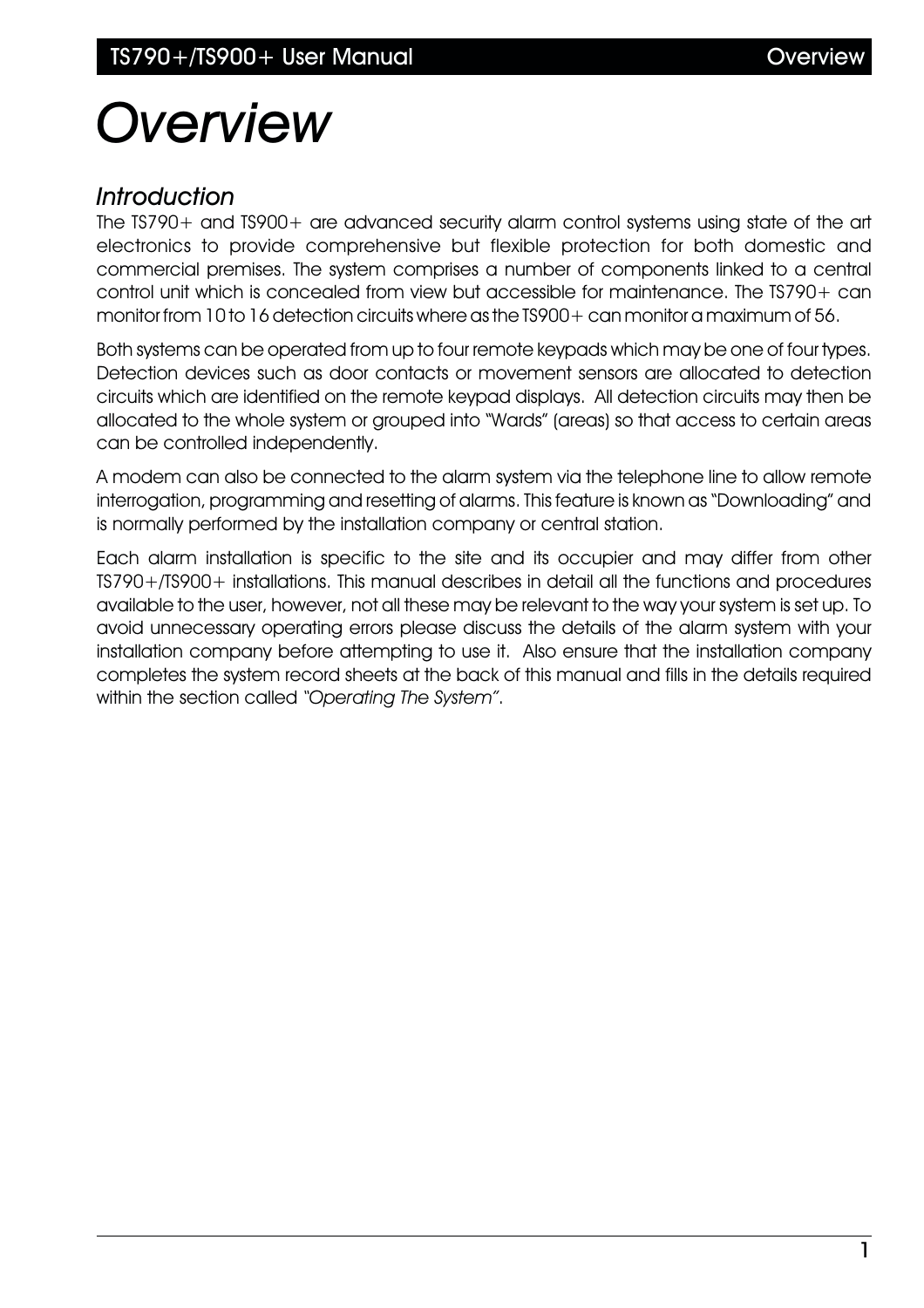Your alarm system can be operated from one or more remote keypads, which will have been strategically located within the protected premises. The remote keypads may be one of four types.

#### *Arming Station*

The remote arming station can only be used to full set, part set and unset your alarm system.

- 1 Green Power Indicator Flashes if no mains power is present. Steady when mains power is present.
- 2 Red Function Indicator Can be programmed by the alarm company, to indicate a fault, set or part-set etc.
- 3 Keyboard Used for operating your alarm system.
- 4 Cover Fold-down cover with quick guide operating instructions.



### *LED Keypad*

The LED remote keypad can be used to full set, part set and unset the alarm system. It also can be used for limited programming functions.

- 1 LED Display Used to show the system time along with other system messages.
- 2 Green Power Indicator Flashes if no mains power is present. Steady when mains power is present.
- 3 Red Function Indicator Can be programmed by the alarm company, to indicate a fault, set or part-set etc.
- 4 Keyboard Used for operating your alarm system.
- 5 Cover Fold-down cover with quick guide operating instructions.

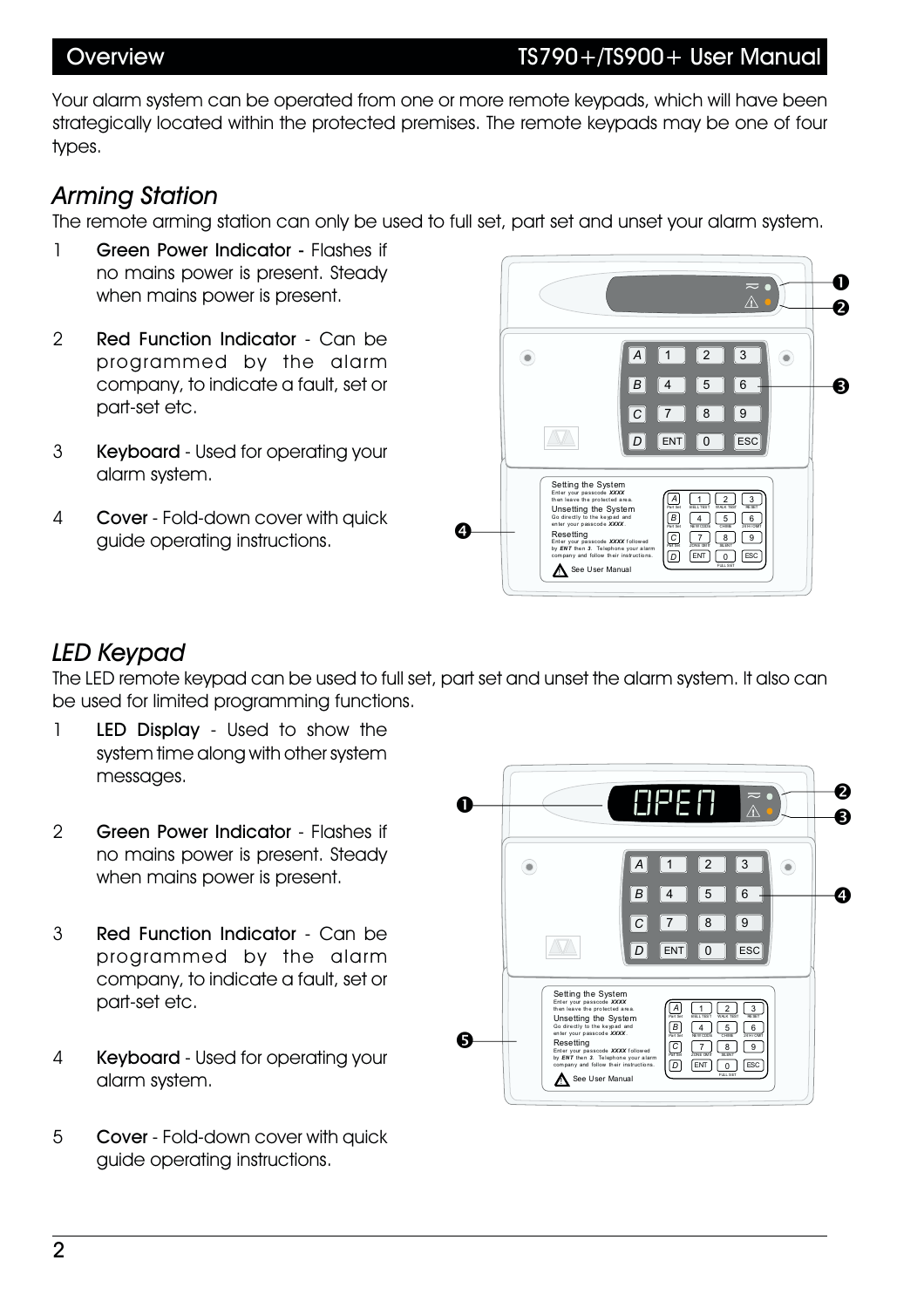### *Starburst Keypad*

The Starburst remote keypad can be used to full set, part set and unset the alarm system. It also can be used for limited programming functions.

- 1 Starburst Display Used to show the system time along with other system messages.
- 2 Green Power Indicator Flashes if no mains power is present. Steady when mains power is present.
- 3 Red Function Indicator Can be programmed by the alarm company, to indicate a fault, set or part-set etc.
- 4 Keyboard Used for operating your alarm system.
- 5 Cover Fold-down cover with quick guide operating instructions.



- 1 **LCD Display** Used to show the system time along with other system messages.
- 2 Green Power Indicator Flashes if no mains power is present. Steady when mains power is present.
- 3 Red Function Indicator Can be programmed by the alarm company, to indicate a fault, set or part-set etc.
- 4 Keyboard Used for operating your alarm system.
- 5 Cover Fold-down cover with quick guide operating instructions.



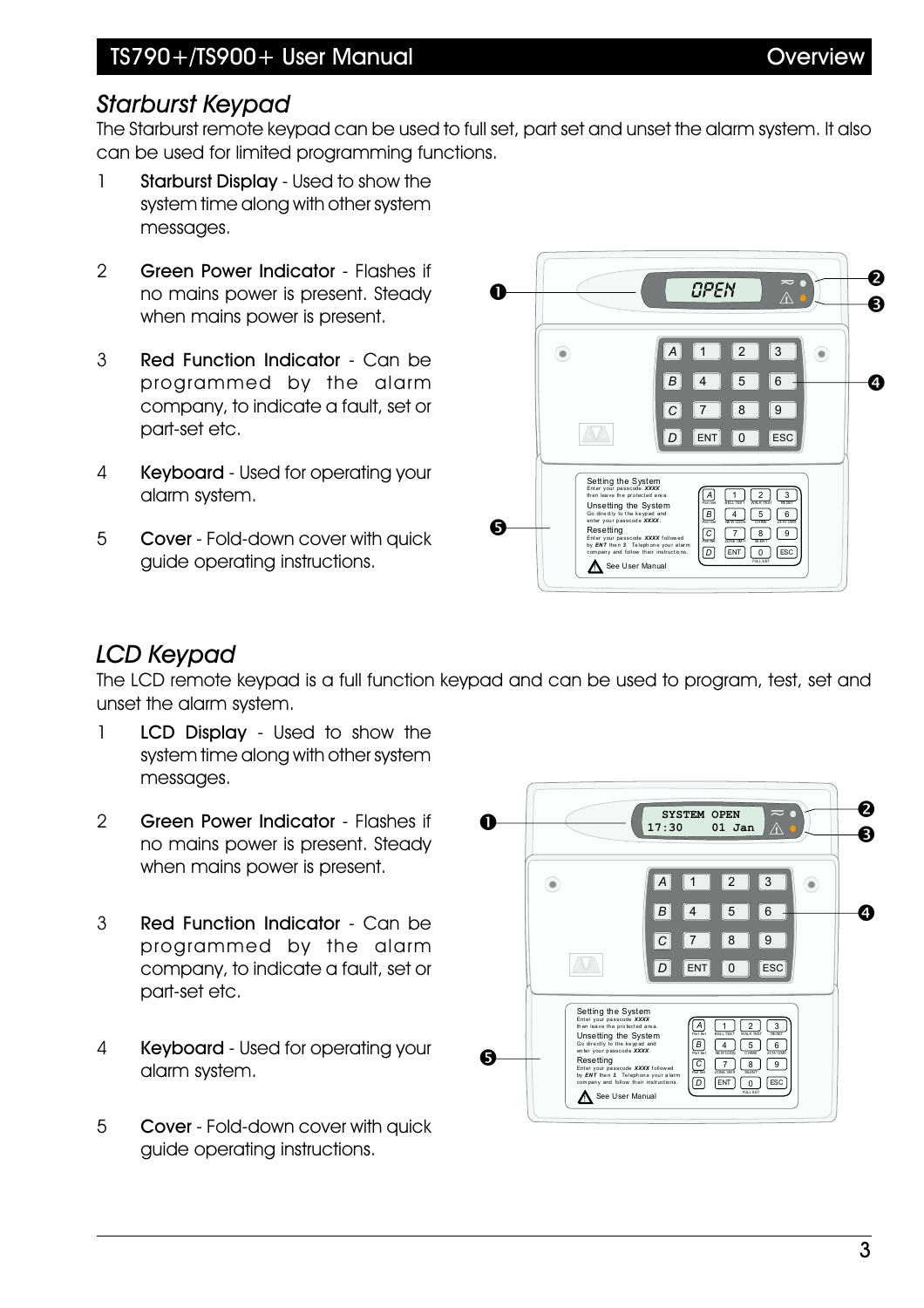# *Operating The System*

#### *Introduction*

Initial access to the system is gained by entering a 4 digit passcode. Every time you wish to use the the system your passcode must be entered correctly. If a passcode is repeatedly entered incorrectly a code tamper alarm will be generated.

Up to 31 separate user passcodes are available for operating the system. The master user (user 01) is the person responsible for allocating other users to the system.

Each user (02-31) may be defined for different authorisation levels. *See page 25 for full details*, the table below shows the code levels and their menu access:

| Code level            | <b>User Menu 1</b>                                  | User Menu 2          | User Menu 3        |  |
|-----------------------|-----------------------------------------------------|----------------------|--------------------|--|
| <b>Master</b>         | V                                                   | $\boldsymbol{\nu}$ * | $\boldsymbol{v}^*$ |  |
| Standard              | V                                                   |                      |                    |  |
| Holiday               | V                                                   |                      |                    |  |
| Set Only              | V                                                   |                      |                    |  |
| <b>Reset Only</b>     | Options 1-9 only                                    |                      |                    |  |
| PA Code               |                                                     |                      |                    |  |
| Access                | Used for access control                             |                      |                    |  |
| <b>Full Set Group</b> | Only allows setting and unsetting of selected wards |                      |                    |  |
| Code Set Group A      |                                                     |                      |                    |  |
| Code Set Group B      |                                                     |                      |                    |  |
| Code Set Group C      |                                                     |                      |                    |  |

*\* If the installation company has programmed the master user for limited access, he or she will NOT have access to "User menu 2" options 6 and 8, and all options in "User menu 3".*

#### *User Menus*

To gain access to the User Menus, first make sure that the keypad is displaying the word "OPEN" to show that the system is unset. Key in a passcode and within five seconds press  $\mathbb{R}^n$ . The system goes into "User menu 1". (If you do not press  $\mathbb{R}$  within five seconds the system will attempt to full set.) Next, press a key to select an option within User menu 1. On the fold down cover of each keypad a label shows a brief description of each menu option within "User menu 1". See page 17 for more details.

You can abandon any menu option by pressing **ESC**. If you press **ESC** repeatedly after selecting a user menu then the alarm system will return to the normal "OPEN" condition.

#### *Engineer on Site Message*

When the installation engineer attends the site for routine maintenance etc. the remote keypads may show "Engineer on site"  $(E \cap \overline{G} \cap \overline{G})$  IEE), whilst this message is displayed the alarm system remains fully operational. However, before the engineer leaves the site he should ask one of the users to enter their passcode followed by <sup>[550]</sup>, this will clear the "Engineer on site" message and return the system to the normal "OPEN" condition.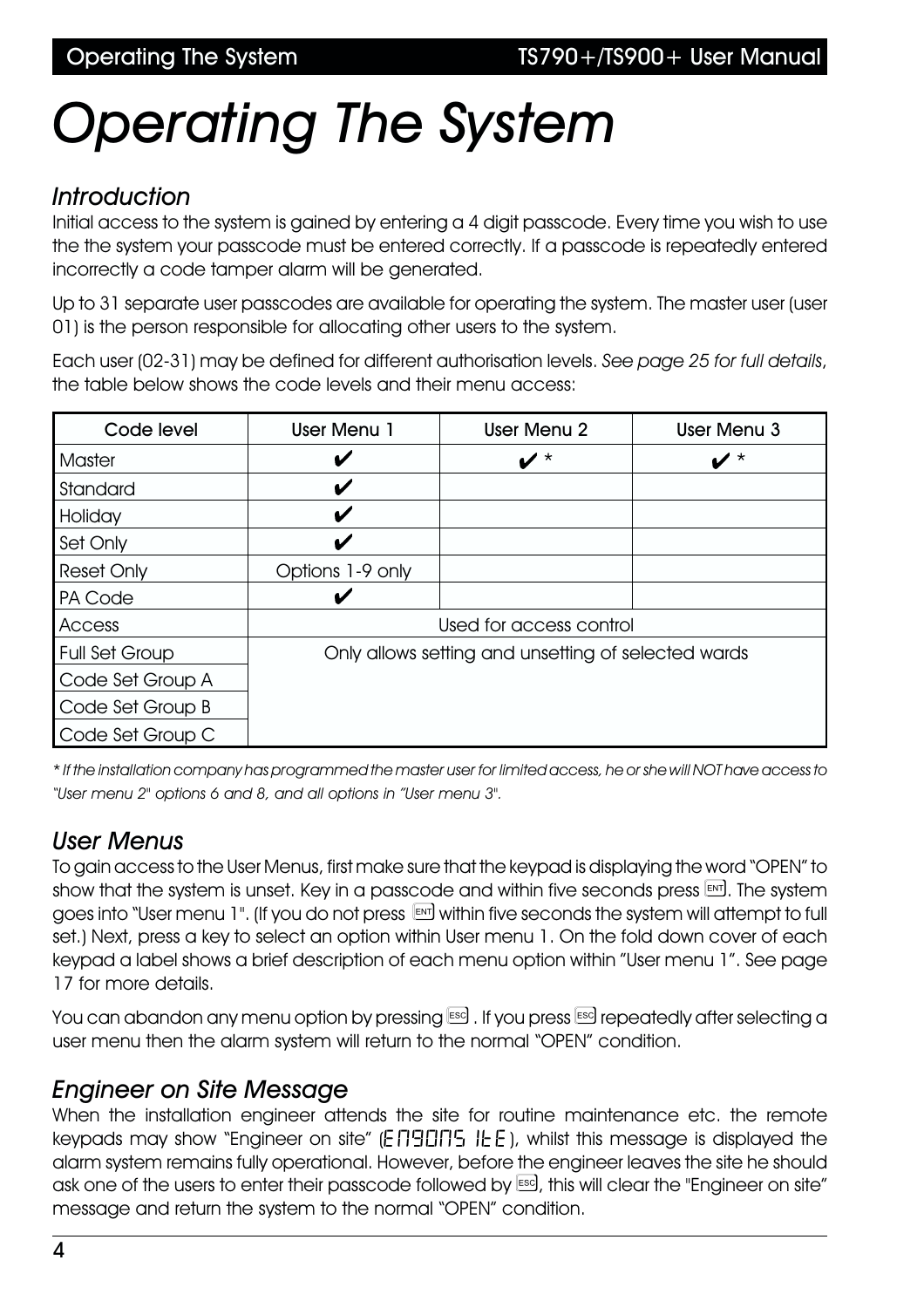#### *Full Setting The System*

The full setting procedure may be initiated from any remote keypad (if more than one is fitted). Before attempting to full set the alarm system ensure that all movement detectors are unobstructed and all doors, and windows are secure.

The installation company will have set-up your alarm system to full set by one of the following:

| <b>Timed Exit</b>      |   | - After entering your passcode the alarm system will be full set after the<br>pre-programmed exit timer has expired. The display at step (2) will<br>count down the remaining exit time.                                                                                             |
|------------------------|---|--------------------------------------------------------------------------------------------------------------------------------------------------------------------------------------------------------------------------------------------------------------------------------------|
| <b>Final Exit</b>      |   | - After entering your passcode the alarm system will be full set after the<br>Final Exit door is opened and closed. The display at step (2) will show a<br>count of 9999.                                                                                                            |
| <b>Exit Terminator</b> |   | - After entering your passcode the alarm system will be full set after the<br>Final Exit door is opened and closed, and after pressing the Exit<br>Terminator button (a push button normally mounted outside of the<br>premises). The display at step (2) will show a count of 9999. |
| Instant                | - | After entering your passcode the alarm system will be full set after 5<br>seconds.                                                                                                                                                                                                   |

**If an attempt is made to full set the system whilst any circuits are active (such as a door** *being open) the display at step (2) will indicate the circuit(s) that are in fault and internal sounder generates an interrupted tone. The fault must be cleared before the setting procedure can be completed. If the system is set by "Timed Exit" or "Instant", and the fault is still present at the end of the exit time an internal alarm will be generated. If fitted, the external strobe light will flash indicating that the system has "Failed to set". To prevent this alarm simply re-enter your passcode before the exit timer expires.*

#### » To full set the system proceed as follows:

1. Enter your passcode  $[X]$   $[X]$   $[X]$   $[X]$ . The display will show:

2. After 5 seconds the exit sounder will start and the display will show:

3. Leave via the prescribed exit route.

4. The system is set when the exit time has expired, on activation of the Final Exit circuit or pressing the Exit Terminator button, as appropriate. The exit sounder will stop and the display will show:

5. After 5 seconds the "SYSTEM SET" message will disappear and the display will show the time, (date and banner text, LCD only) e.g.,





Exit Time: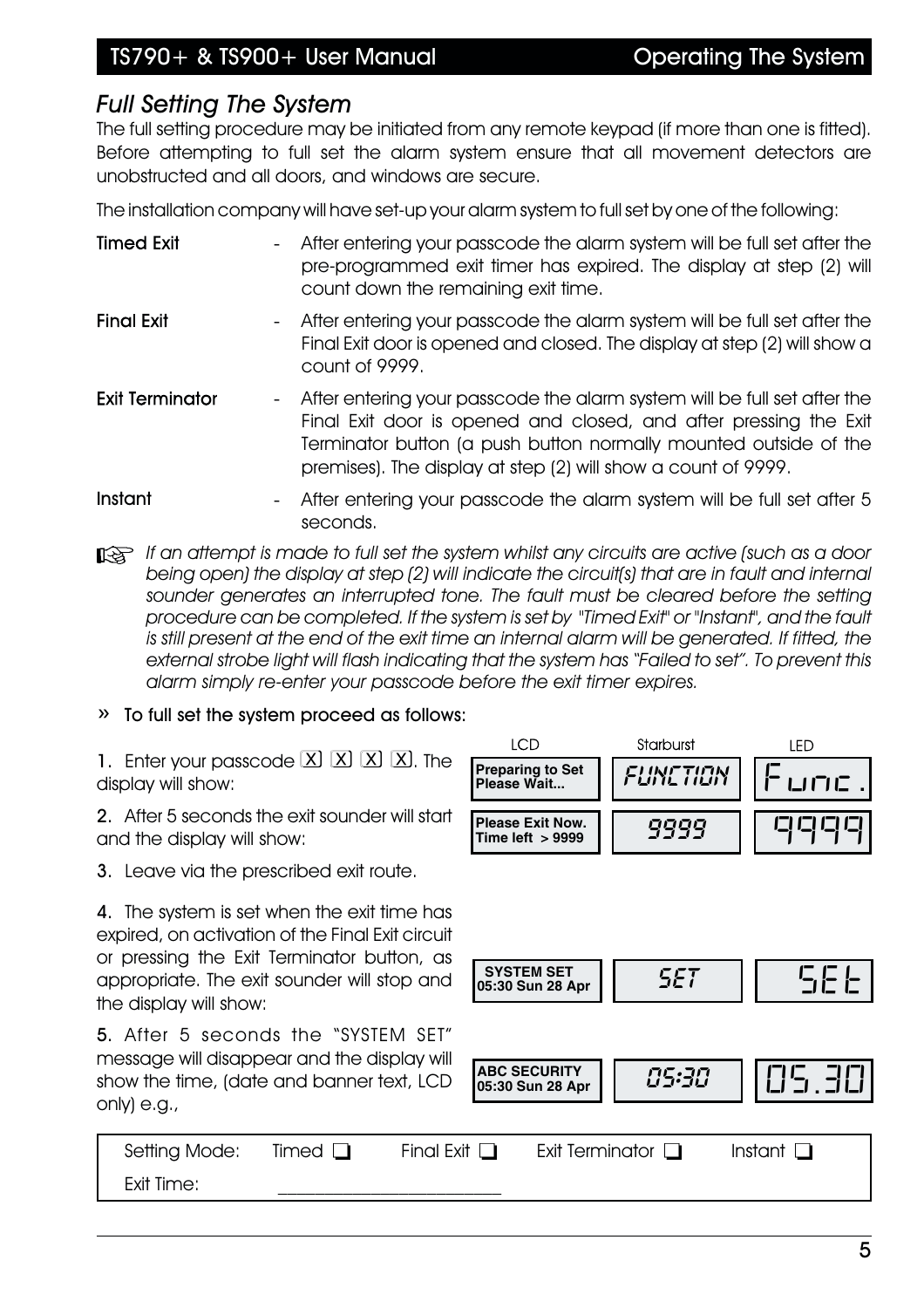#### Operating The System TS790+ & TS900+ User Manual

#### *Unsetting The System*

The unsetting of the alarm system can be performed from any remote keypad.

» To unset your alarm system, proceed as follows:

1. Enter the premises via the prescribed entry route and proceed directly to the remote keypad. The internal sounders generate an interrupted tone. The display will show the remaining entry time, e.g.,

2. Enter your passcode  $[\overline{X}]$   $[\overline{X}]$   $[\overline{X}]$   $[\overline{X}]$ before the entry timer expires. The internal sounders will stop and the display will show:

3. After 5 seconds the "SYSTEM OPEN" message will disappear and the display will show the time, (date and banner text, LCD only) e.g.,



**EX** If the entry time is exceeded an alarm is generated from the internal sounders and the *"Second Entry" timer is started. If at the end of the "Second Entry" timer the alarm system has not been unset a full alarm condition will occur. If the installation company has set the "Second Entry" timer to zero the full alarm will occur when the first entry timer expires.*

**If a** *If during the entry procedure the user strays from the prescribed entry route and activates a detection circuit a full alarm will occur (internal sounders and external sounders). If the alarm system is fitted with a remote signalling device such as a digicom this will also be triggered and police action will be taken. However, the alarm system may be programmed with an "Entry Abort" feature which will allow a further pre-set time delay to occur if a detection circuit is accidentally triggered during the entry procedure. This will delay the triggering of the remote signalling device and allow the user time to unset the system. The delay is normally set to 90 seconds by your installation company.*

| <b>Full Set Entry Time:</b> |  |  |
|-----------------------------|--|--|
| Second Entry Time:          |  |  |
| Part-set Entry Time:        |  |  |
| <b>Entry Abort Delay:</b>   |  |  |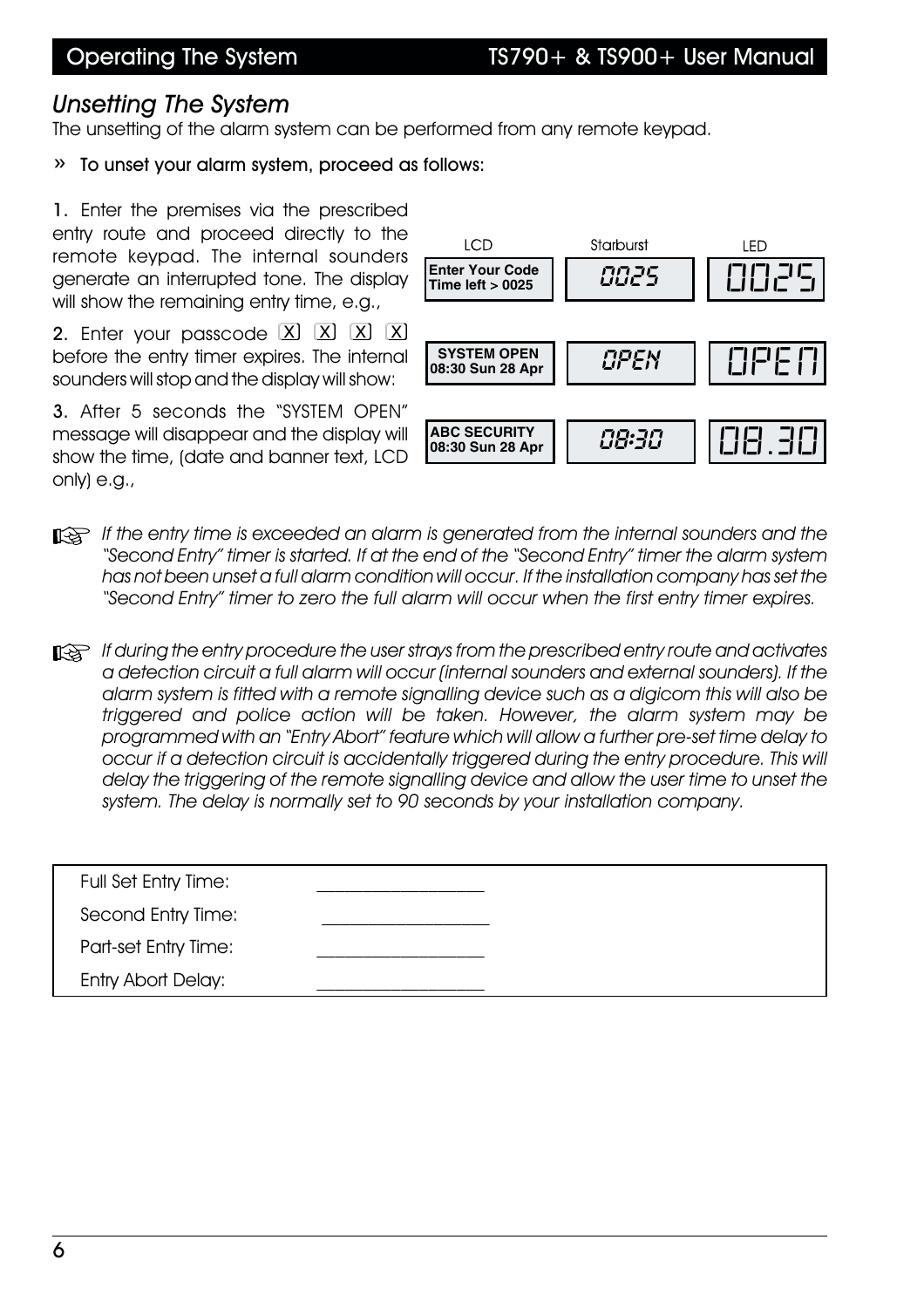### TS790+ & TS900+ User Manual Coperating The System

#### *Part-Setting Using The Part-Set Buttons*

The TS790+ & TS900+ can have up to three pre-defined part-set configurations. Each configuration allows the alarm system to set with one or more wards isolated. Each configuration is then assigned to a part-set button A, B or C, normally this will be done by the installation company at the time of commissioning. However the master user may also configure the part-set buttons, providing the installation company has programmed the alarm system to allow this facility *(see "Part Set Groups" on page 39).*

#### » To part-set the alarm system, proceed as follows:

1. Enter your passcode  $X \times X$   $X \times X$ . The display will show:

2. Within 5 seconds press the required part-set button  $\Box$ ,  $\Box$  or  $\Box$ , e.g., press "A" for part-set A. The display will show:

3. The exit sounder will start. If necessary leave the area via the prescribed exit route. The display will show the remaining exit time, e.g.,

4. The system will be part-set when the exit time has expired, on activation of the Final Exit circuit or by pressing the Exit Terminator button, as appropriate. When the system is part-set the display will show the wards that are set and the time, e.g.,



- $\mathbb{R}$  *The text shown on the LCD remote keypads at step (2) may be programmed by the master user (see "Edit Text for Part-Set Groups" on page 41). If the text is not programmed the display will read the default "Part Set group A" for the above example.*
- $\mathbb{R}$ <sup>+</sup> If the alarm system has LED remote keypads fitted, the installation company may have *programmed the the system so that the alternating displays shown at step (4) only show the time.*

| Part-Set A:   |                       |                   |                        |                |
|---------------|-----------------------|-------------------|------------------------|----------------|
| Setting Mode: | Timed $\Box$          | Final Exit $\Box$ | Exit Terminator $\Box$ | Instant $\Box$ |
|               |                       |                   |                        |                |
| Part-Set B:   |                       |                   |                        |                |
| Setting Mode: | Timed<br>$\mathbf{L}$ | Final Exit $\Box$ | Exit Terminator $\Box$ | Instant $\Box$ |
|               |                       |                   |                        |                |
| Part-Set C:   |                       |                   |                        |                |
| Setting Mode: | Timed                 | Final Exit $\Box$ | Exit Terminator [      | Instant        |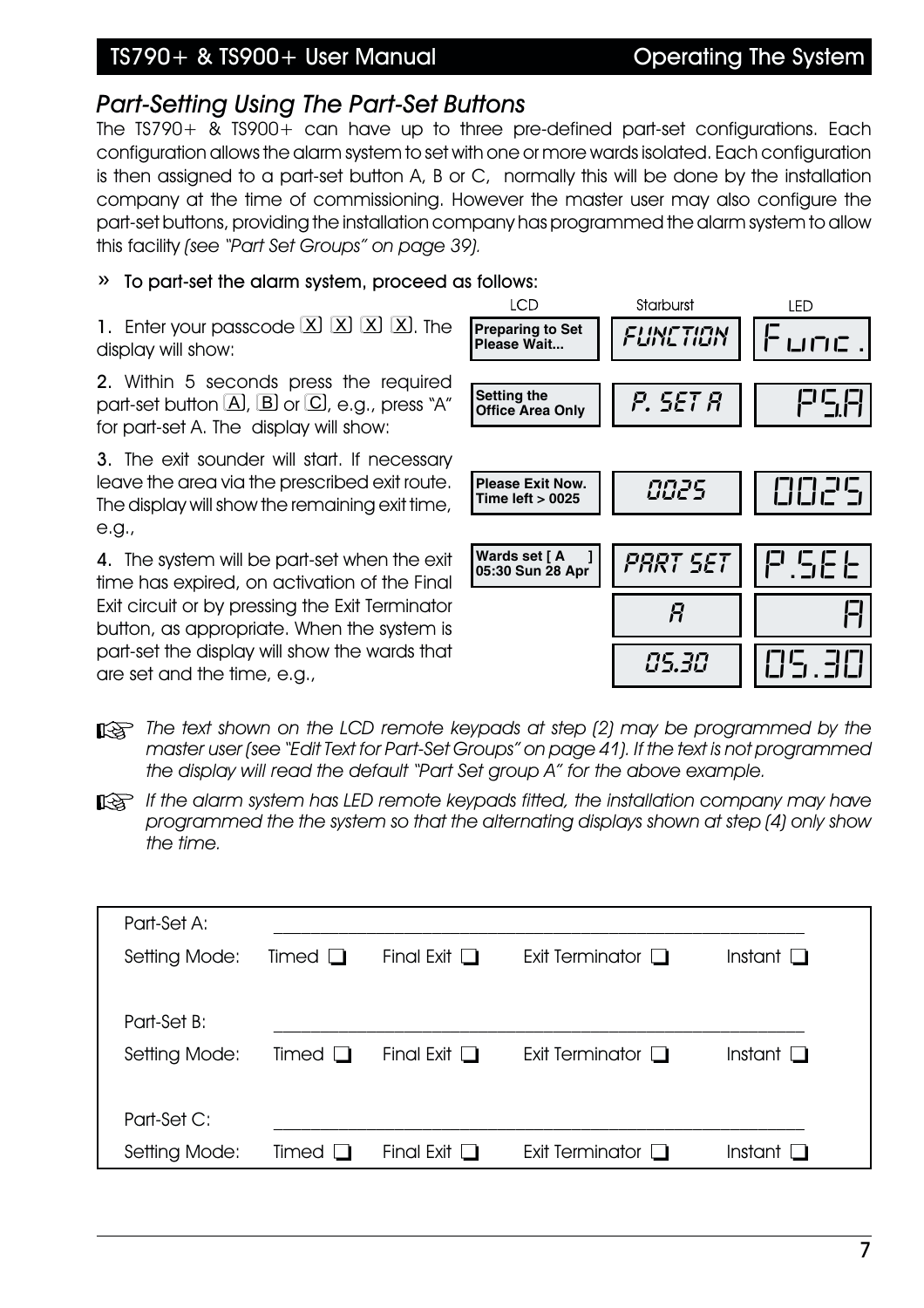#### Operating The System TS790+ & TS900+ User Manual

#### *Part-Setting With Part Set Passcodes*

Passcode types "Code Set Group A", "Code Set Group B", "Code Set Group C", and the "Full Set Group" enable the user to set and unset only the wards assigned to their "Code Set Group". The "Code Set Groups" are configured by the master user or installation company (see "Code Set Groups" on page 40).

The following example shows how to set and unset wards A and B using the passcode type "Code Set Group A". The example first assumes that the alarm system is initially unset.

» To set your area(s) using a "Code Set Group" passcode, proceed as follows:

1. Enter your "Code Set Group" passcode  $[\overline{X}]\overline{X}$   $[\overline{X}]\overline{X}$ . The exit sounder will start. If necessary leave the area via the prescribed exit route. The display will show the remaining exit time, e.g.,

2. The system is part-set when the exit time has expired, on activation of the Final Exit circuit or by pressing the Exit Terminator button, as appropriate. When the system has part-set the display will show the wards that are set and the time e.g.,

#### » To unset your area(s), proceed as follows:

1. Enter the area or premises via the prescribed entry route and proceed directly to the remote keypad. The internal sounders generate an interrupted tone. The display will show the remaining entry time, e.g.,

2. Enter your "Code Set Group" passcode  $(X)$   $(X)$   $(X)$   $(X)$  within the entry time. The internal sounders will stop and the display will show:

3. After 5 seconds the "SYSTEM OPEN" message will disappear and the display will show the time, (date and banner text, LCD only) e.g.,

The "Code Set Group" passcodes may be used when the system is fully set. When the passcode is entered only those wards assigned to the "Code Set Group" will be unset.

The following example shows how to unset wards A and B using the passcode type "Code Set Group A". The example first assumes that the alarm system is initially full set.



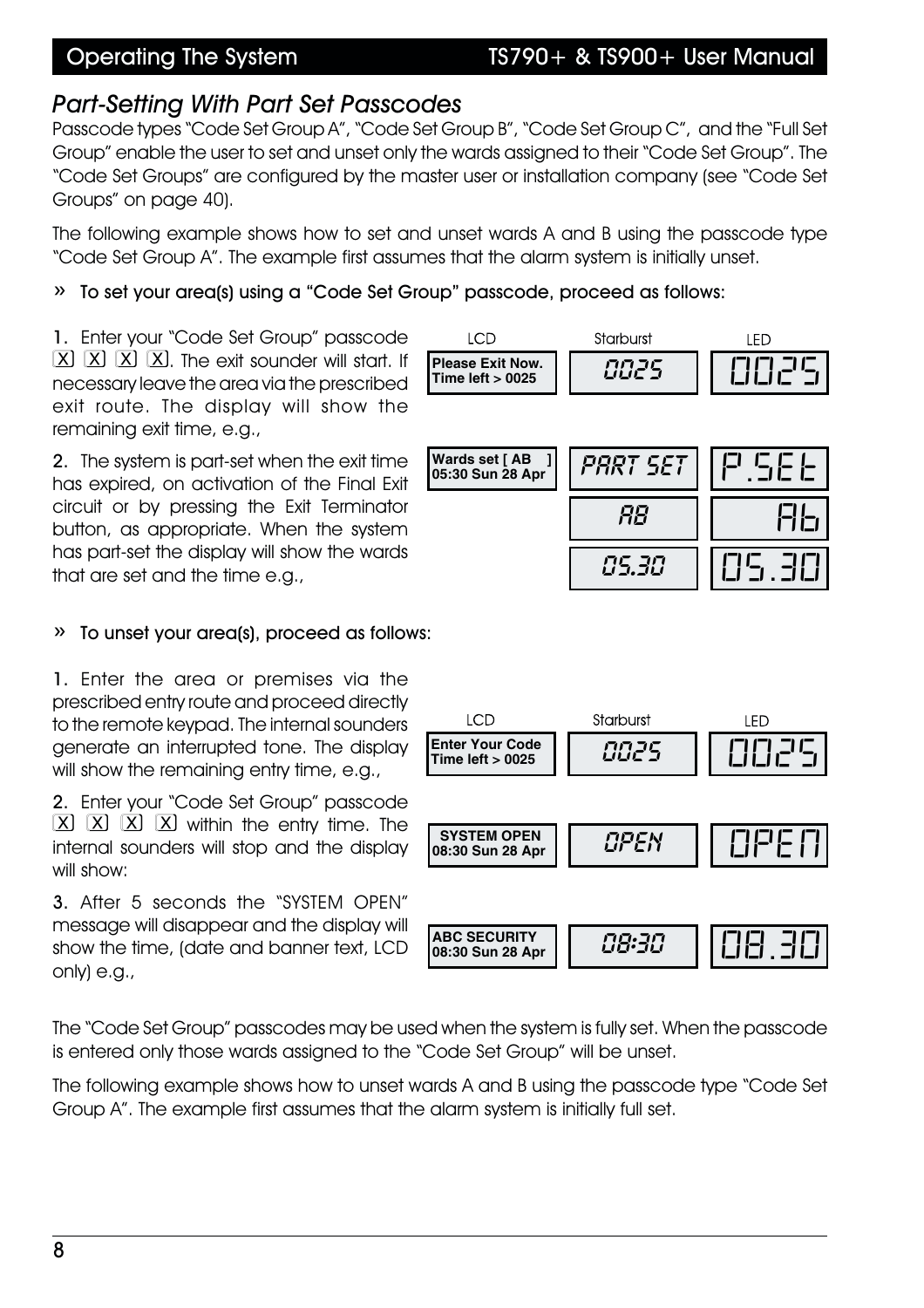# Part-Setting With Part Set Passcodes (Cont.)

» To unset your area(s), proceed as follows:

1. Enter the area or premises via the prescribed entry route and proceed directly to the remote keypad. The internal sounders generate an interrupted tone. The display will show how much time you have left e.g.,

2. Enter your "Code Set Group" passcode  $(X)$   $(X)$   $(X)$   $(X)$  within the entry time. The internal sounders will stop and the display will show the wards that have remained set and the time, e.g.,

| TCD                                         | Starburst    | LED   |
|---------------------------------------------|--------------|-------|
| <b>IEnter Your Code</b><br>Time left > 0025 | 8825         | 0025  |
|                                             |              |       |
| Wards set [S C]<br>09:30 Sun 28 Apr         | PART SET     | PSEE  |
|                                             | $\mathbf{5}$ |       |
|                                             | 09.30        | 日日 引口 |

The system may be returned to the full set condition by re-entering the "Code Set Group" passcode and leaving the area or premises via the prescribed exit route. The system may also be fully unset at any time by entering a valid passcode (Master, Standard or Holiday).

| Code Set Group A: | Sets/unsets wards $S: \Box A: \Box B: \Box C: \Box$ |
|-------------------|-----------------------------------------------------|
| Code Set Group B: | Sets/unsets wards $S: \Box A: \Box B: \Box C: \Box$ |
| Code Set Group C: | Sets/unsets wards $S: \Box A: \Box B: \Box C: \Box$ |
| Full Set Group:   | Sets/unsets wards $S: \Box A: \Box B: \Box C: \Box$ |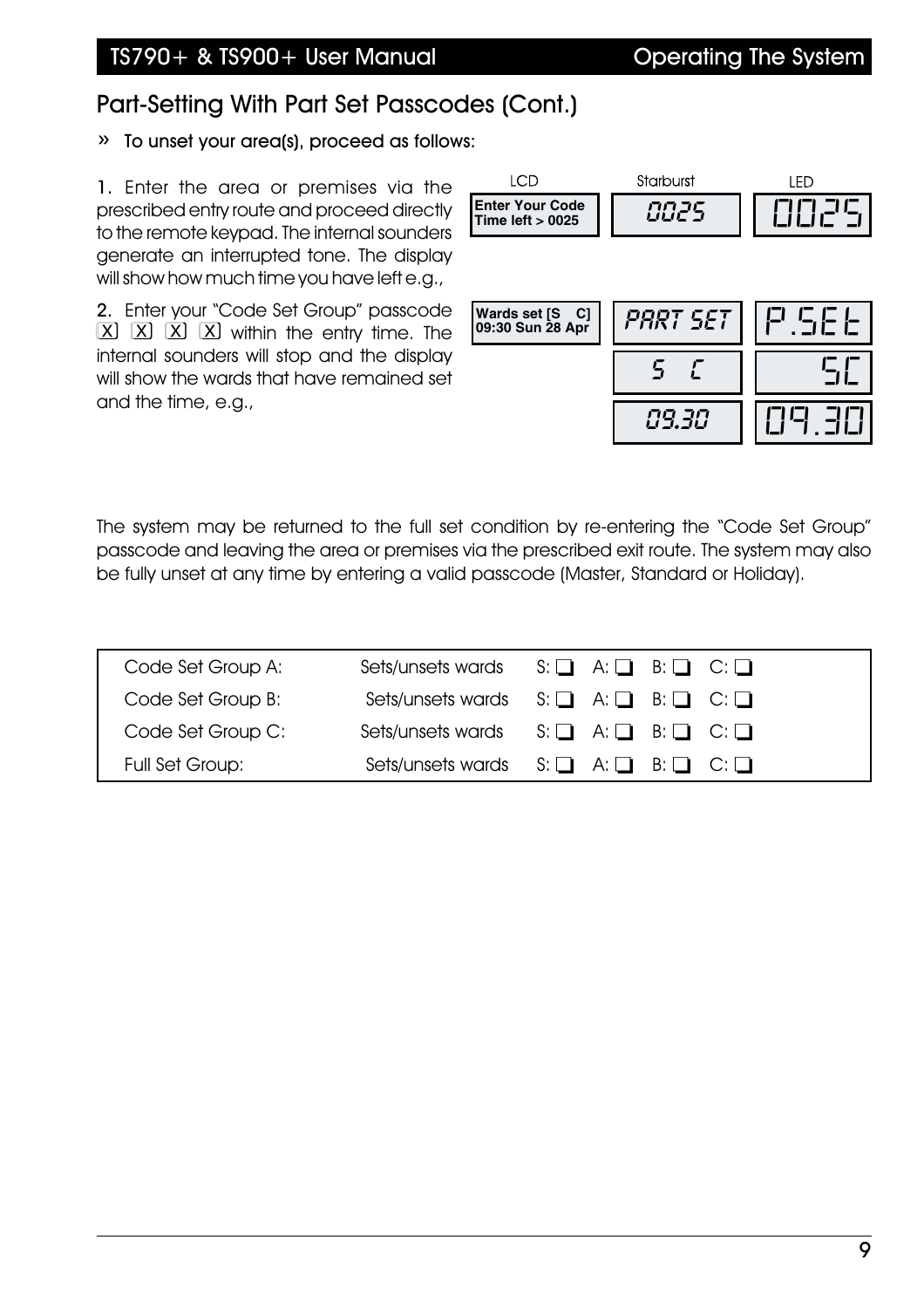#### Operating The System TS790+ & TS900+ User Manual

#### *Silent Setting*

The alarm system may be full or part-set such that the internal sounders are switched off during the exit procedure. However the system will give a short tone at the end of the exit procedure to indicate that the system has successfully set.

#### » To full set the alarm system silently, proceed as follows:

1. Enter your passcode  $[\overline{X}][\overline{X}][\overline{X}]$ . The display will show:

2. Within 5 seconds press  $[8]$ . The display will show:

3. Leave via the prescribed exit route.

4. The system is full set when the exit time has expired, on activation of the Final Exit circuit or by pressing the Exit Terminator button, as appropriate.

#### » To part-set the alarm system silently, proceed as follows:

1. Enter your passcode  $[\overline{X}][\overline{X}][\overline{X}]$ . The display will show:

2. Within 5 seconds press the required part-set button  $\overline{A}$ ,  $\overline{B}$  or  $\overline{C}$ , e.g., press "A" for part-set A then press  $[8]$ . The display will show:

3. Leave the area or premises via the prescribed exit route.

4. The system is part-set when the exit time has expired, on activation of the Final Exit circuit or by pressing the Exit Terminator button, as appropriate.



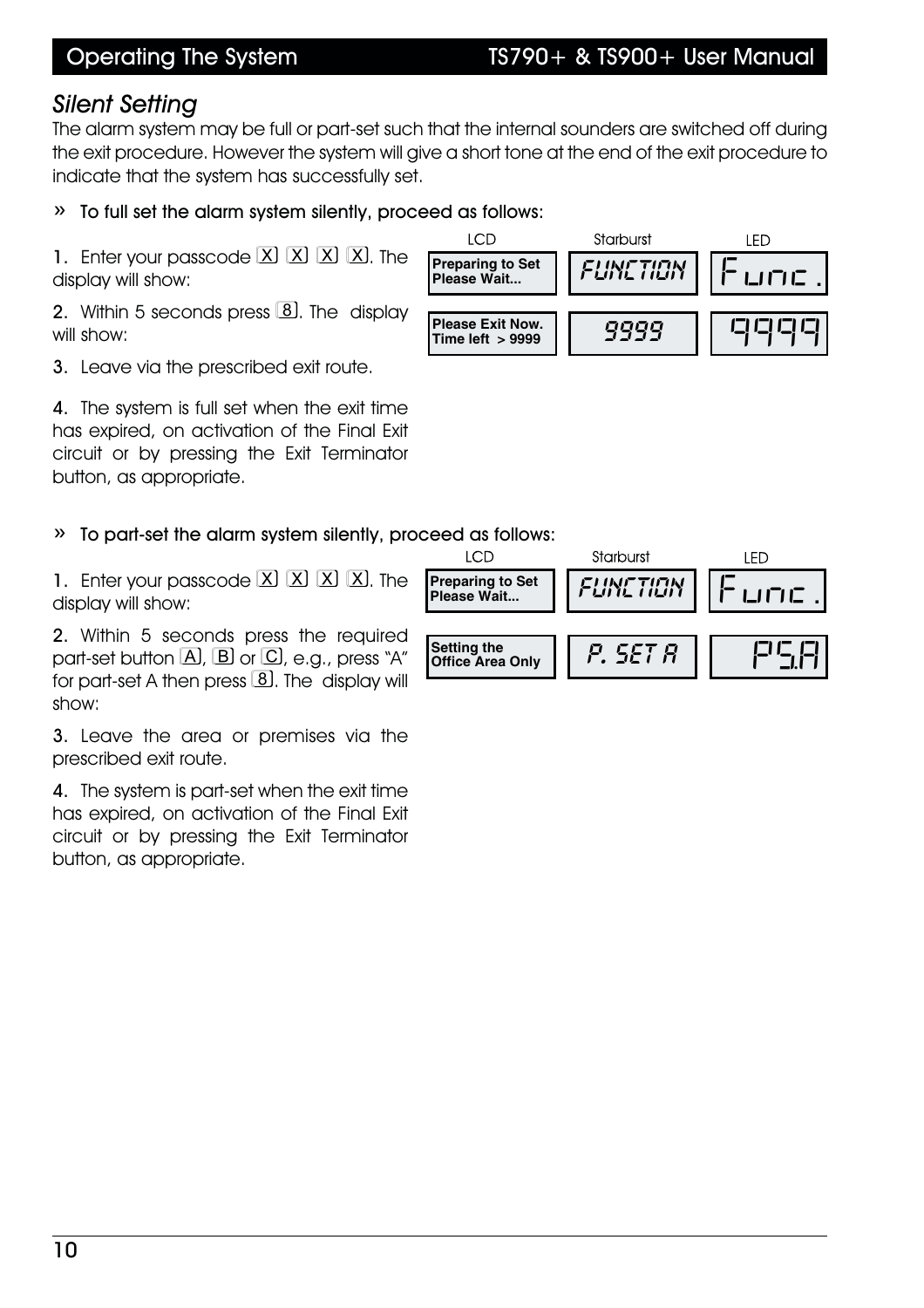### TS790+ & TS900+ User Manual Coperating The System

### *Unsetting After An Alarm*

If an alarm has occurred whilst the alarm system is full or part-set, the display will indicate the detection circuit that was triggered when the system is unset. Once the cause of the alarm has been established the system must be reset (*see "Resetting after an alarm"*).

1. Enter the premises or area via the prescribed entry route and proceed directly to the remote keypad. The internal sounders will generate an interrupted tone. The display will show how much time you have  $left, e.a.,$ 

2. Enter your passcode  $X \times X$   $X \times X$ the entry time. The internal sounders will stop and the display will show the detection circuit that caused the alarm, e.g.,

3. Refer to *"Resetting after an Alarm"*



 $\mathbb{R}$ <sup>+</sup> *If "Circuit Text" has been programmed then the display on the LCD and Starburst remote keypads will alternate between the "Circuit number" and the "Circuit Text" at step (2).*

### *Resetting After An Alarm*

The installation company will have programmed the system to be either *"User Reset"*, *"Engineer Reset"* or *"Remote Reset"*, consult your installation company if you are not sure.

#### *User Reset*

From step (3) of *"Unsetting After An Alarm"* proceed follows:

1. Enter your passcode  $[\overline{X}][\overline{X}][\overline{X}]$ . The display will show:

2. Within 5 seconds press  $\left[\cos\theta\right]$ . The display will show:

3. After 5 seconds the "SYSTEM OPEN" message will disappear and the display will show the time, (date and banner text, LCD only) e.g.,



|  | Your alarm system is reset by: User: $\Box$ |  | Engineer: $\square$ | Remote Reset: $\Box$ |
|--|---------------------------------------------|--|---------------------|----------------------|
|--|---------------------------------------------|--|---------------------|----------------------|

(Continued Over)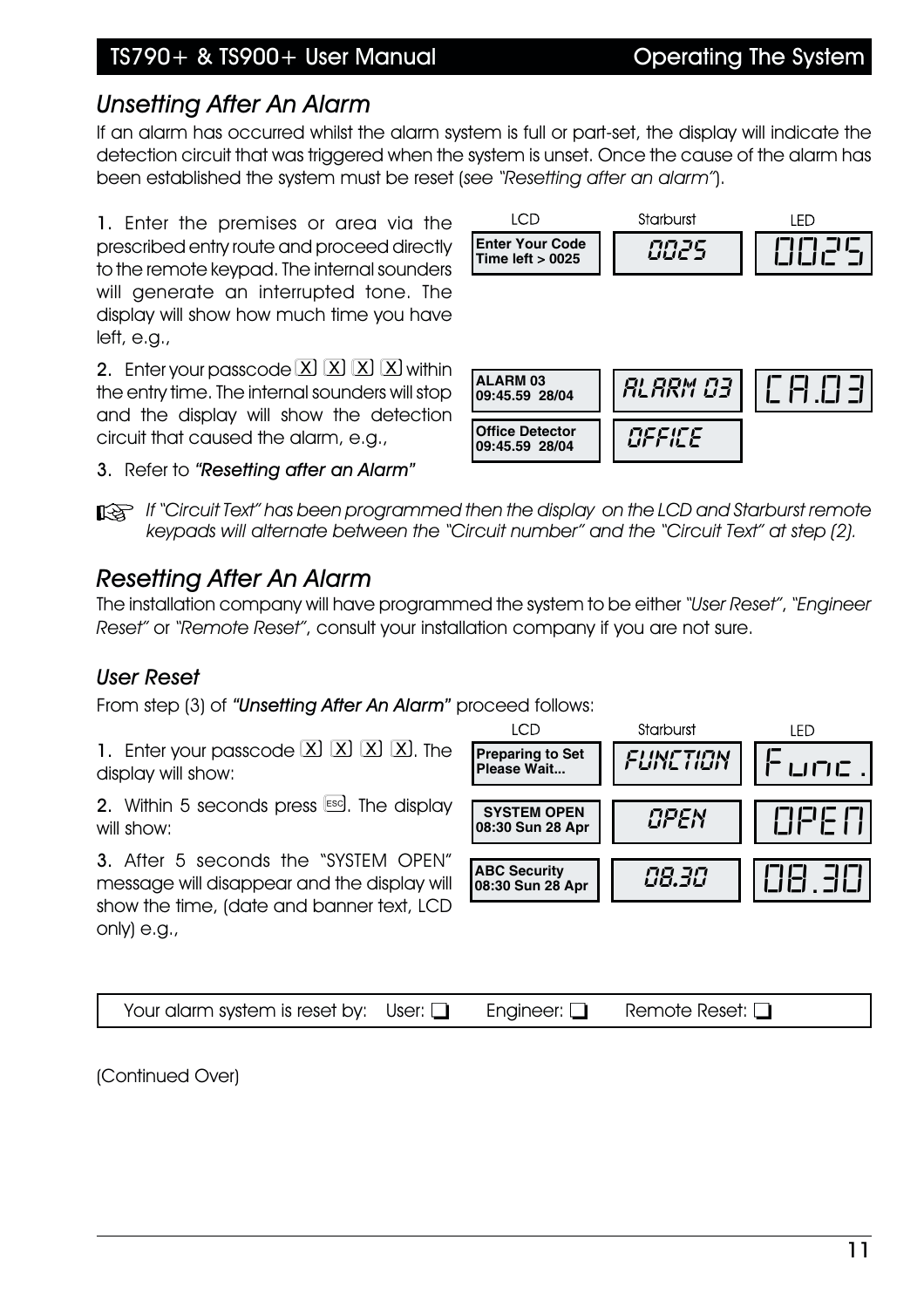**09:45.55 28/04** *ALARM 03* CA.03

LED

Starburst

#### *Engineer Reset*

From step (3) of *"Unsetting After An Alarm"* proceed as follows:

1. The display will cycle between the detection circuit that caused the alarm and the "CALL ENGINEER TO RESET SYSTEM". The system will also "beep" every minute to indicate the system requires an engineer to reset the system. To silence the "beeps" simply enter your passcode  $[\overline{X}][\overline{X}][\overline{X}][\overline{X}]$ .

2. Call the installation company to attend and reset your system.

Tel No.

**ALARM 03 Office Detector**<br>09:45.55 **28/04 09:45.55 28/04** *OFFICE* **CALLENGINEERTO RESETSYSTEM** *CALL* CALL *ENGINEER* 

+ *The display shown at step 2 is programmable and may show something different.*

**LCD** 

#### *Remote Reset*

From step (3) of *"Unsetting After An Alarm"* proceed as follows:

1. Follow Step (1) of the *"Engineer Reset"* procedure.

2. Enter your passcode  $[X]$   $[X]$   $[X]$   $[X]$ . The display will show a random four digit *"Seed Code"* e.g.,

3. Write down the *"Seed Code"*. Telephone your central station and quote the *"Seed Code"*. You will be asked to report the circumstances of the alarm. If an engineer is not required to attend site you will be given a unique four digit "Remote Reset" code.

Tel No. $\blacksquare$ 

4. Enter the four digit "Remote Reset" code  $\boxed{\mathrm{X}}$   $\boxed{\mathrm{X}}$   $\boxed{\mathrm{X}}$   $\boxed{\mathrm{X}}$  then press  $\boxed{\mathrm{en}^2}$ . A muti-tone beep will confirm acceptance and the display will return to "User Menu 1":

5. Press  $\text{ESC}$  to return to the Unset condition, the display will show:

6. After 5 seconds the "SYSTEM OPEN" message will disappear and the display will show the time, (date and banner text, LCD only) e.g.,



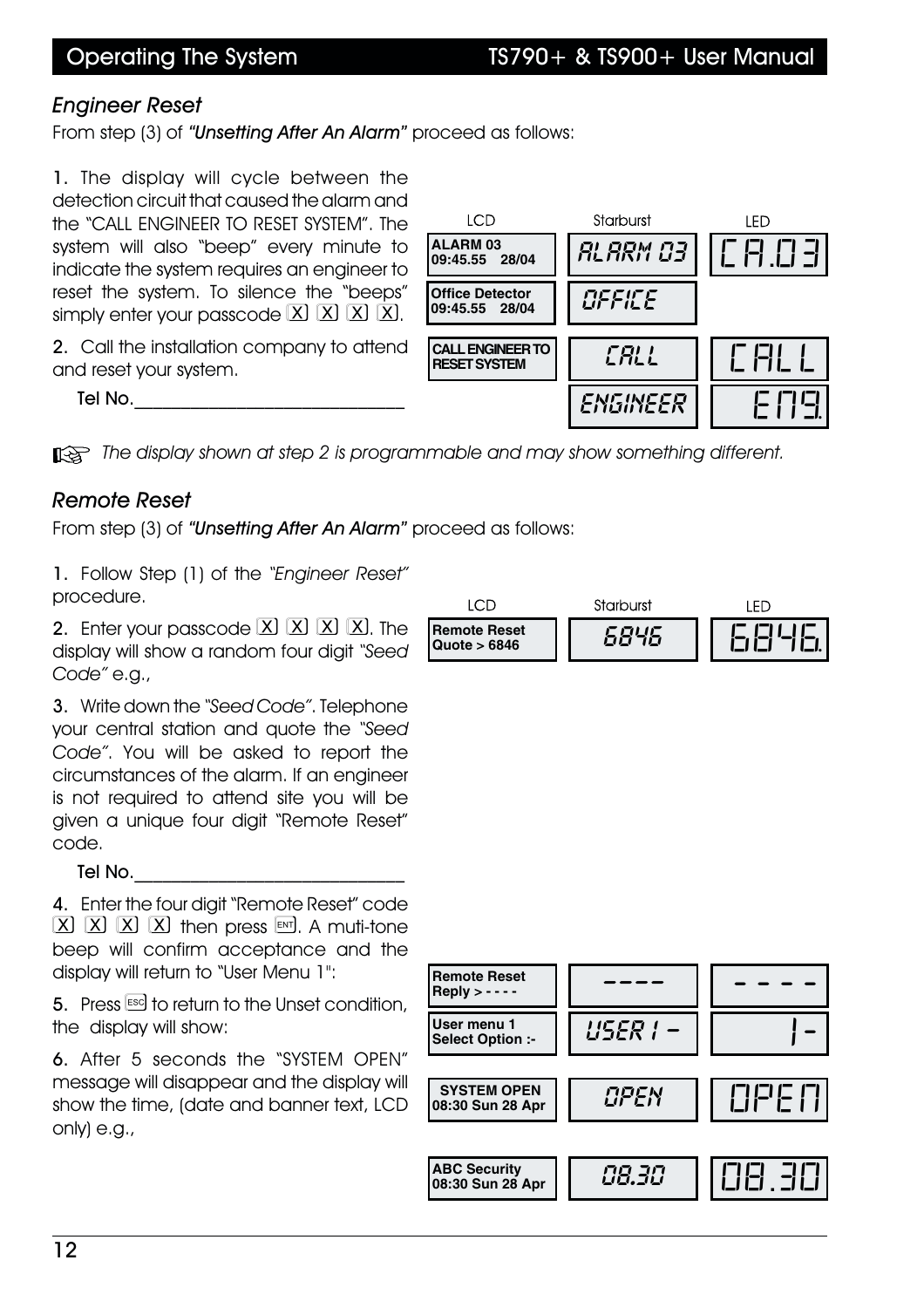### TS790+ & TS900+ User Manual Coperating The System

### *Setting individual Wards with Standard User Passcodes*

The installation company can enable certain standard users to have access to the "Ward Selection Menu". This feature allows the user to select the wards that they require to set at the time of setting the alarm system.

**ICD** 

#### » The following example shows how to set wards B and C.

1. Enter your passcode  $[\overline{X}][\overline{X}][\overline{X}][\overline{X}]$ . The display will show:

- 2. Select the setting option as follows:
	- [A] Part-set A
	- [B] Part-set B
	- Part-set C
	- Ward Selection Menu

*NOTE: If an option is not selected after 5 seconds the system will attempt to full set.*

3. Press 0 to select the "Ward Selection Menu". The display will show:

- 4. Select / de-select the wards by pressing:
	- [A] for "Ward A"
	- B for "Ward B"
	- for "Ward C"
	- [0] for "Ward S"

e.g., to set wards B and C, de-select wards S and A. The display will show:

5. When the display shows the required wards, press  $\boxed{\phantom{0}^{[8]}$ . The exit sounder will start, if required leave via the prescribed exit route. The display will show the remaining exit time:

6. When exit tone stops the display will show the wards that are set and the e.g.,

**The "Ward Selection Menu" is displayed for a pre-programmed amount of time, which is** *programmed by the installation company. If no wards are de-selected at the end of the pre-programmed time the alarm system will attempt to full set.* Preparing to Set || *FUNCTION* || Func. Please Confirm<br>Set -: S A B C *SRBC* -  $\vert\vert$  586 **Please Confirm Set -: \* \* B C**  $\begin{bmatrix} 1 & - & -B & -B \\ 0 & - & -B & -B \\ 0 & 0 & -B & -B \end{bmatrix}$ **Please Exit Now. Please Exit Now.**<br>Time left > 0025 | 0025 **Wards set [ A ] Wards set [ A \_ ] | | PART SET**<br>05:30 Sun 28 Apr | | PART SET *BC* || 6*C 05.30* 05.30

Starburst

LED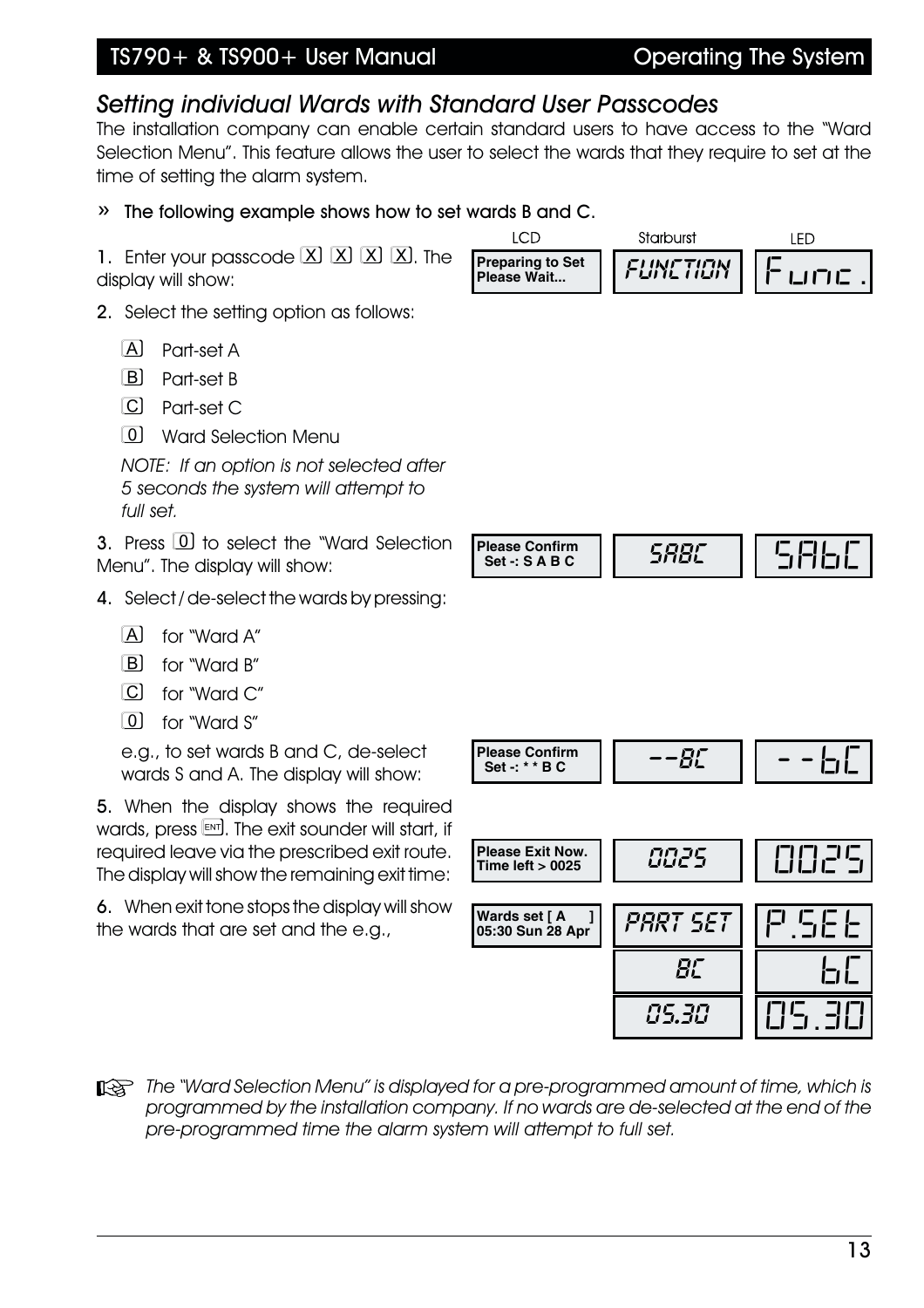#### Operating The System TS790+ & TS900+ User Manual

#### *Unsetting individual Wards with Standard User Passcodes*

If the installation company has configured the alarm system as described on the previous page the standard and master users will be given access to the "Ward Selection Menu" when unsetting the alarm system.

#### » The following example shows how to unset wards A and B.

1. Enter the premises via the prescribed entry route and proceed directly to the remote keypad. The internal sounders generate an interrupted tone. The display will show the remaining entry time:

2. Enter your passcode  $X \times X$   $X \times Y$ before the entry timer expires. The display will show:

- 3. De-select the wards by pressing:
	- [A] for "Ward A"
	- for "Ward B"
	- for "Ward C"
	- for "Ward S"

e.g., to unset wards A and B, de-select wards S and C. The display will show:

4. When the display shows the required wards, press  $\text{EM}$ , The entry sounder will stop and the display will show the wards that are set:



#### » To unset further wards (assuming wards S and C are set)

1. To unset another ward enter your passcode  $[\overline{X}]\overline{X}]\overline{X}$   $[\overline{X}]$ . The display will show:

2. Select the ward(s) you require to unset, e.g., to unset ward C, de-select ward S. The display will show:

3. When the display shows the required ward(s) press  $\overline{em}$ . The display will show the wards that are set:



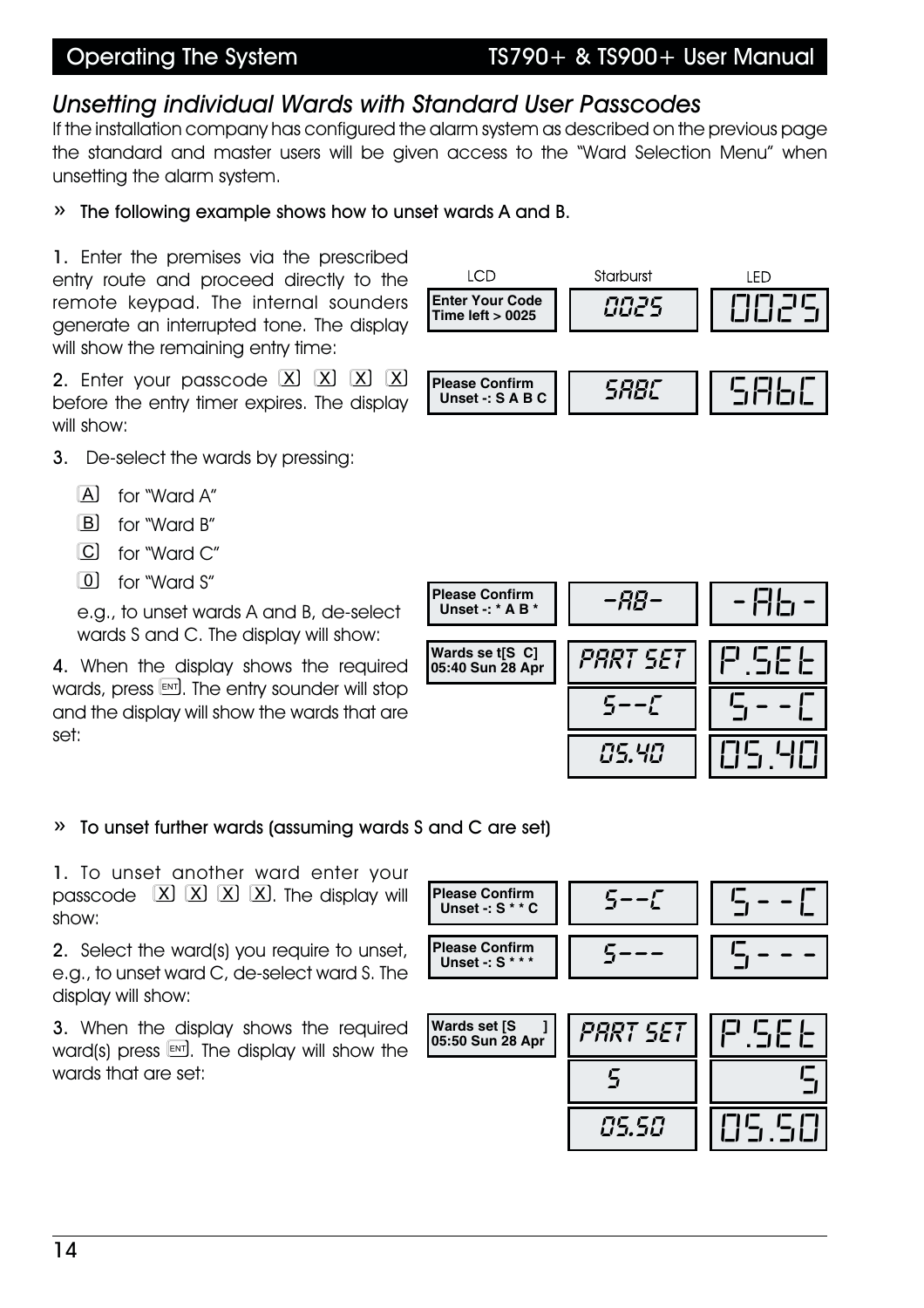#### TS790+ & TS900+ User Manual Coperating The System

» *To Set further Wards (assuming ward S is set)*

1. To set other wards enter your passcode  $[\overline{X}][\overline{X}][\overline{X}][\overline{X}]$ . The display will show:

2. De-select all wards so that the display shows:

3. Press  $\overline{em}$  and the display will show:

*NOTE: Ward A is not displayed as it is already set.*

4. Select the ward(s) you require to set, e.g., to set wards B and C, press 0 to de-select ward S. The display will show:

5. When the display shows the required wards, press  $\mathbb{R}$ . The exit sounder will start, if required leave via the prescribed exit route. The display will show the remaining exit time:

6. When the system has set the display will show the wards that are set and the time:



**It is a light if the system is part-set, entry of a valid passcode is assumed to unset rather than set** *further wards. To set further wards, it is necessary to unset nothing, the system will then assume that you require to set further wards.*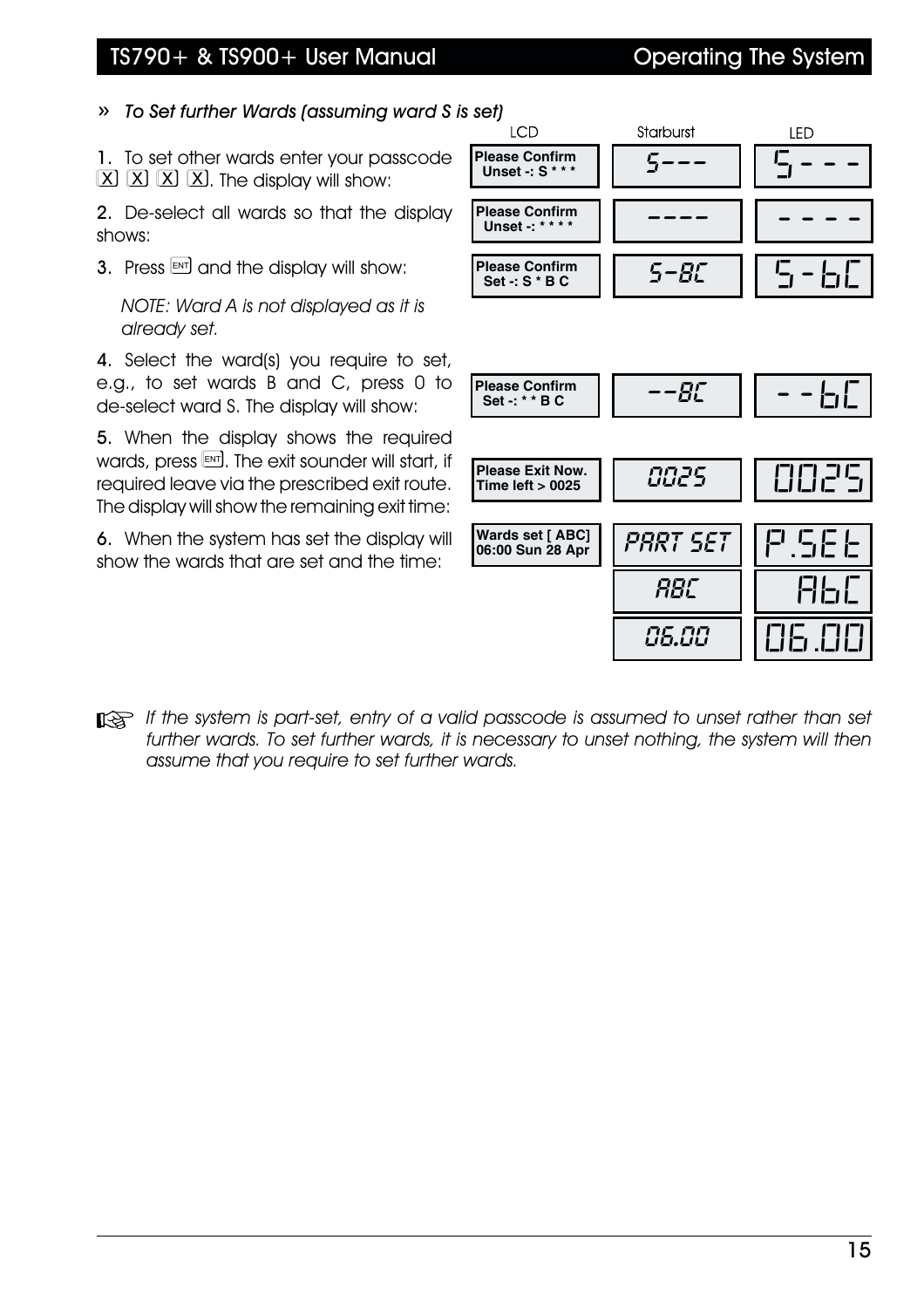#### Operating The System TS790+ & TS900+ User Manual

### *Setting & Unsetting Wards with the Code Set Group Passcodes*

If the installation company has enabled the "Ward Selection Menu" for your alarm system, all users defined as "Code Set Group" users will also have access to the "Ward Selection Menu". However the users can only select or de-select the wards that have been assigned to their "Code Set Group", e.g., if "Code Set Group A" is configured to have access to wards A and B, then when the "Ward Selection Menu" is displayed the user can only select or de-select wards A and B.

The following example uses "Code Set Group A" which is configured to have access to wards A and B.

#### » Setting ward B with "Code Set Group A" passcode (system initially unset)

1. Enter your passcode  $X \times X$   $X \times X$ , the display will show:

2. Select the wards you require to set, e.g., to set ward B, de-select ward A:

3. When the display shows the required ward(s) press  $\left[\begin{smallmatrix} \text{ENT} \end{smallmatrix}\right]$ . The exit sounder will start, if required leave via the prescribed exit route. The display will show the remaining exit time:

4. When the system has set the display will show the wards that are set and the time:



» Unsetting ward B with "Code Set Group A" passcode (System initially full set)

1. Enter the premises via the prescribed entry route and proceed directly to the remote keypad. The internal sounders generate an interrupted tone. The display will show the remaining entry time:

2. Enter your passcode  $[\overline{X}]$   $[\overline{X}]$   $[\overline{X}]$   $[\overline{X}]$ before the entry timer expires. The display will show:

3. Select the wards you require to unset, e.g., to unset ward B, de-select ward A:

4. When the display shows the required wards, press  $\boxed{\phantom{0}^{[8]}$ . The entry sounder will stop and the display will show the wards that are set:

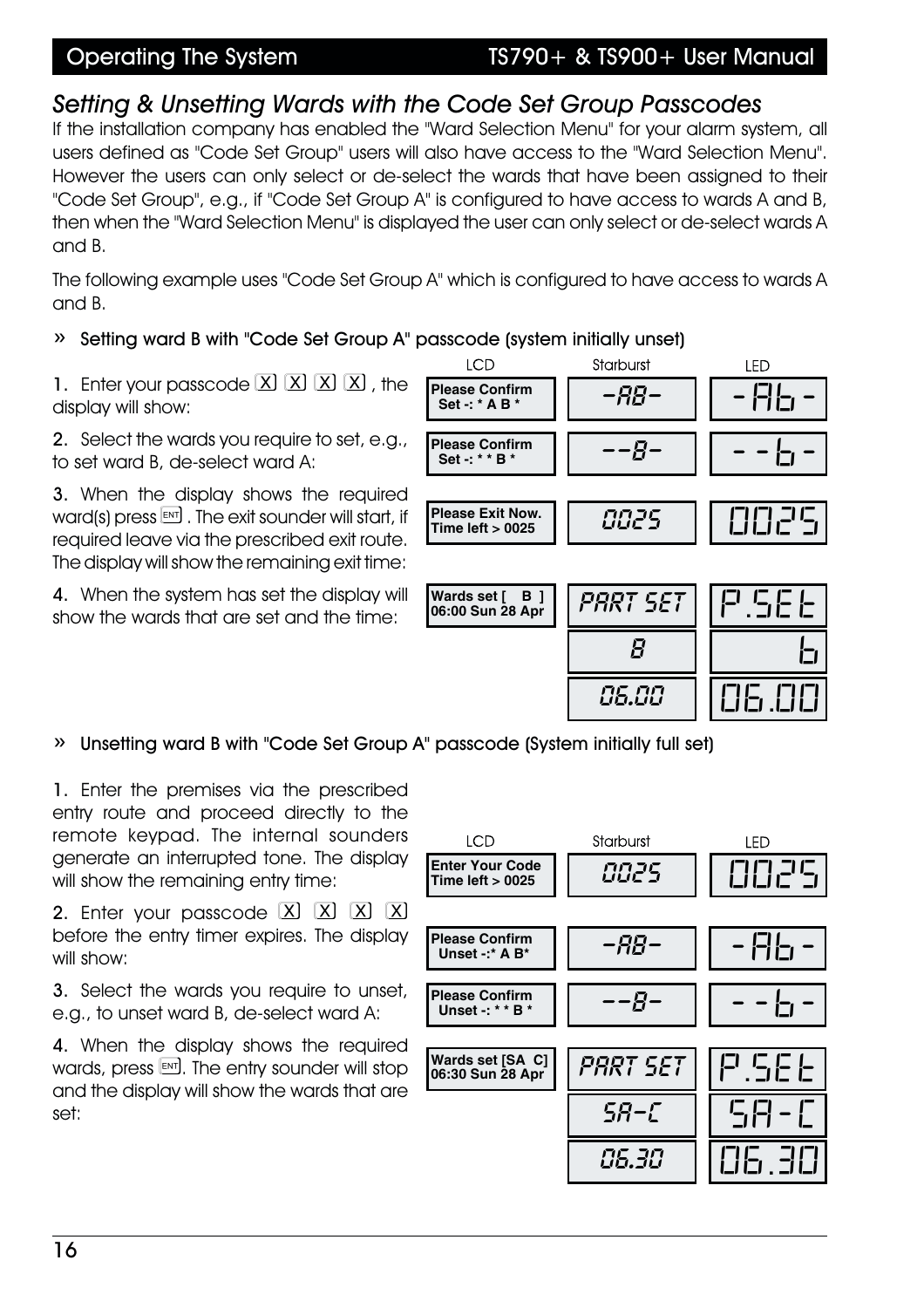# *User Menu 1*

#### *Introduction*

"User menu 1" is only available to selected users, the menu is selected by entering your passcode and pressing the [ENT] button within 5 seconds. There are thirteen menu options which can be selected in any order. To leave "User menu 1" and return to the the system to the normal unset condition simply press the [ESC] button.

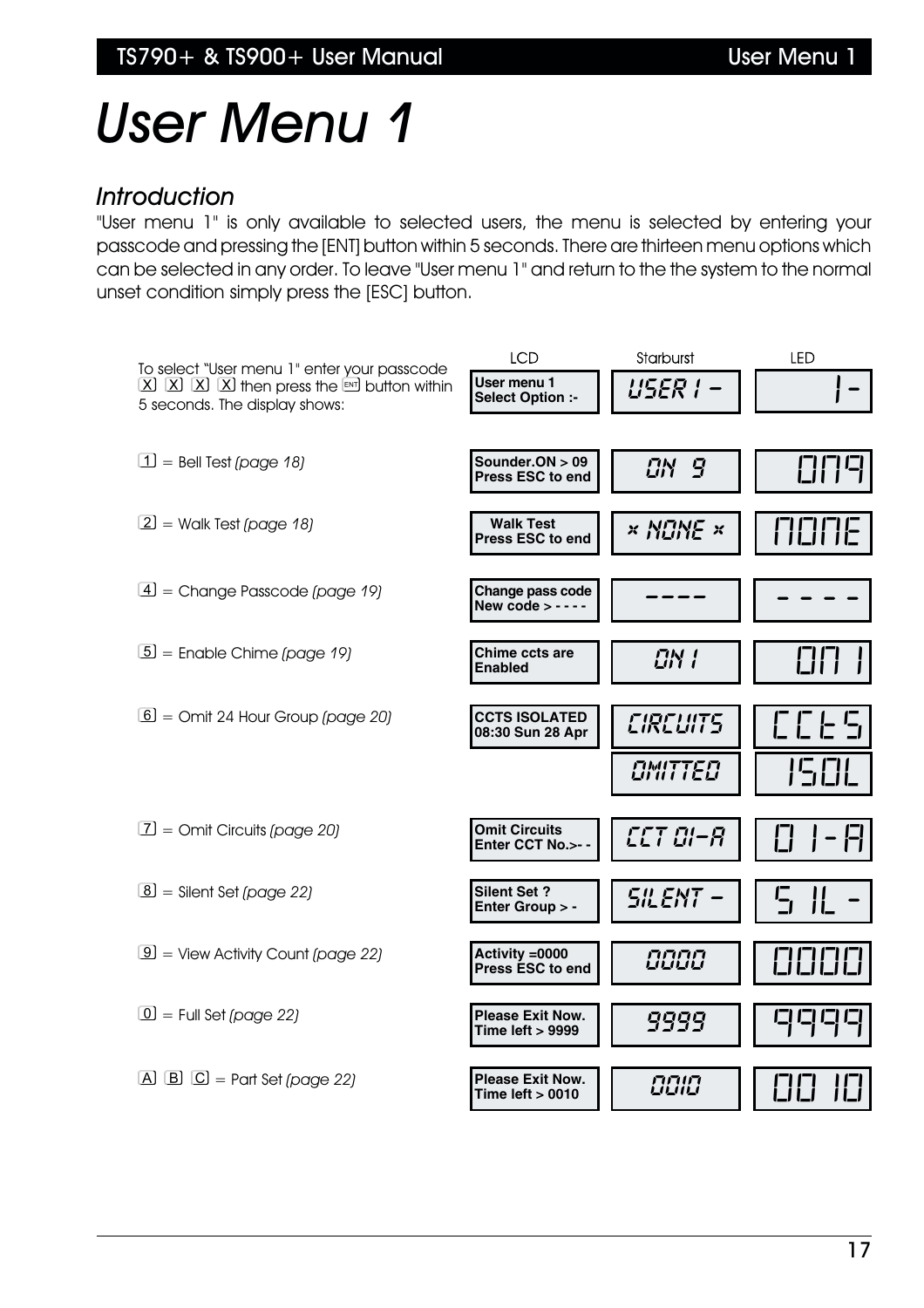### User Menu 1 TS790+ & TS900+ User Manual

# *Bell Test -*

This option allows the internal sounders, external bells and external strobe lights to be tested by the user. When selected each device will operate in sequence for nine seconds.

1. Ensure that "User menu 1" is selected. Press  $\Box$  to select the Bell Test option.

2. The internal sounder(s) will operate for 9 seconds, press ENT to advance to the next test or  $\text{ESC}$  to end the test. The display will count down the remaining time e.g.,

3. The external bell(s) will operate for 9 seconds, press ENT to advance to the next test or  $\text{ES}$  to end the test. The display will show the remaining on time e.g.,

4. The external strobe(s) will operate for 9 seconds, press  $\text{esd}$  to end the test. The display will show the remaining on time e.g.,

5. The display will automatically return to "User menu 1" when all three tests are completed.

# **LCD** Starburst **IFD Sounder.ON > 09 ||** *CIN 9* || CICICI **Bells...ON > 09 Press ESC to end | | CIN 9 ON 9 ON 1 ON**<br>Press ESC to end | | CIN 9 ON **Strobe...ON > 09 Press ESC to end**  $\begin{bmatrix} 0 & 0 \\ 0 & 0 \end{bmatrix}$   $\begin{bmatrix} 0 & 0 \\ 0 & 0 \end{bmatrix}$

# *Walk Test -* 2

This option allows the user to test the function of individual detection circuits without causing an alarm. As each circuit is activated the circuit number and status are displayed and the internal sounders generate a two tone "Chime" sound. Once the test has been completed the tested circuits can be reviewed in numerical order.

1. Ensure that "User menu 1" is selected. Press  $\overline{\mathcal{Q}}$  to select the Walk Test option. The display will show:

2. Activate detection circuits in any order by opening doors with alarm contacts and walking in front of movement detectors, e.g., activate circuit 05 then circuit 03:

3. When the test has been completed, press  $\left[\cos \theta\right]$ , he display will show:

4. The display will now automatically scroll through the circuits that were tested in numerical order. The current status of the circuit is also displayed. The  $\overline{b}$  button can be used to scroll through the tested circuits more quickly, if desired.

5. Press  $\text{ES}$  to leave the Walk Test option and return to "User menu 1".

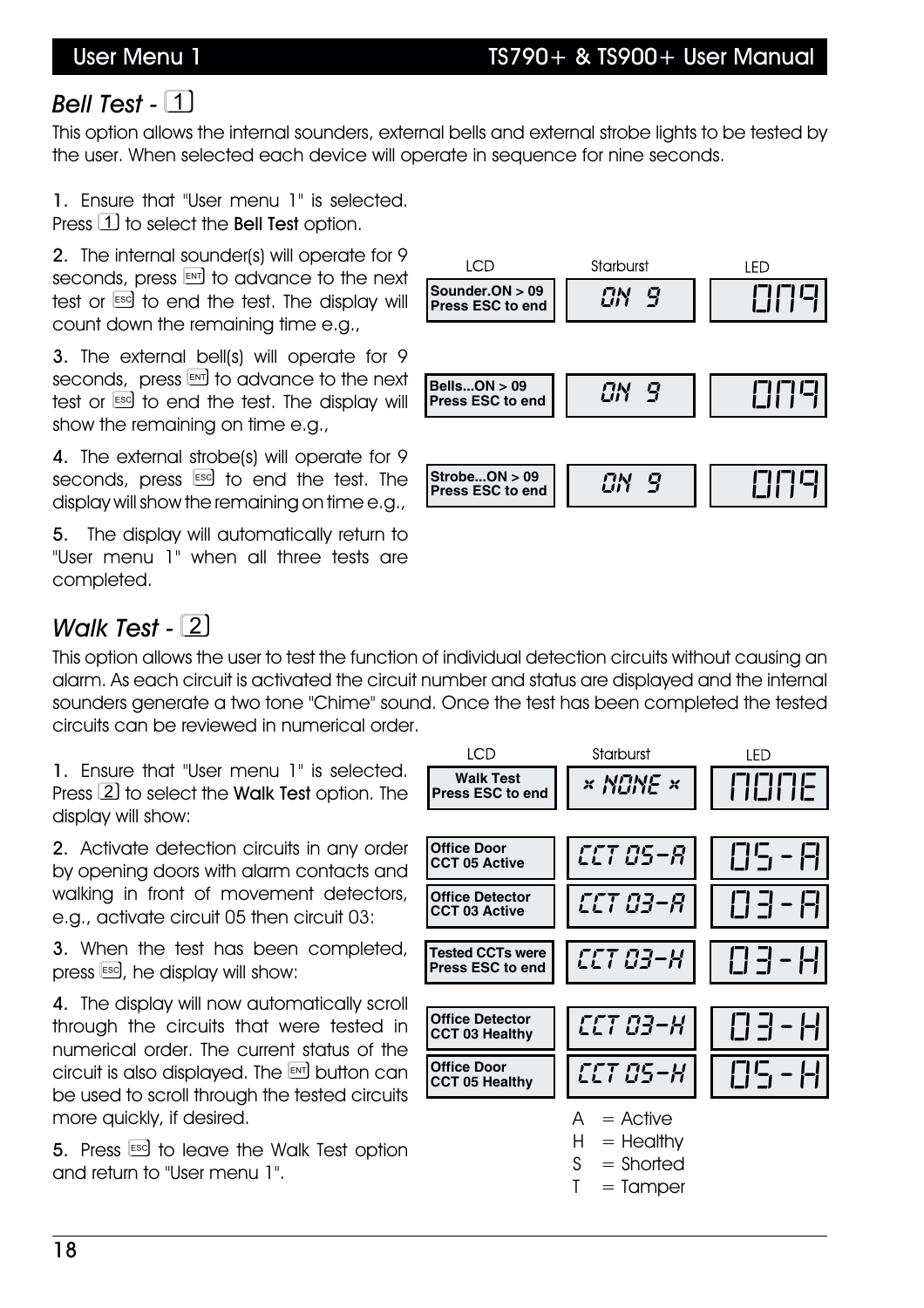### *Change Passcode -*

This option allows all users that have access to "User menu 1" to change their own passcode. The master users can also add and delete user passcodes, see "Setup Users" on page 25.

1. Ensure that "User menu 1" is selected. Press  $\overline{4}$  to select the Change Passcode option. The display will show:

2. Enter your new passcode (e.g., 1212) the display will show:

3. Press  $\text{EM}$  to accept the new passcode, a multi-tone indicates that the new passcode has been accepted and the display will automatically return to "User menu 1". A low tone indicates that the passcode is not available. Repeat again from (1) trying a different four digit number.



# *Enable Chime -*

Detection circuits that have been programmed as "Chime" by the installation company or the master user will generate a two-tone sound if activated. This menu option allows the user to select one of the five "Chime" options:

| <b>Disabled</b>         |        | All detection circuits programmed as "Chime" will not generate a<br>"Chime" tone when activated.                                                                                                                                                                                                                                                                                                           |
|-------------------------|--------|------------------------------------------------------------------------------------------------------------------------------------------------------------------------------------------------------------------------------------------------------------------------------------------------------------------------------------------------------------------------------------------------------------|
| Enabled                 |        | - All detection circuits programmed as "Chime" will generate a "Chime"<br>tone when activated.                                                                                                                                                                                                                                                                                                             |
| Enabled in P.Set        | $\sim$ | All detection circuits programmed as "Chime" will generate a "Chime"<br>tone when activated during the part-set condition.                                                                                                                                                                                                                                                                                 |
| <b>Enabled in Unset</b> |        | - All detection circuits programmed as "Chime" will generate a "Chime"<br>tone when activated during the unset condition.                                                                                                                                                                                                                                                                                  |
| Enabled o/p A On        | $\sim$ | All detection circuits programmed as "Chime" will generate a "Chime"<br>tone only when "Custom O/P A" is active. "Custom O/P A" is configured<br>by the installation company and may be programmed to go active<br>only when certain condition are true, e.g., the output could be<br>programmed to follow one of the "Time Switch" outputs thus allowing<br>the chime to be enabled during a time window. |

(continued over)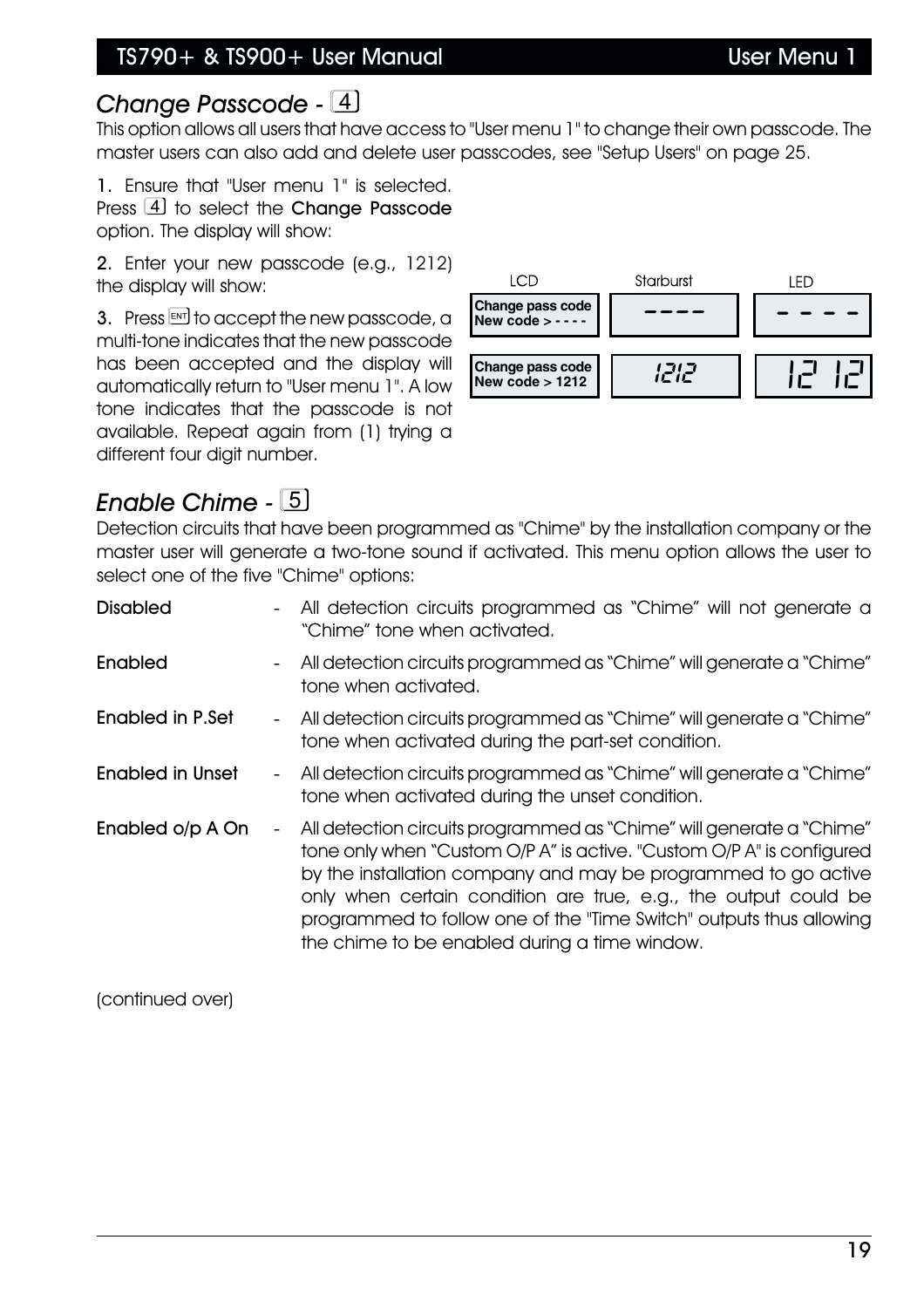# User Menu 1 TS790+ & TS900+ User Manual

1. Ensure that "User menu 1" is selected. Press **5** to select the **Enable Chime** option. The display will show:

**LCD** Starburst LED *Chime ccts are* || *CN 1* || [C][C] | **Enabled**

- 2. Select the chime option by pressing:
	- Enabled/Disabled
	- Disabled (OFF)
	- Enabled (ON 1)
	- Enabled in P.Set (ON 2)
	- Enabled in Unset (ON 3)
	- Enabled o/p A On (ON 4)
	- [B] Toggles between options 1 5

e.g., to disable the "Chime" feature press "1", the display will show:

3. When the display shows the required setting press  $F$  to accept. The display will automatically return to "User menu 1".

## *Omit 24 Hour Group -*

The installation company or master user may group together detection circuit types 24 Hour and Auxiliary so that they can be omitted when the system is unset. This menu option allows the user to temporarily omit the circuits that have been assigned in the 24 Hour group. This will allow them access to the areas that are protected by 24Hr and Auxiliary type detection circuits, e.g., Loading bay doors, Fire Doors, etc.

1. Ensure that "User menu 1" is selected. Press  $\boxed{6}$  to select the Omit 24 Hour Group option. The system remains unset and the display will show:

2. To re-reinstate the 24 hour Group repeat step (1). The display show the "SYSTEM OPEN" message.

**If a** low tone is generated when this menu option is selected then no detection circuits *have been assigned to the "24 Hour Group"*

## *Omitting Circuits -*

Sometimes it may be necessary to omit detection circuits when setting or part-setting the system. This allows the user access to the omitted area(s) when the system is set or part-set. It is also possible to omit 24hr or Auxiliary circuits so that access to these areas can be obtained when the system is unset.

When the alarm system is unset or when a user passcode is entered, "Night" detection circuits that were selected as omitted are automatically re-reinstated. Only detection circuits that have been programmed by the installation company as "Omit" may be selected when using this menu option.



**Chime ccts are Disabled** *OFF* OFF

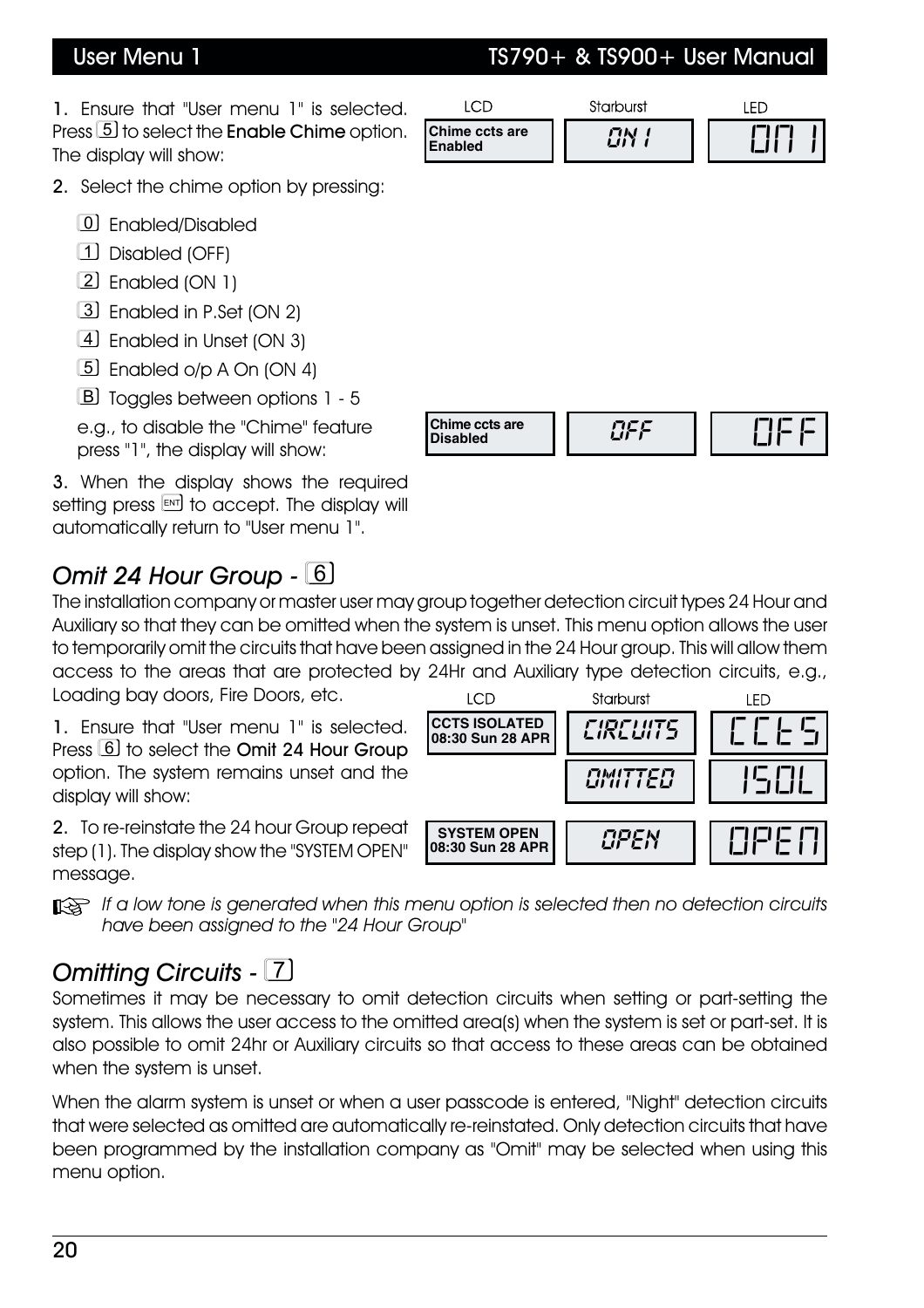### TS790+ & TS900+ User Manual User Menu

1. Ensure that "User menu 1" is selected. Press  $\boxed{7}$  to select the **Omit Circuits** option. The display will show:

2. Select the circuit by entering its number or by pressing:

- [A] To scroll up one circuit
- To scroll down one circuit

e.g., for circuit 03 enter "03". The top line of the display will show the circuit text (if programmed) and the bottom line shows whether the circuit is "Armed" or "Omitted" e.g.:

3. Press  $\boxed{B}$  to toggle between "Armed" or "Omitted". If a low tone is generated when pressing "B" then the selected circuit cannot be omitted.

4. When the display shows the required setting, press  $F_{\text{ext}}$  to accept. The display will show the next circuit:

5. If required repeat from step (2) for other circuits. When finished press  $\epsilon$ sd. If 24hr or Auxiliary circuits were selected the system will return to the unset condition and the display will show:

6. If Night circuits were selected the system will return to the "User menu 1" and the display will show:

7. The system can now be full or part-set with the selected Night circuits omitted by pressing:

- $\boxed{0}$  for full set
- A for part-set A
- B for part-set B
- for part-set C

e.g., To full set the system, press "0" and leave via the prescribed exit route. The display will show:



**Please Exit Now.** | *9999* 

**Time left > 9999**

|                                   | Starburst |  |
|-----------------------------------|-----------|--|
| Omit Circuits<br>Enter CCT No.>-- |           |  |

**Office Detector Quarter CCT03-R CCT 03 Armed Office Detector CLTD3-D CCT 03 Omitted CCTS ISOLATED** | *CIRCUITS* **08:30 Sun 28 APR** *OMITTED User* menu 1 | *USER |-***Select Option :- Store Room PIR** | *CCTCI4-R* **CCT 04 Armed**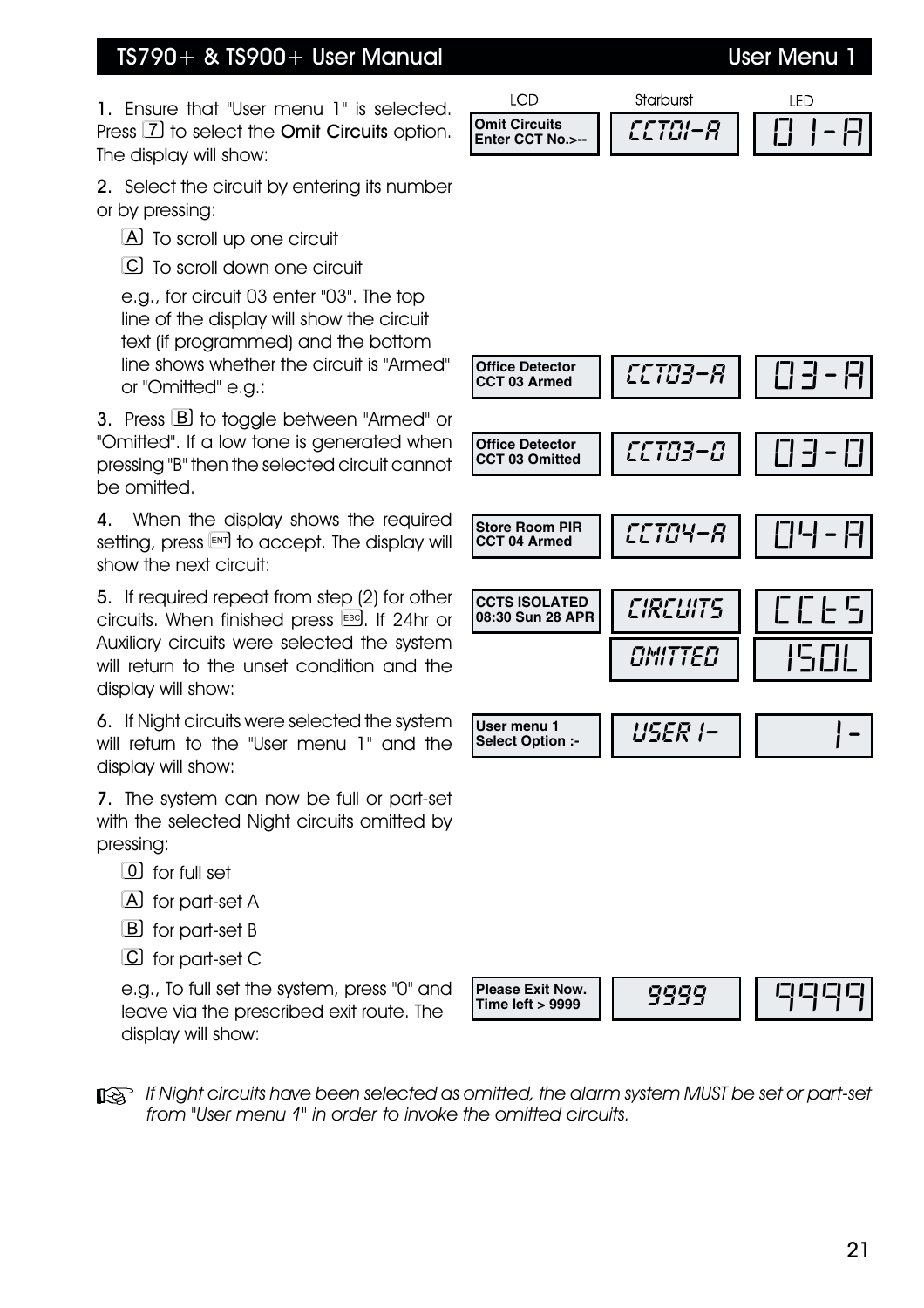# *Silent Set -*

This menu option allows the user to full set or part-set the system silently whilst "User menu 1" is selected. This is an alternative procedure to the one described on page 10.

**Enter Group >-**

**LCD** 

**Silent Set ? Silent Set ? Silent Set ? Silent Set ? Silent Set ? Silent Set ? Silent Set ? Silent Set ? Silent Set ? Silent Set ? Silent Set ? Silent Set ? Silent Set ? Silent Set ? Silent Set** 

1. Ensure that "User menu 1" is selected. Press **8** to select the **Silent Set** option. The display will show:

2. The system can now be full or part-set silently by pressing:

- for full set
- A for part-set A
- B for part-set B
- C for part-set C

e.g., To full set the system, press "0" and leave via the prescribed exit route. The display will show:

# *View Activity Count -*

Detection circuits that have been programmed by the installation company as "Flagged" will increase the activity counter by one each time the circuit is activated when the system is unset. The counter is automatically reset to zero when the system is full or part-set and the counter is re-started when the system is unset. This counter could be used to count the number of persons entering in to a particular area, e.g. shop entrance door. To view the counter proceed as follows:

1. Ensure that "User menu 1" is selected. Press **9** to select the View Activity Count option. The display shows the count value e.g.,

2. Press  $\left[\begin{smallmatrix} 1 & 0 \\ 0 & 1 \end{smallmatrix} \right]$  to abandon this option and return to "User menu 1".

# *Full Set and Part-set -*  $\boxed{0}$  $\boxed{\text{A}}$  $\boxed{\text{B}}$  $\boxed{\text{C}}$

This menu option allows the user to full or part-set the system from "User menu 1" as follows:

1. Ensure that "User menu 1" is selected.

The system can now be full or part-set by pressing:

- $\boxed{0}$  for full set
- A for part-set A
- [B] for part-set B
- for part-set C

e.g., To full set the system, press "0" and leave via the prescribed exit route. The display will show:



| imed by the installation company as "Flagged" w     |
|-----------------------------------------------------|
| me the circuit is activated when the system is unse |
| then the system is full or part-set and the counter |
| inter could be used to count the number of persor   |
| entrance door. To view the counter proceed a        |
|                                                     |

Please Exit Now. | *9999 | 이디디디* 

Starburst

LED



User Menu 1 TS790+ & TS900+ User Manual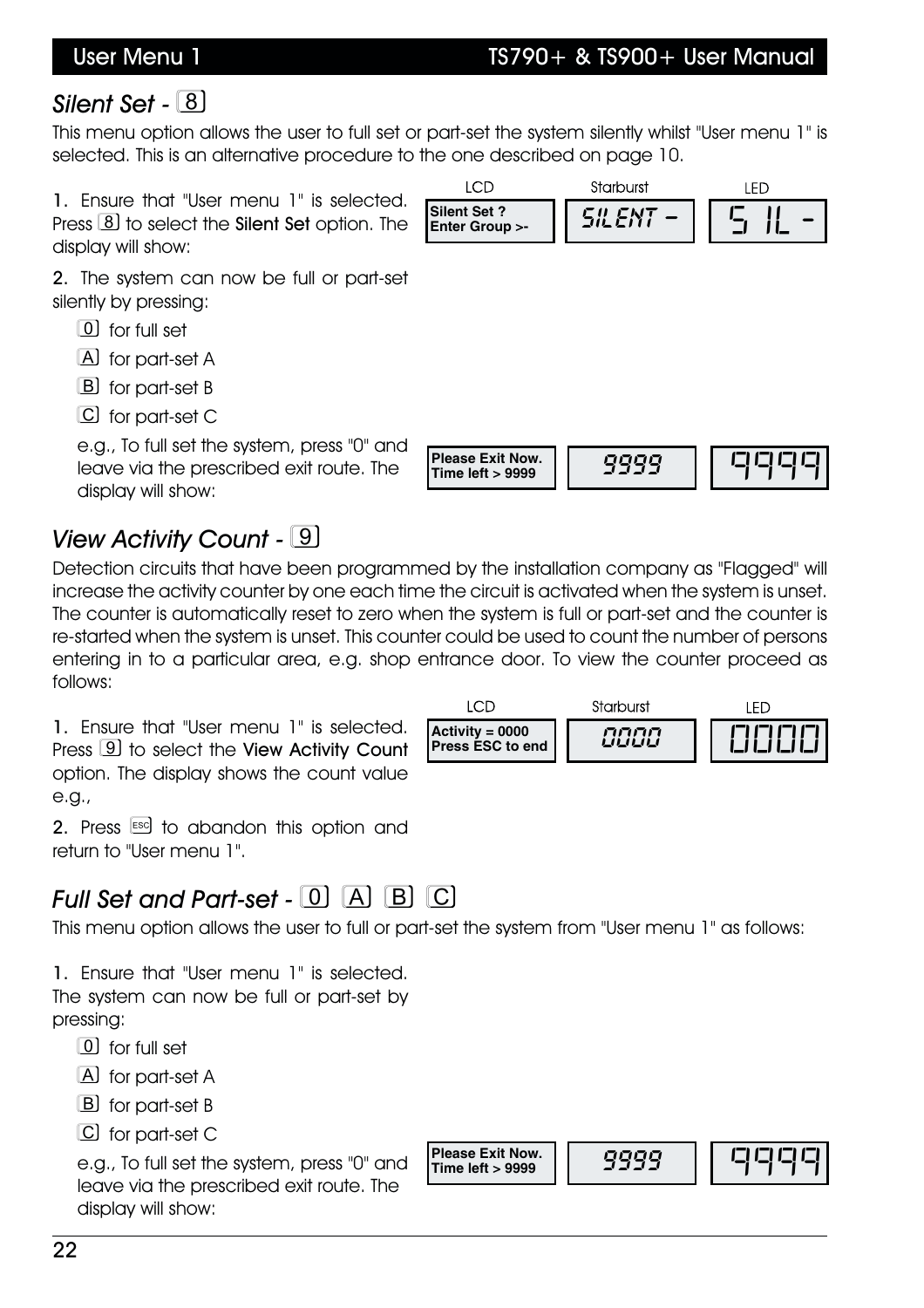# *User Menu 2*

#### *Introduction*

This menu is only available to master users and is selected by pressing the [ENT] button whilst "User menu 1" is selected. There are eleven menu options within this menu, which may be selected in any order. The master user may leave this menu and return to "User menu 1" by pressing [ESC] button, or advance to "User menu 3" by pressing the [ENT] button.



 $\mathbb{R}$  *Menu options 6 and 8 are only available if the installation company has programmed the master users for full access.*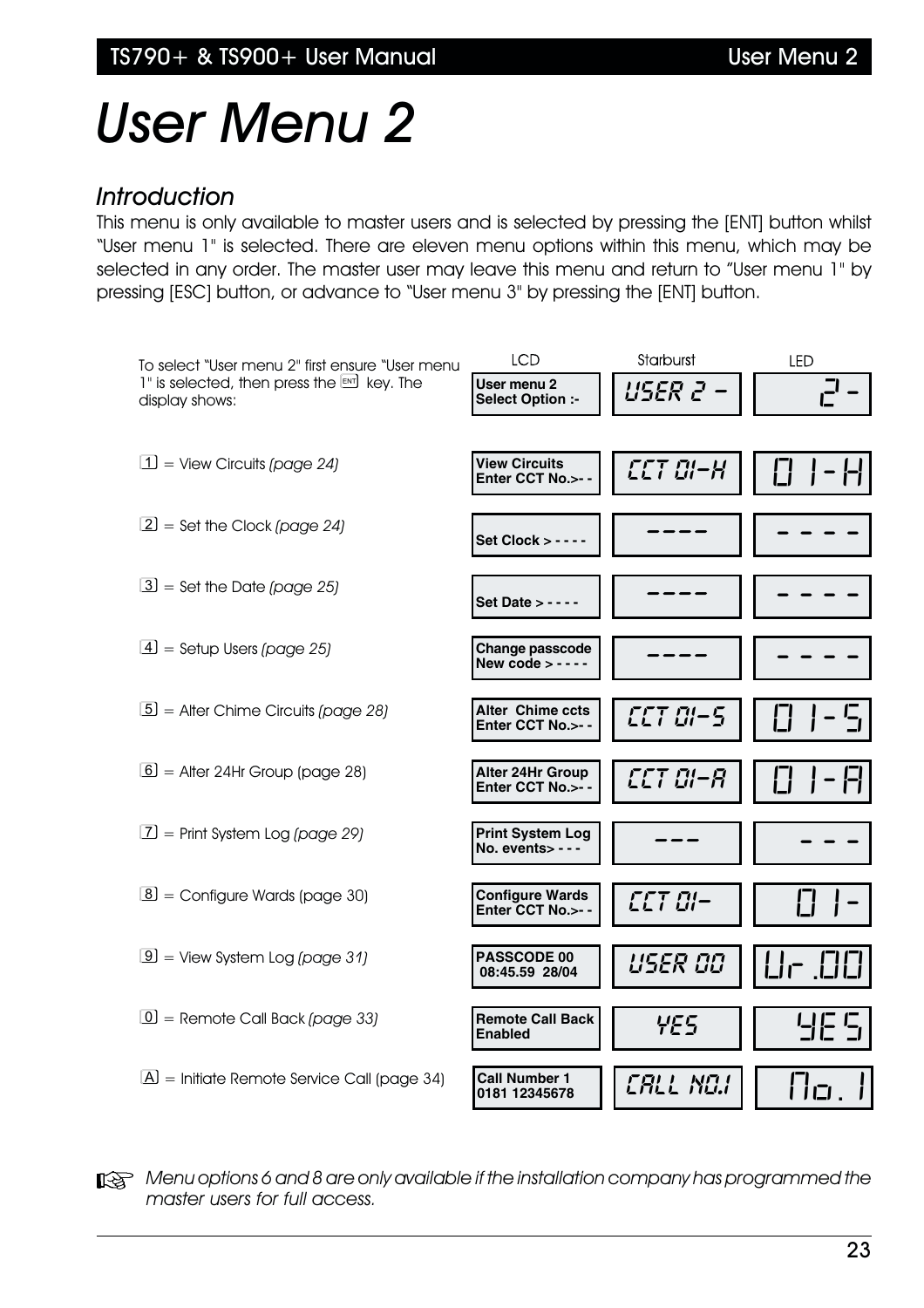### User Menu 2 TS790+ & TS900+ User Manual

# *View Circuits -*

Each detection circuit may be viewed to ascertain its status. The circuit status conditions are:

Healthy (H) The normal status of an alarm circuit.

Active (A) The status of an activated alarm circuit.

Tamper (T) The status of a tampered circuit (open circuit).

Shorted (S)  $\blacksquare$  status of circuit which is shorted. A shorted status is generated when a normally open device such as pressure pad or Exit Terminator is activated.

1. Ensure that "User menu 2" is selected. Press  $\boxed{1}$  to select the View Circuits option. The display will show:



**CCT 10 Healthy** *CCT 10-H* 10-H

2. Select the circuit by entering its number or by pressing:

A To move up one circuit

**B** To move up ten circuits

To move down one circuit

e.g., to view circuit 10, enter "10", the top line of the display shows the circuit text (if programmed) and the bottom line shows the status of the circuit e.g.:

3. Press Escl to leave this option and return to "User menu 2".

# *Set Clock - -*

The system clock uses the 24hr format and provides event times for the system log as well as displaying the current time when the system is set or unset. The clock is set as follows:

**Front Door**<br>**CCT 10 Healthy** 

1. Ensure that "User menu 2" is selected. Press  $\overline{2}$  to select the Set Clock option. The display will show:

2. Enter the time using the number keys, e.g., enter "1700" for 5.00 PM. The display will show:

**LCD** Starburst LED **Set Clock > - - - -** *----* ---- **Set Clock > 1700** *1700* 1700

3. Press  $F$  to update with new time setting or press  $\text{res}$  abandon this option and return to "User menu 2".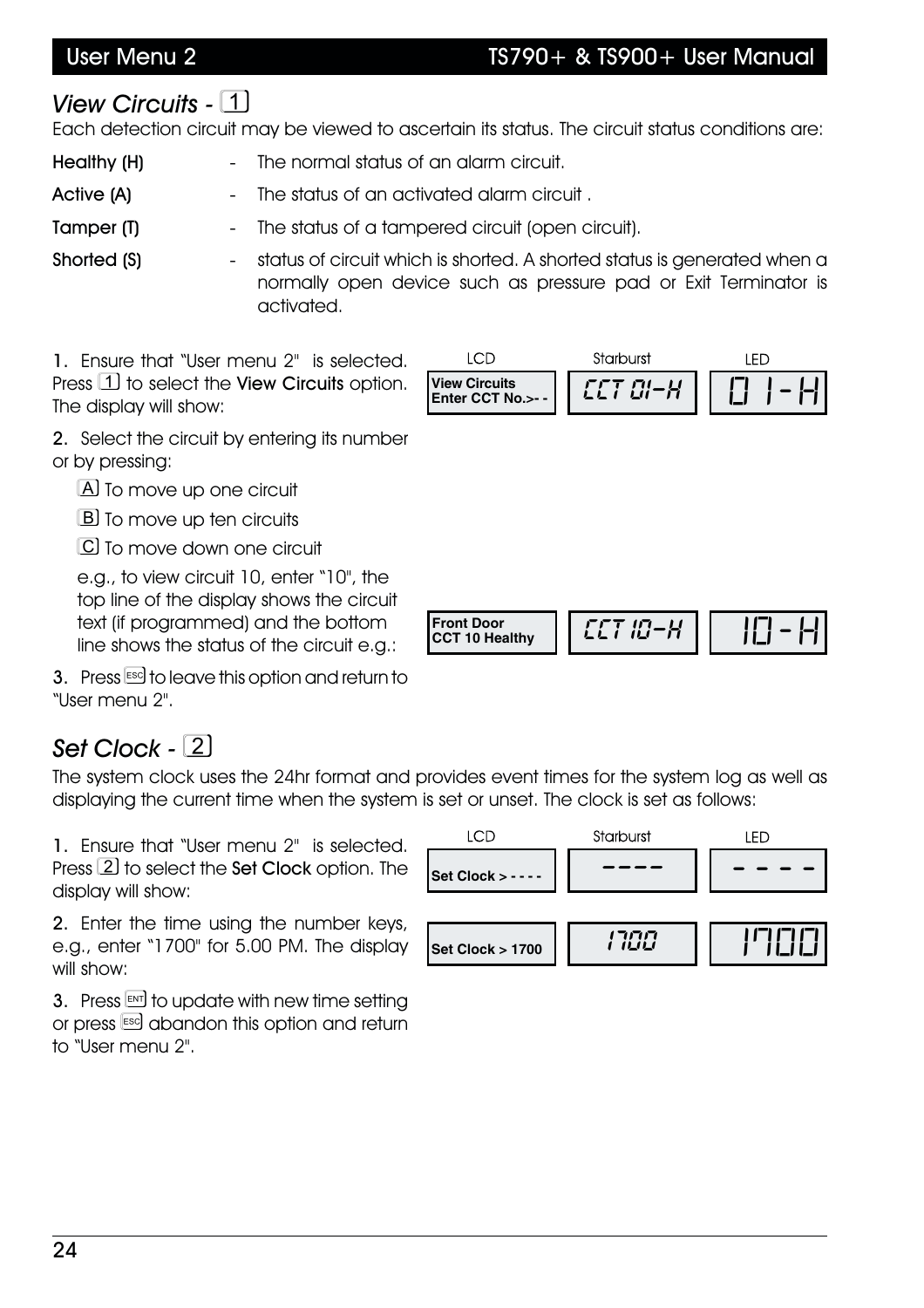# *Set Date -*

The system date is shown in day/month format, it is used to provide event dates in the system log and is normally displayed (LCD only) when the system is set or unset. The date is set as follows:

1. Ensure that "User menu 2" is selected. Press  $\boxed{3}$  to select the **Set Date** option. The display will show:

2. Enter the date using the number keys, e.g., enter "2804" for the date 28 April. The display will show:

- 3. Press  $ENT$  and the display will show:
- 4. Select the day by pressing:
	- for Sunday for Thursday
	- 2 for Monday **6** for Friday
	- 3 for Tuesday [7] for Saturday
	- [4] for Wednesday

e.g., to select Wednesday press "4" the display will show:

5. Press  $F$  to update with new date setting or press [ESC] to abandon this option and return to "User menu 2".

# *Setup Users -*

There are 31 user codes which may be assigned to one of the user types shown below. User 01 is designated as the master user and is programmed as 5678 at the factory. Although user 01 can change their passcode the user type cannot be changed. Once the master user has assigned a user to the system, they may also change their passcode but they cannot change their user type.

**Today is :-**

| <b>Master</b>                       | User 02-31 can be programmed as the type "Master". If the installation<br>company has programmed the master user for full access, he or she<br>will have access to all user menus and options. If the installation<br>company has programmed the master user for limited access, he or<br>she will NOT have access to "User menu 2" options 6 and 8, and all of<br>"User menu 3".                             |
|-------------------------------------|---------------------------------------------------------------------------------------------------------------------------------------------------------------------------------------------------------------------------------------------------------------------------------------------------------------------------------------------------------------------------------------------------------------|
| Standard<br>$\sim 100$              | Users 02-31 can be programmed as the type "Standard". This user type<br>can only access "User menu 1".                                                                                                                                                                                                                                                                                                        |
| Holiday<br>$\overline{\phantom{0}}$ | Users 02-31 can be programmed as the type "Holiday". This user type<br>allows the alarm system to be set and unset, and access to `User<br>menu 1'. However, the passcode is automatically deleted from the<br>system when a master user passcode is used to unset the alarm<br>system. Normally the master user would assign this passcode type a<br>temporary user whilst the they are away on holiday etc. |



**. . . . . .We . . . . . .** *DAY WED* DAY.4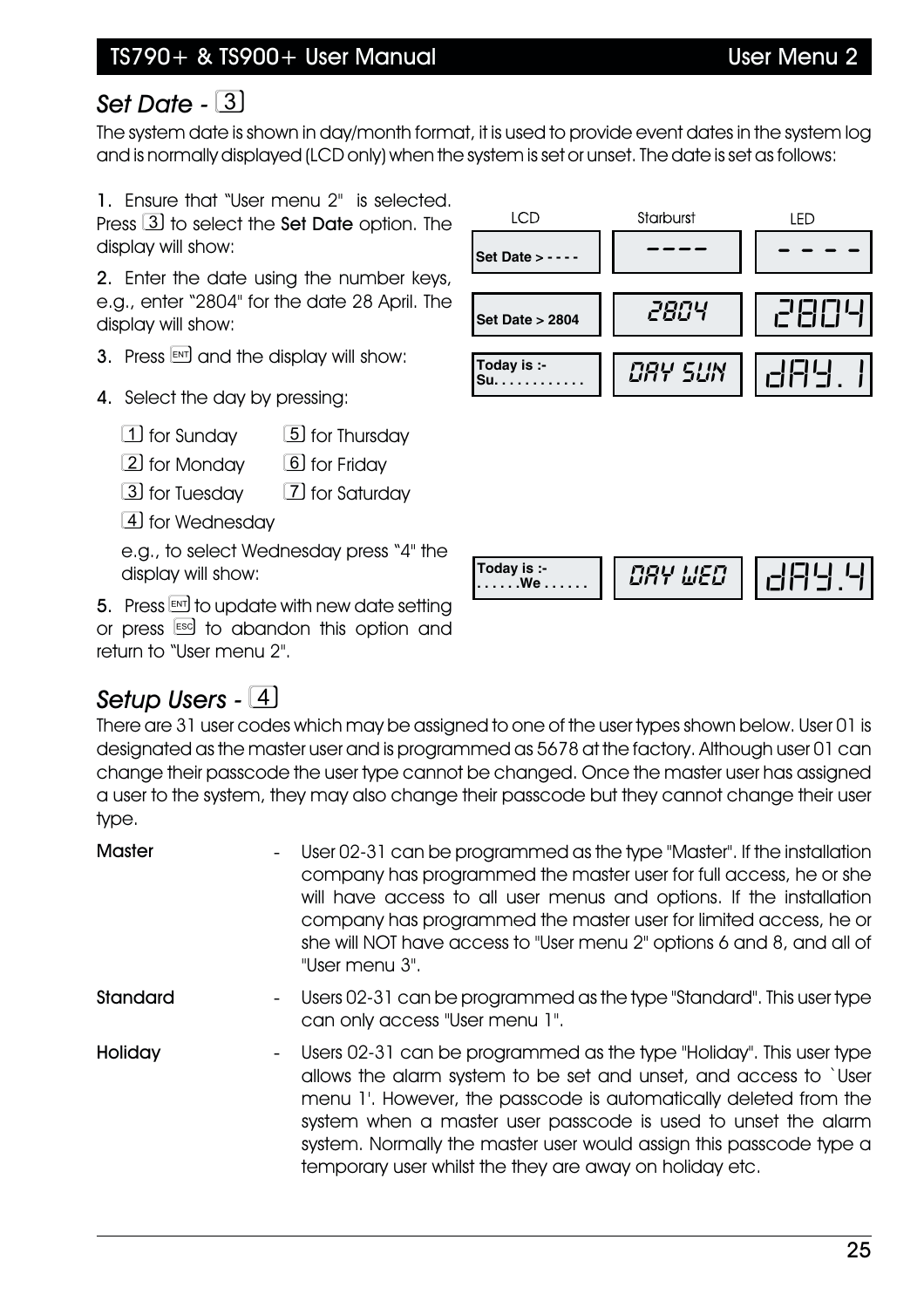| Setup Users (Cont.)   |                          |                                                                                                                                                                                                                                                                                                                                                                                                                                                                                                                                                                                                                                                                                                                           |
|-----------------------|--------------------------|---------------------------------------------------------------------------------------------------------------------------------------------------------------------------------------------------------------------------------------------------------------------------------------------------------------------------------------------------------------------------------------------------------------------------------------------------------------------------------------------------------------------------------------------------------------------------------------------------------------------------------------------------------------------------------------------------------------------------|
| Set Only              |                          | Users 02-31 may be programmed as "Set Only". This user type allows<br>the alarm system to be set and access to "User menu 1".                                                                                                                                                                                                                                                                                                                                                                                                                                                                                                                                                                                             |
| <b>Reset Only</b>     |                          | Users 02-31 may be programmed as "Reset Only". This user type allows<br>24hr alarms to be reset and access to "User menu 1" option 1 to 9.                                                                                                                                                                                                                                                                                                                                                                                                                                                                                                                                                                                |
| <b>Duress</b>         |                          | Users 02-31 can be programmed as "Duress". When this user type is<br>entered a silent "Panic Alarm" (i.e., Bell and sounders not triggered) is<br>transmitted to the central station via the telephone line and remote<br>signalling device (if fitted). The user will still be able to set and unset the<br>alarm system and access "User menu 1".<br><b>Note:</b> All other user code types will generate a "Duress" alarm if the<br>passcode is entered with the first two digits reversed (e.g., for a<br>standard passcode of 2580 enter 5280 to generate a "Duress" alarm).<br>If required, this feature can be disabled by the installation company or<br>by making the first two digits of the passcode the same. |
| <b>PA Code</b>        |                          | Users 02-31 can be programmed as "PA Code". When this user type is<br>entered a "Panic Alarm" is transmitted to the central station via the<br>telephone line and remote signalling device (if fitted). The external<br>sounder(s) and strobe light(s) are also activated.                                                                                                                                                                                                                                                                                                                                                                                                                                                |
| <b>Access</b>         |                          | Users 02-31 can be programmed as "Access". When this user type is<br>entered any output that is programmed as `Access' will activate for a<br>pre-set time. Normally this user type is used in conjunction with an<br>electric door strike connected to the alarm system so that when the<br>passcode is entered the door strike is operated to allow the user<br>access into that area.                                                                                                                                                                                                                                                                                                                                  |
| <b>Full Set Group</b> |                          | Users 02-31 may be programmed as "Full Set Group". This user type<br>only allows the wards assigned by the installation company or master<br>user to be set and unset. This user type does not have access to any<br>user menus.                                                                                                                                                                                                                                                                                                                                                                                                                                                                                          |
| Code Set Group A      |                          | Users 02-31 can be programmed as "Code Set Group A". This user type<br>only allows the wards assigned by the installation company or master<br>user to be set and unset. This user type does not have access to any<br>user menus.                                                                                                                                                                                                                                                                                                                                                                                                                                                                                        |
| Code Set Group B      | $\overline{\phantom{a}}$ | Users 02-31 can be programmed as "Code Set Group B". This user type<br>only allows the wards assigned by the installation company or master<br>user to be set and unset. This user type does not have access to any<br>user menus.                                                                                                                                                                                                                                                                                                                                                                                                                                                                                        |
| Code Set Group C      |                          | Users 02-31 can be programmed as "Code Set Group C". This user type<br>only allows the wards assigned by the installation company or master<br>user to be set and unset. This user type does not have access to any<br>user menus.                                                                                                                                                                                                                                                                                                                                                                                                                                                                                        |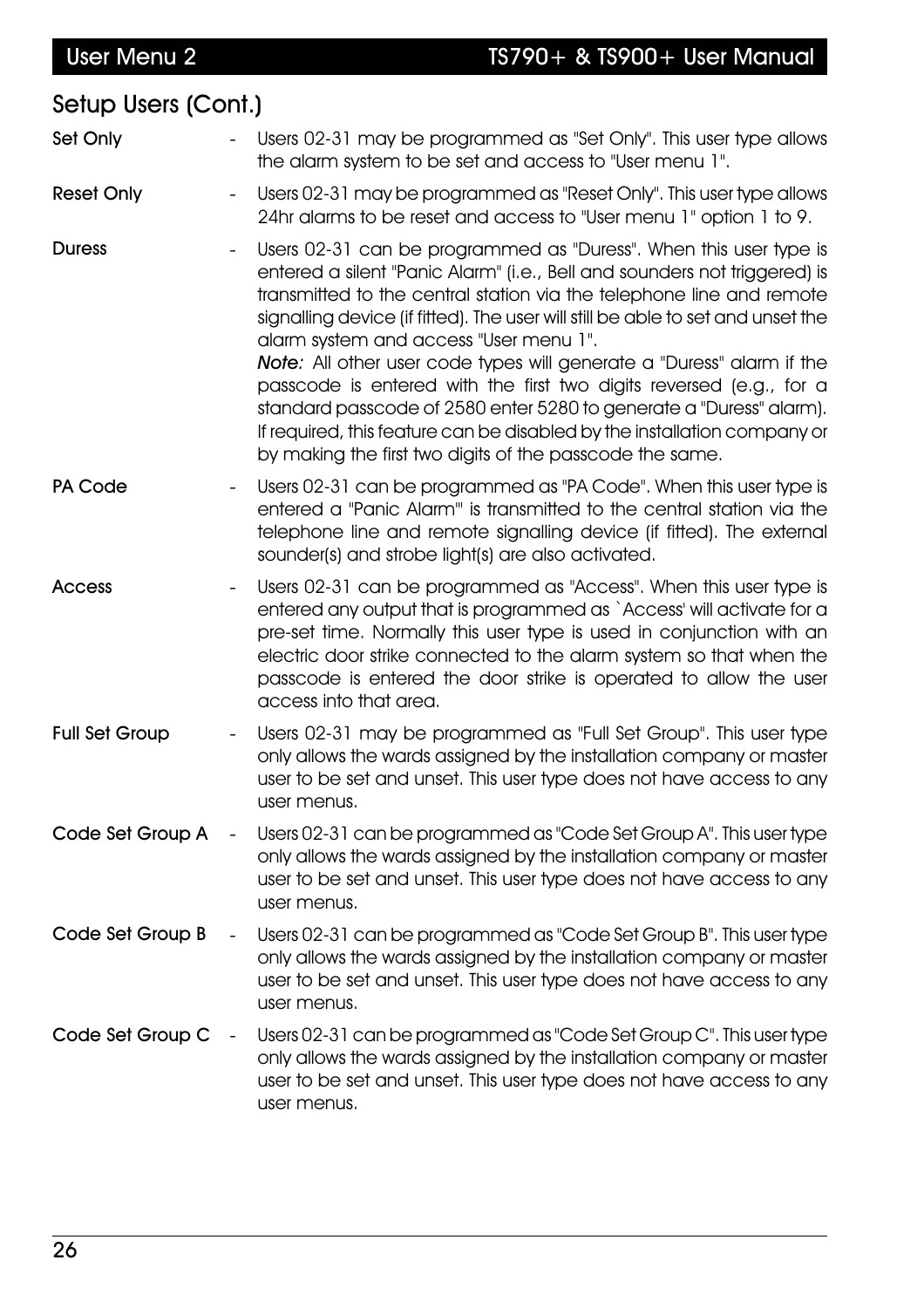# Setup Users (Cont.)

To setup users proceed as follows:

1. Ensure that "User menu 2" is selected. Press  $\boxed{4}$  to select the **Setup users** option. The display will show:

2. Enter the user number (02-31) that is required to be setup, e.g., to setup user 12 enter "12" followed by  $EM$ . The display will show the current user type (Note: If the code is currently unassigned, the display will show "Not in use":

3. Select a new user type by pressing:

- for Master for PA Code
- 2 for Standard 8 for Access
- 3 for Holiday 9 for Full set group
- 4 for Set Only A for Code set grp A
- **5** for Reset Only **B** for Code set grp B
- **6** for Duress **C** for Code set arp C

e.g., to select user type "Standard" press "2". The display will show:

4. When the display shows the required user type press  $\text{EM}$  to accept. The display will show:

5. Enter a 4 digit passcode for the selected user, e.g., enter "2580". The display will show:

6. Press  $F_{\text{N}}$  to update with new passcode, a multi-tone will indicate that the passcode has been accepted and the display will return to step 1. A low tone indicates that the passcode is not available. Re-enter, trying a different 4 digit passcode.

7. Repeat from step 1 for other users or press  $\overline{\phantom{a}}$  to return to "User menu 2".

**Text** To delete user passcodes 02-31 from the system, select the user number you wish to *delete at step 2, then enter your own passcode at step 5.*

| Alter user type<br><b>Standard</b>     | STANDARD | 는 닉日 근 |
|----------------------------------------|----------|--------|
| Change pass code<br>New code $> - -$ - |          |        |
| Change pass code<br>New code $> 2580$  | 2580     | こら日口   |

**ICD** Starburst **LED Setup users User No. > --** *USER --* Ur--

**Alter user type Not in use** *NOT USED* NoTU

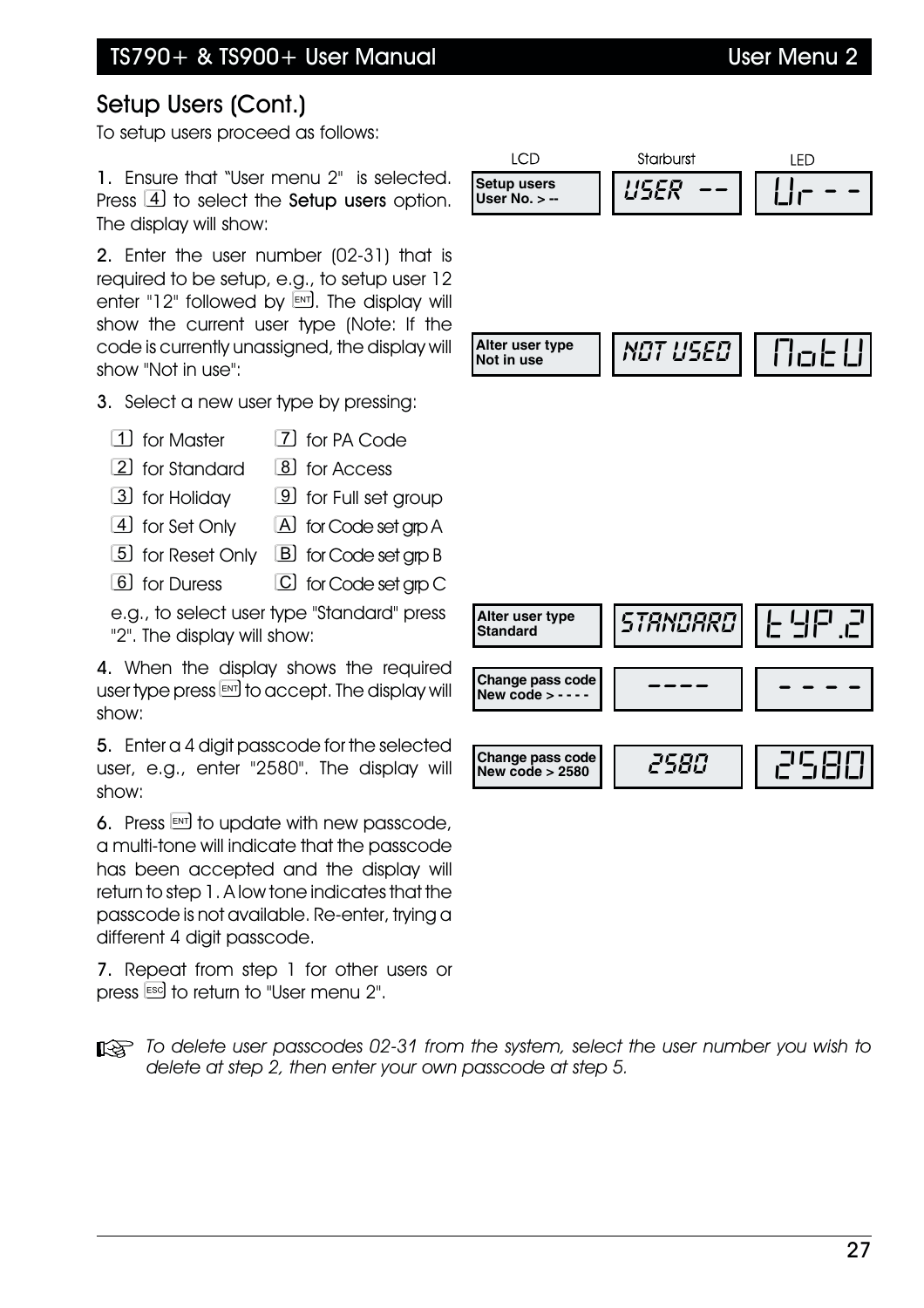#### User Menu 2 TS790+ & TS900+ User Manual

## *Alter Chime Circuits -*

This menu option allows the master users to select which detection circuits are designated as "Chime". Once programmed as "Chime" all users that have access to "User menu 1" can select one of the the six "Chime" options. *See "Enable Chime" on page 19.*

1. Ensure that "User menu 2" is selected. Press **5** to select the Alter Chime Circuits option. The display will show:

2. Select the circuit by entering its number or by pressing:

A To move up one circuit

[C] To move down one circuit

3. e.g., for circuit 07 enter "07", the top line of the display shows the circuit text (if programmed) and the bottom line shows whether the circuit is selected as "Chime" or "Silent" e.g.:

4. Press **B** to toggle between "Chime" and "Silent". If a low tone is generated when pressing "B" then the selected circuit cannot be programmed as "Chime".

5. Repeat from step 2 for other circuits, when finished press  $F^{\text{sc}}$  to abandon this option and return "User menu 2".

# *Alter 24Hr Group -*

Detection circuits types "24Hr" and "Auxiliary" can be grouped together so that if required the users can omit the group when the system is unset.

**Loading Bay Door**

1. Ensure that "User menu 2" is selected. Press **6** to select the Alter 24hr Group option. The display will show:

2. Select the circuit by entering its number or by pressing:

A To move up one circuit

[C] To move down one circuit

e.g., for circuit 10 enter "10", the top line of the display shows the circuit text (if programmed) and the bottom line shows whether the circuit is selected as "Armed" or "Omitted", e.g.:

3. Press **B** to toggle between "Armed" and "Omitted". If a low tone is generated when pressing "B" then the selected circuit







**CCT 10 Armed** *CCT 10-A* 10-A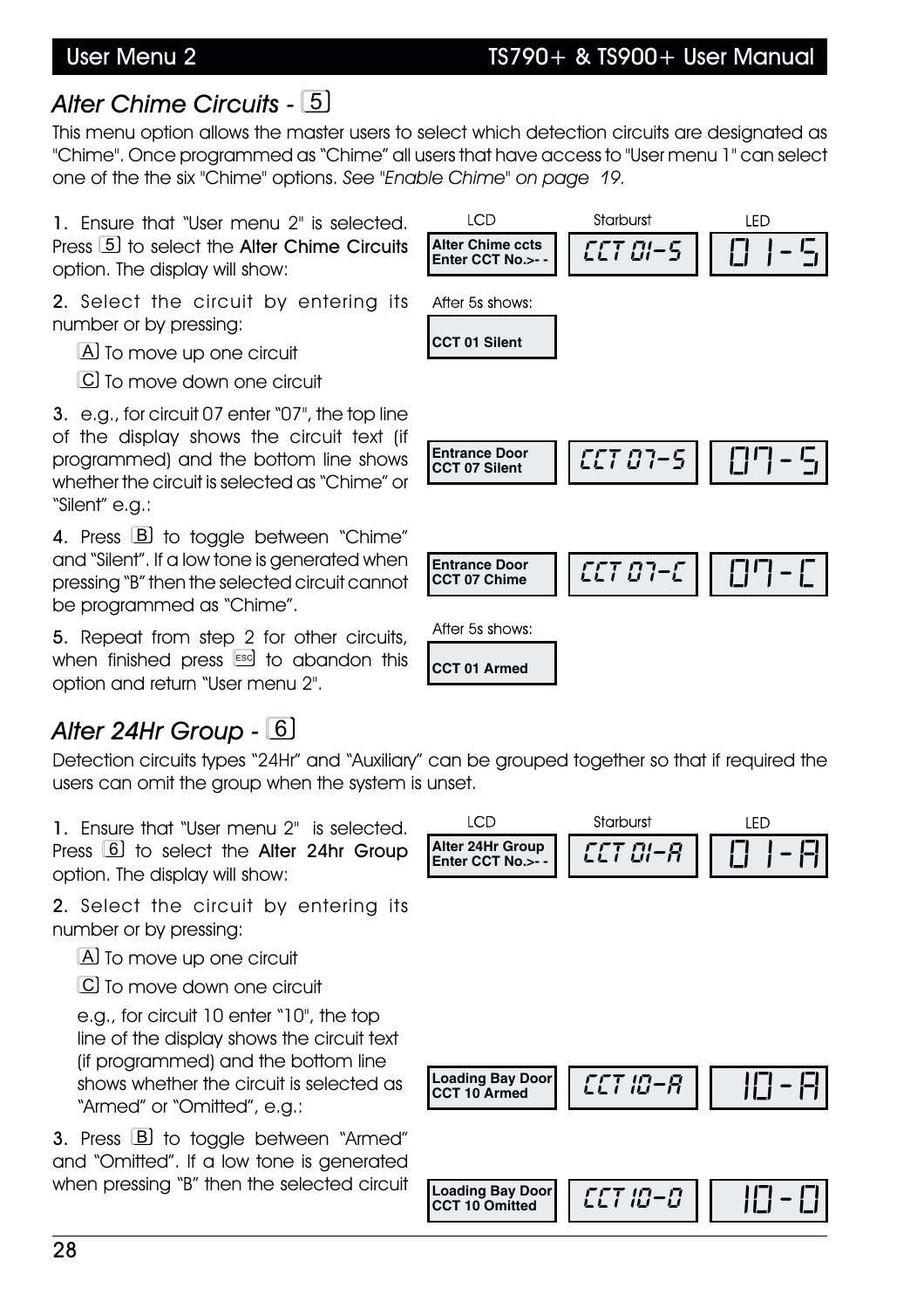#### TS790+ & TS900+ User Manual User Menu 2

cannot be programmed into the 24Hr group.

4. Repeat from step 2 for other circuits, when finished press  $\xi$  to abandon this option and return "User menu 2".

# *Print System Log -*

The system log stores 700 events (1800 when expanded), if a printer is connected to the system it is possible to print a selected number of events. Once the print-out has been started it can only be stopped by selecting this option again and entering "000" for the number of events.

1. Ensure that "User menu 2" is selected. Press **7** to select the Print System Log option. The display will show:

2. Enter the number of events to be printed 000-699 (0000-1799 if expanded), e.g., enter "150" for the last 150 events, starting with the most recent event. The display will show:

3. Press  $F$  to start printing, the display will automatically return to "User menu 2". To Cancel printing repeat from step 1 and select "000" ("0000" if expanded) events at step 2.



**If**  $\mathbb{R}$  If the printer is left connected to the system it will print-out system events as and when they *occur (real time print-out).*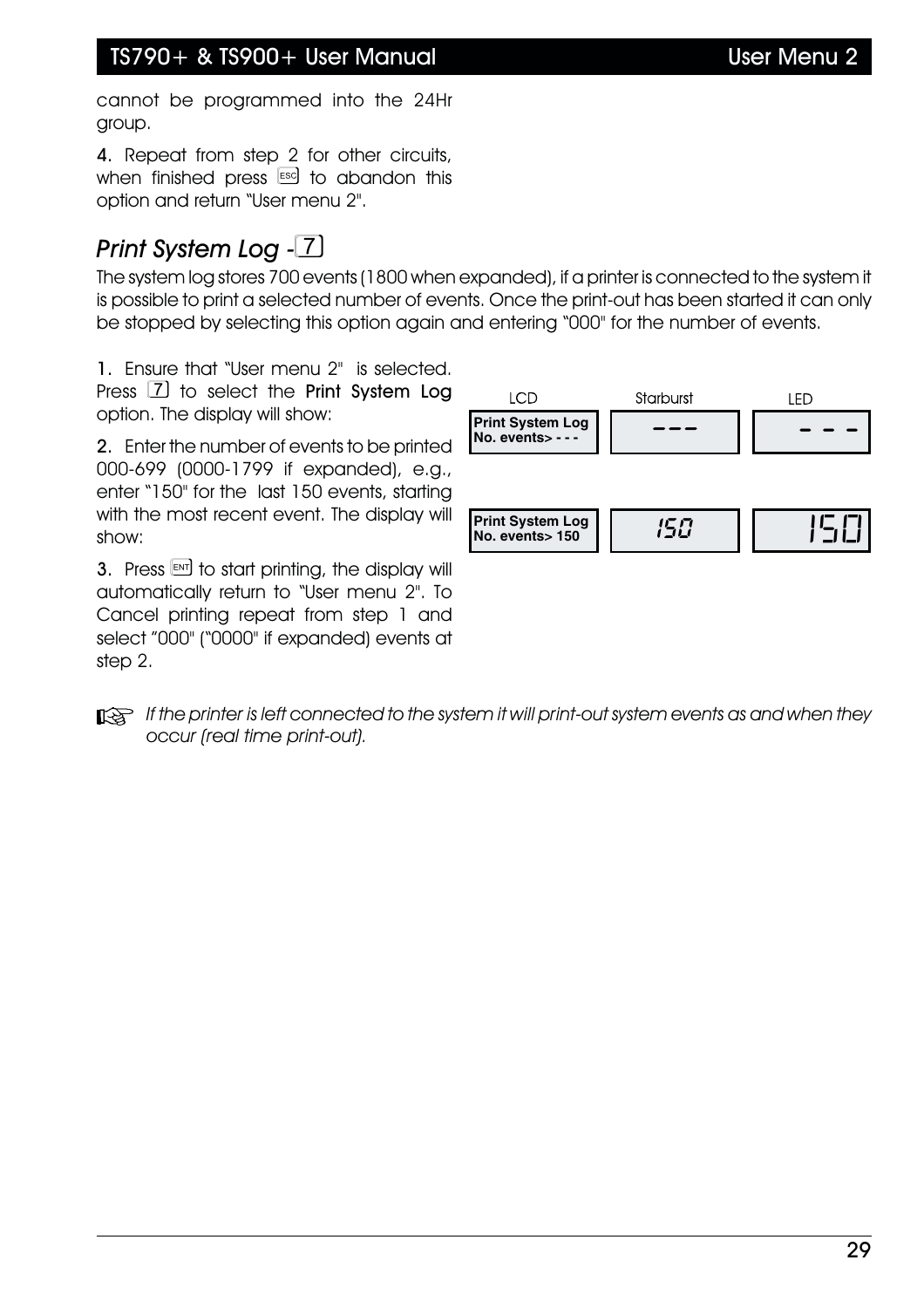### *Configure Wards -*

The TS790+ & TS900+ can be split into four wards:

- » System Ward (S)
- » Ward A
- » Ward B
- » Ward C

Each ward can then be assigned to a passcode or part-set button to allow flexible part-set arrangements. *See "Part Set Groups" on page 39 and "Code Set Groups" on page 40.*

Only "Night", "Final Exit" and "Exit terminator" circuit types can be assigned to wards A, B and C. All other circuit types must remain in the system Ward. Circuits can be assigned to more than one ward (System, A, B or C) thus creating overlapping areas. Circuits that are assigned to more than one ward will only be armed when both or all wards are set. *Note that this may mean that a user who sets one ward may not realise that some circuits are unset because they are shared with another unset ward, for example the system ward.*

From the factory, all detection circuits are assigned to the system ward (i.e., they are not assigned to wards A, B or C). Circuits that remain assigned to the system ward can also be set or unset independently. *See "Part Set Groups" on page 39 and "Code Set Groups" on page 40.*

1. Ensure that "User menu 2" is selected. Press  $\begin{bmatrix} 8 \end{bmatrix}$  to select the Configure Wards option. The display will show:

2. Enter the circuit number, e.g., for circuit 02 enter "02". The top line of the display shows the circuit text (if programmed) and the bottom line shows the wards that the circuit are assigned to e.g.:

Note that if you do not press any keys then after 5s the display changes to show the first zone.

3. Select/de-select the wards by pressing:

for "Ward A"

- BI for "Ward B"
- C for "Ward C"

e.g., press "A" then "B" to assign circuit 02 to wards A and B. If a low tone is generated when pressing the "A", "B" or "C", then the selected circuit cannot be programmed into wards.

4. Press ENT to accept and repeat from step 2 for other circuits, when finished press  $\text{I}^{\text{ssd}}$  to abandon this option and return "User menu 2".



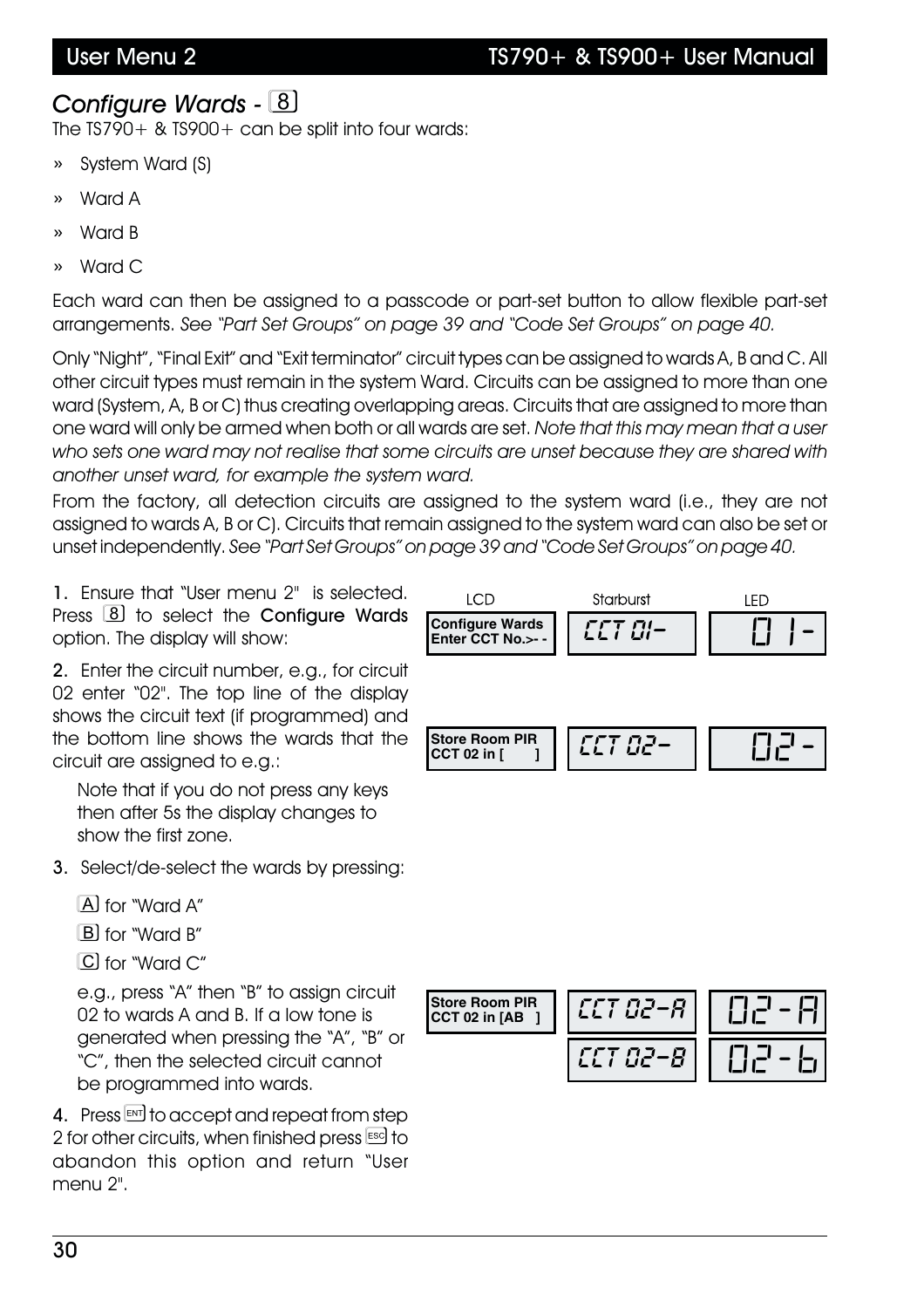#### TS790+ & TS900+ User Manual User Menu 2

# *Viewing the System Log with an LCD Remote Keypad -*

To view the log with an LCD remote keypad, proceed as follows:

1. Ensure that "User menu 2" is selected. Press **9** to select the View Log option. The display shows the most recent event. The top line shows the event description (see Table 1), and the bottom line shows the time and the date that the event occurred on e.g.:

2. Use the  $\overline{A}$  or  $\overline{M}$  keys to scroll backwards and the  $\overline{C}$  key to scroll forwards through the log, e.g., enter "A" to scroll backwards. The display shows the previous event e.g.:

3. If the event being displayed is one that refers to a user number, e.g., "PASSCODE 01". Pressing the  $B$  key will toggle between the user text (name) and user number for that event.

4. If the event being displayed is one that refers to a circuit number, e.g., "ALARM 02". Pressing the  $B$  key will toggle between the circuit number and circuit text for that event.

5. Press **Escl to leave this option and return to "User menu 2".** 

## *Viewing The Log With an LED or Starburst Remote Keypad -*

To view the log with an LED or Starburst remote keypad, proceed as follows:

1. Ensure that "User menu  $2$ " is selected. Press  $\boxed{9}$  to select the View Log option. The display will show the most recent event (see Table 1), e.g.:

2. Use the  $[A]$  or  $\left[\begin{matrix} \mathbb{R}^n \\ \mathbb{R}^n \end{matrix}\right]$  keys to scroll backwards and the  $[C]$  key to scroll forwards through the log, e.g., enter "A" to scroll backwards. The display shows the previous event e.g.:

3. To view the time for the selected event press  $\boxed{B}$  once. The display shows the time that the event occurred, e.g., "08.45 am":

4. To view the date for the selected event press  $B$  again. The display shows the date that the event occurred, e.g., "28 April":

5. To view the minutes and seconds for the selected event press  $B$  again. The display shows the minutes and seconds that the event occurred, e.g., "40 mins & 59 secs":

6. To view the event description again for the selected event press  $\mathbb B$  again. The display shows the event description again, e.g.,:

7. Press Escl to leave this option and return to "User menu 2".

Starburst LED *USER 01 USER 01* Ur.01 *08.40* 08.40 *2804* 2804 *4059* 4059 *USER 01* | ||||- <u>||</u>|



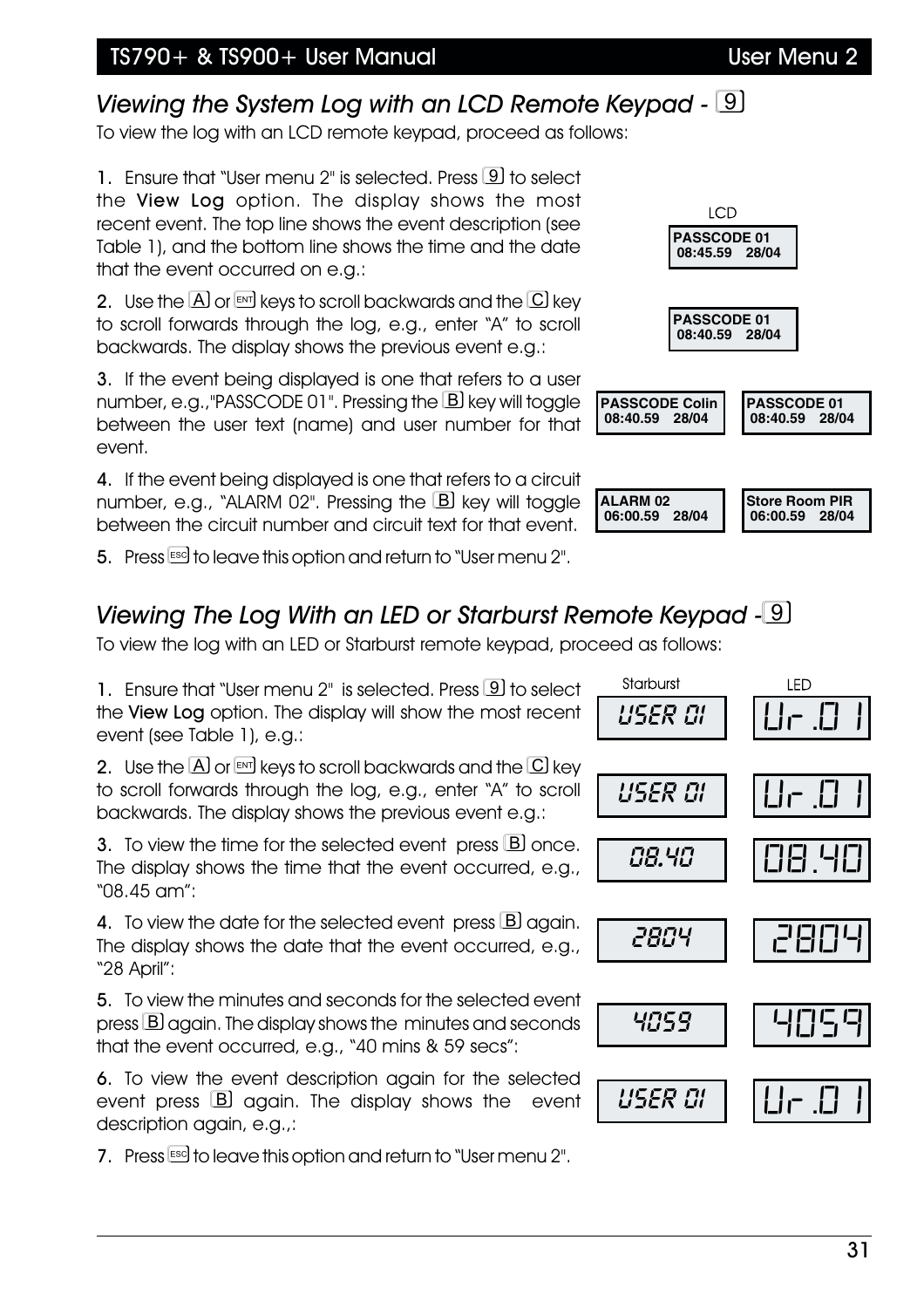# User Menu 2 TS790+ & TS900+ User Manual

| <b>LCD</b>                   | <b>Starburst</b>    | <b>LED</b>                       | <b>Description</b>                                |
|------------------------------|---------------------|----------------------------------|---------------------------------------------------|
| <b>ACTION ALARM</b>          | <b>RLM SENT</b>     | <b>AR</b>                        | Alarm activated when system is part-set.          |
| <b>AC OFF</b>                | R.C. OFF            | PF                               | Mains power removed.                              |
| <b>AC RESTORED</b>           | R.C. ON             | Pr                               | Mains power restored                              |
| <b>ACCESS 01-31</b>          | <b>RCC'SS 01-31</b> | $H \subset \Box$ $I - \exists I$ | Access user passcode (01-31) entered.             |
| <b>ALARM 01-56</b>           | <b>RLARM 01-56</b>  | CAO 1-56                         | Full alarm from circuit (01-56).                  |
| <b>AUX/BELL TAMPER</b>       | <b>RUX TRMP</b>     | <b>AL</b>                        | Auxiliary tamper activated.                       |
| <b>AUXILIARY 01-56</b>       | <b>RUX 01-56</b>    | $Hu$ $I1$ 56                     | Auxiliary circuit activated.                      |
| <b>BATTERY FAULT</b>         | <b>BRTT FLT</b>     | ЬF                               | Battery fault (voltage below 10.5V).              |
| <b>BELL TESTED</b>           | <b>BELL TST</b>     | ЬE                               | External bell and strobes tested.                 |
| CALL BACK No. 01-03          | C. BACK 01-03       | $[6D]$ $-03$                     | Modem making a call back to remote PC.            |
| <b>CCTS ISOLATED</b>         | <b>24HR OMT</b>     | [                                | 24Hr group omitted during the unset condition.    |
| <b>CCT OMITTED</b>           | <i>OMIT O 01-56</i> | COO 1-56                         | Circuits omitted by the user at time of Setting.  |
| <b>CIRCUITS TESTED 01-56</b> | <i>TEST 0 01-56</i> | $E C D 1 - 56$                   | The number of circuits tested during Walk Test.   |
| <b>CODE TAMPER</b>           | C.TMP 01-04         | <b>PED 1-04</b>                  | Code tamper from keypad 01-04                     |
| <b>COMMS ACTIVE</b>          | COM RET             | сA                               | Plug-on digicom active.                           |
| <b>COMMS FAILED</b>          | COMS FLT            | cF                               | Plug-on digicom failed to communicate.            |
| <b>COMMS SUCCESSFUL</b>      | COMS OK             | СC                               | Plug-on digicom communicated successfully.        |
| <b>DATE CHANGED</b>          | DRTE CHG            | dc                               | System Date changed.                              |
| <b>DEFAULT CODE</b>          | <b>DEFLT DI</b>     | dF                               | User passcode (01) reset to 5678 by the engineer. |
| <b>DELAY ALARM 01-56</b>     | <i>DELRY 01-56</i>  | <b>AdO 1-56</b>                  | Delayed alarm during a part-set condition.        |
| <b>DURESS 01-31</b>          | וב-ום 55 שעם        | du0 1-3 1                        | Duress alarm from user passcode (01-31).          |
| <b>ENTRY 01-56</b>           | <b>ENTRY 01-56</b>  | En0 1-56                         | Entry timer started by circuit (01-56).           |
| <b>ENTRY ALARM 01-56</b>     | <b>EN.RLM 01-56</b> | E R.O. I - 56                    | Entry timed-out alarm from circuit (01-56).       |
| <b>FACTORY RESTART</b>       | FRET. RST           | Fг                               | System "Factory Restarted".                       |
| FIRE ALARM 01-56             | <b>FIRE 01-56</b>   | FRO 1-56                         | Fire alarm circuit activated.                     |
| FIRST KNOCK 01-56            | <b>FIRST 01-56</b>  | $Fn$ 0 1-56                      | The first activation of a Double Knock circuit.   |
| FUSE BLOWN 01                | FUSE DI             | F 6.0 T                          | Control Panel 12V Auxiliary Fuse blown.           |
| <b>INACTIVE CCTS 01-56</b>   | <b>INACT DI-56</b>  | <b>IRO 1-56</b>                  | Inactive circuits during the Unset condition.     |
| <b>KEY POINT 01-56</b>       | <b>KEY.SW 01-56</b> | $5a01 - 56$                      | Key point operation from circuit (01-56).         |
| <b>LINE FAULT</b>            | <b>LINE FLT</b>     | LΕ                               | Telephone line fault detected.                    |
| <b>LINE RESTORED</b>         | LINE OK             | Lг                               | Telephone line fault restored.                    |
| <b>MODEM LOCK-OUT</b>        | <i>LOCK-OUT</i>     | LO                               | Modem failed to communicate.                      |
| <b>NO EVENT</b>              | <b>NO EVENT</b>     | $ -$                             | No log event.                                     |
| <b>NODE ADDED 01-05</b>      | N.AOO 01-05         | NAO 1-05                         | Node added to the system.                         |
| <b>NODE FUSE 01-05</b>       | <i>N.FUSE 01-05</i> | NF.0 1-05                        | Node fuse blown.                                  |
| <b>NODE REMOVED 01-05</b>    | N.REM 01-05         | Nr.0 1-05                        | Node removed from the system.                     |
| <b>NODE TAMPER 01-05</b>     | <i>N.TMP 01-05</i>  | NED 1-05                         | Node cover removed.                               |
| <b>ON-SITE RESTART</b>       | <b>SITE. RST</b>    | Sr.                              | System "On-Site" restart.                         |
| <b>OMITS REMOVED</b>         | <b>DMIT REM</b>     | Oс                               | Previously omitted circuits reinstated.           |

Table 1a Log event codes and descriptions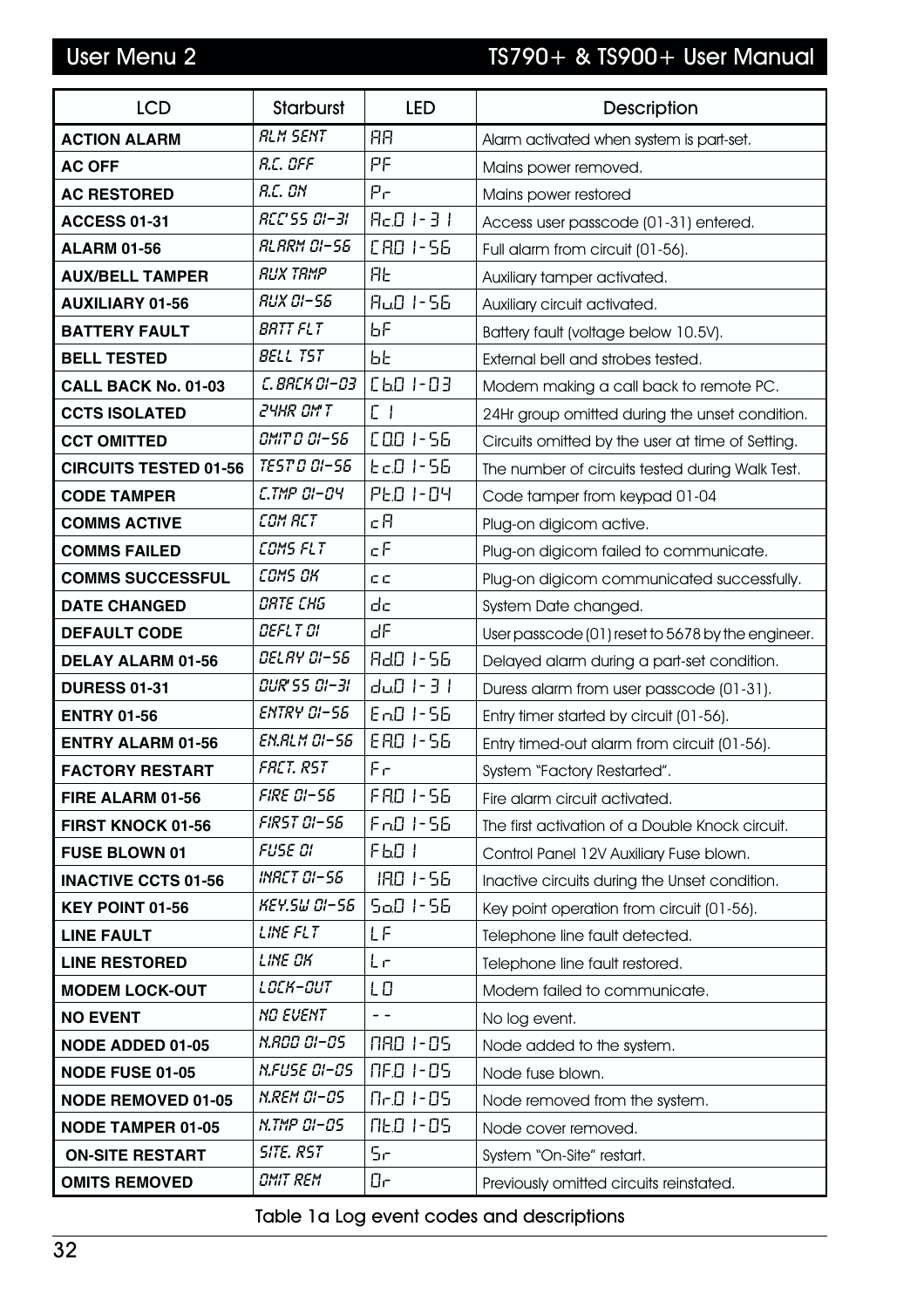| <b>LCD</b>                | <b>Starburst</b>      | <b>LED</b>                      | Description                                          |
|---------------------------|-----------------------|---------------------------------|------------------------------------------------------|
| <b>PA ALARM 01-56</b>     | <b>PR.RLM 01-56</b>   | <b>PRO 1-56</b>                 | Panic Alarm circuit activated.                       |
| <b>PA CODE 01-31</b>      | PRNIC 01-56           | $PCDI - 3I$                     | Panic Alarm passcode entered.                        |
| <b>PANEL LID TAMPER</b>   | LID TAMP              | LE                              | Control panel lid removed.                           |
| <b>PART SET A/B/C</b>     | P.SET R/B/C           | PSA/6/C                         | System Part-Set using one of the A, B, or C buttons. |
| PASSCODE 00-31            | USER 00-31            | $U - 00 - 31$                   | User passcode entered. (00-31).                      |
| <b>REMOTE ADDED 01-04</b> | R. AOO 01-04          | <b>FRO 1-04</b>                 | Remote Keypad added to the system.                   |
| <b>REMOTE RESET</b>       | <b>REM RST</b>        | ПC                              | System reset by "Remote Reset" passcode.             |
| <b>REM REMOVED 01-04</b>  | R. REM 01-04          | rr0 1-04                        | Remote Keypad removed from system.                   |
| <b>REM SERVICE CALL</b>   | R.S. CALL             | 5E                              | Remote service call via "Lineload" software and PC.  |
| <b>REM TAMPER 01-04</b>   | R. TMP 01-04          | $rE.D I-II$                     | Remote Keypad cover removed.                         |
| <b>SERVICE CALL END</b>   | <b>R.S. END</b>       | 5E                              | Remote service call finished.                        |
| <b>SERVICE REQUIRED</b>   | <b>SERVICE</b>        | r 5                             | Service required                                     |
| <b>SET FAIL</b>           | <b>SET FRIL</b>       | 5F                              | System failed to Set.                                |
| <b>SET WARD A/B/C/S</b>   | <b>U. SET R/B/C/S</b> | <b>SERBES</b>                   | Wards A, B, C or System Set.                         |
| <b>SYSTEM OPEN</b>        | <b>SYS OPEN</b>       | ΩP                              | System fully unset.                                  |
| <b>SYSTEM RE-ARMED</b>    | RE-ARMED              | r B                             | System re-armed all healthy circuits.                |
| <b>SYSTEM SET</b>         | FULL SET              | F5                              | System fully set.                                    |
| <b>TAMPER 01-56</b>       | <b>TRMP'R 01-56</b>   | E RO 1-56                       | Tamper alarm from circuit.                           |
| <b>TEST CCTS OFF</b>      | <b>TEST OFF</b>       | Eо                              | All circuits taken off "Test"                        |
| TEST FAIL 01-56           | T. FRIL 01-56         | EFD 1-56                        | Circuit failed during "Test".                        |
| <b>TIME CHANGED</b>       | TIME CHG              | Εc                              | System time changed                                  |
| <b>UNSET WARD A/B/C/S</b> | <b>UNSET R/B/C/S</b>  | U <sub>n</sub> BbC <sub>5</sub> | Wards A, B, C or System Unset.                       |
| <b>WALK TEST</b>          | <b>WRLK TST</b>       | cE                              | System "Walk Test" selected.                         |

Table 1b Log event codes and descriptions

# *Remote Call Back -*

If your alarm system has been fitted with a modem, the installation company can dial into the system and remotely read and write data from the control panel. For added security the installation company can also program your alarm system so that a master user has to authorise any write commands. When "Remote Call Back" is set to "Enabled" the installation company can dial into the system at any time and read and write data from the control panel. When "Remote Call Back" is set to "Disabled" the installation company can dial into the system at any time and only read data from the control panel. Once a master user has enabled "Remote Call Back" the system will automatically disable "Remote Call Back" after four hours.

1. Ensure that "User menu 2" is selected. Press  $\lceil 0 \rceil$  to select the Remote Call Back option. The display will show:

2. Press **B** to toggle between Enabled (Yes) and Disabled (No). Press ENT to update with new setting or press  $\epsilon$  abandon this option and return to "User menu 2".

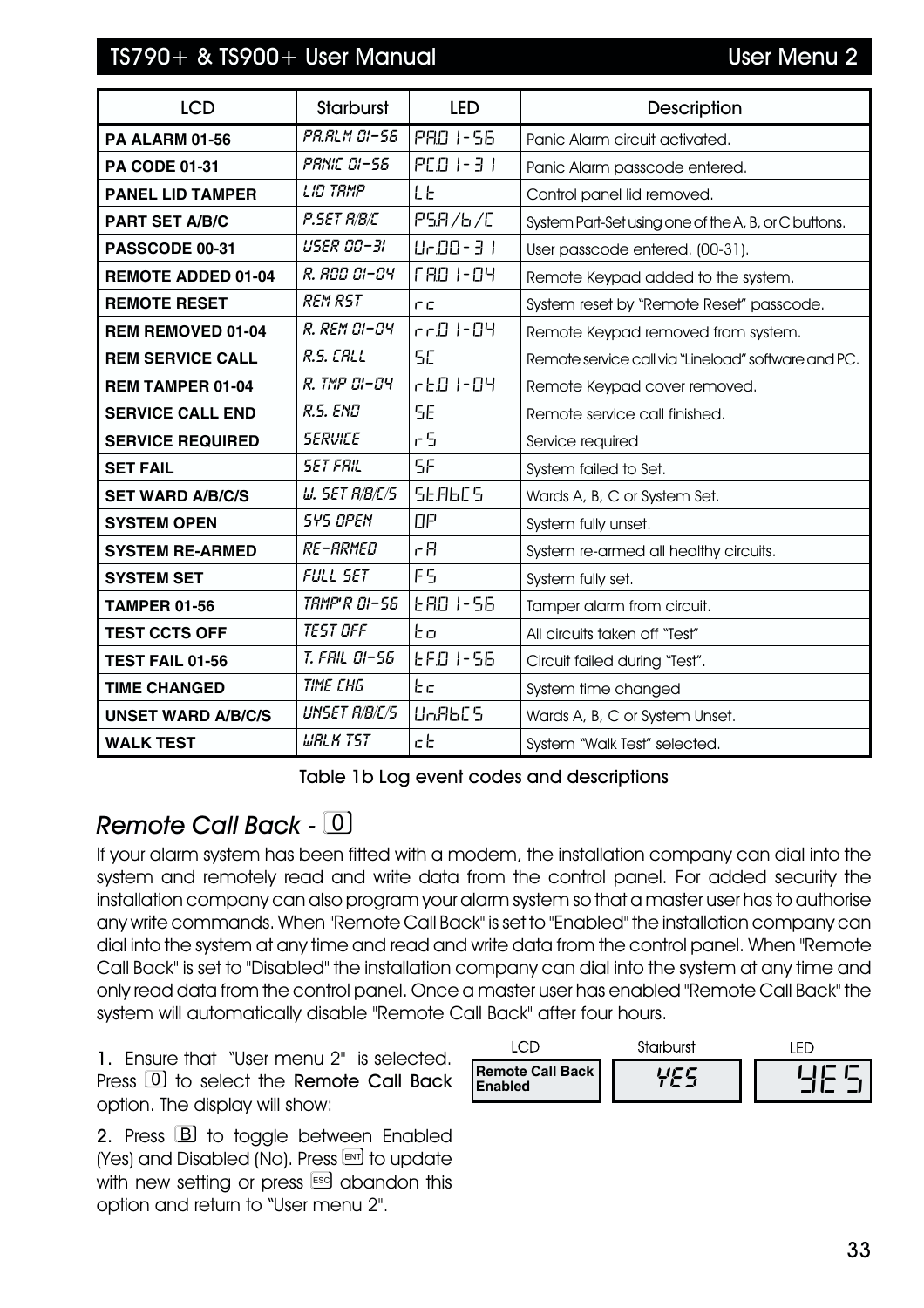# *Initiate Remote Service Call -*

If your alarm system is fitted with a modem, it is possible for a master user to initiate an upload sequence to a remote site (normally the alarm company or central station). Once the communication link is established, the remote site can read and write data from the control panel. This feature is only compatible with Menvier Lineload software version 2.0 or above.

**EXP** Only select this option when requested by the installation company, if this option is *selected without authorisation from the installation company the modem may not connect with the remote site.*

To initiate a Remote Service Call, proceed as follows:

1. Ensure that "User menu 2" is selected. Press  $\overline{A}$  to select the Initiate Remote Service Call option. The display will show:

2. Select the telephone number you require to call, by pressing:

to call number 1

2 to call number 2

[3] to call number 3

e.g., to select remote site 2 press "2". The display will show:

 $3.$  Press  $\overline{\phantom{a}}$  to initiate the upload sequence to the remote site or press Escl to abandon this option.

| LCD<br><b>Call Number 1</b><br>0123 12345678 | <b>Starburst</b><br>CALL NO.I | LED<br>No. I |
|----------------------------------------------|-------------------------------|--------------|
| <b>Call Number 2</b><br>0123 12345679        | $ {\it LRL}$ no.2 $ $         | 0.cl         |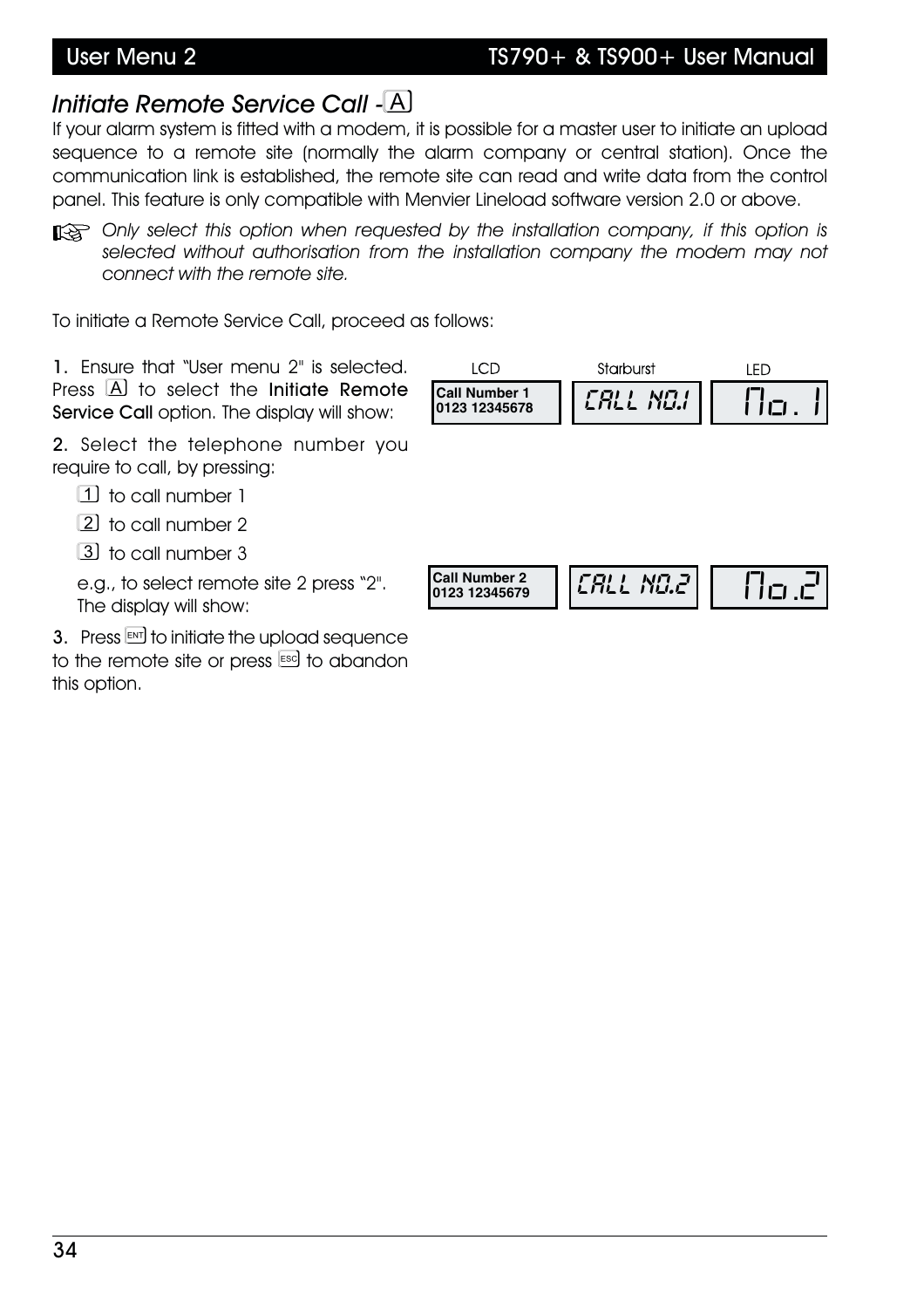# *User Menu 3*

#### *Introduction*

This menu is only available to master users and is selected by pressing the [ENT] button whilst "User menu 2" is selected. There are six menu options within this menu, which may be selected in any order. The master user may leave this menu and return to "User menu 2" by pressing [ESC] button.



**the User menu 3 is only available if the installation company has programmed the master** *users for full access.*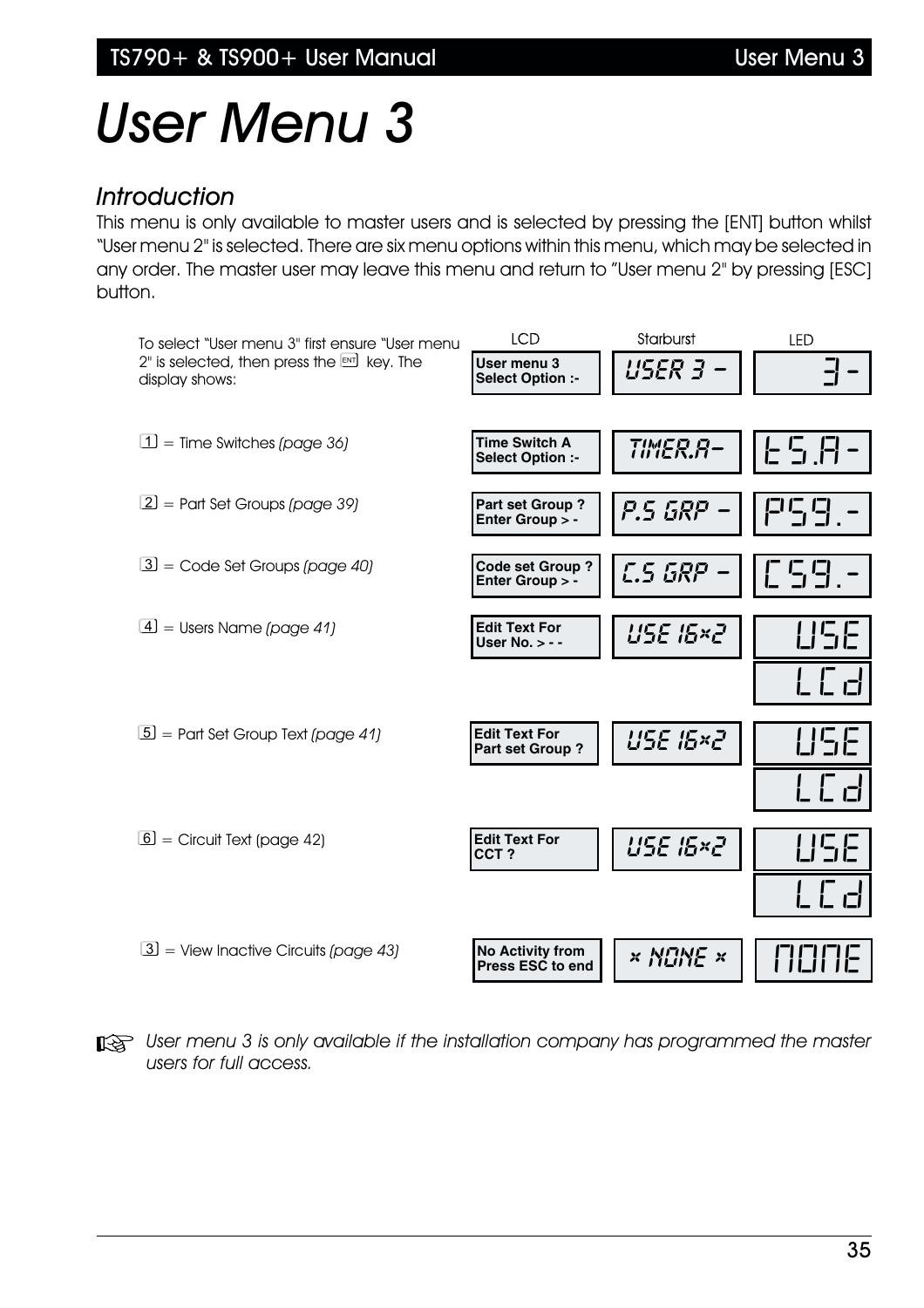## User Menu 3 TS790+ & TS900+ User Manual

# *Time Switch A, B & C -*

The TS790+/TS900+ system has three programmable Time Switch outputs A, B and C. Each output can be independently set with up to three separate on/off times and made to operate on various days of the week. These outputs may be used to control internal or external lighting via a relay.

When this menu option is selected the keys function as follows:

| 1 First ON time             | 2 Second ON time                 | 3 Third ON time                  |
|-----------------------------|----------------------------------|----------------------------------|
| 4 First OFF time            | 5 Second OFF time                | 6 Third OFF time                 |
| [7] Days of operation (1st) | <b>8</b> Days of operation (2nd) | <b>9</b> Days of operation (3rd) |
| <b>ENT</b> Set day          | <b>OToggle output ON/OFF</b>     | <sup>[ESC</sup> ] Escape         |
| A Select Time Switch A      | <b>B</b> Select Time Switch B    | C Select Time Switch C           |

#### *Selecting Time Switches --*

When the "Time Switch" option is selected "Time Switch A" is automatically selected, to select one of the other "Time Switches" proceed as follows:

1. Ensure that "User menu 3" is selected. Press  $\boxed{1}$  to select the Time Switch option. The display will show:



- 2. Select the Time Switch by pressing:
	- A for "Time Switch A"
	- [B] for "Time Switch B"
	- C for "Time Switch C"

e.g., to select "Time Switch B" press "B". The display will show the selected Time Switch, e.g.:



### *Setting The On Times - -*

To set the first, second and third "ON" times proceed as follows:

1. Select the 1st, 2nd or 3rd "ON" time, e.g., to select the 1st ON time press "1". The display will show:

2. Enter the "ON" time in a 24Hr format, e.g., enter 1700 for 5.00 PM. The display will show:

3. Press  $F$  to accept the time setting. The display will show:

4. Repeat steps 2 and 3 for the second and third "ON" times as required.

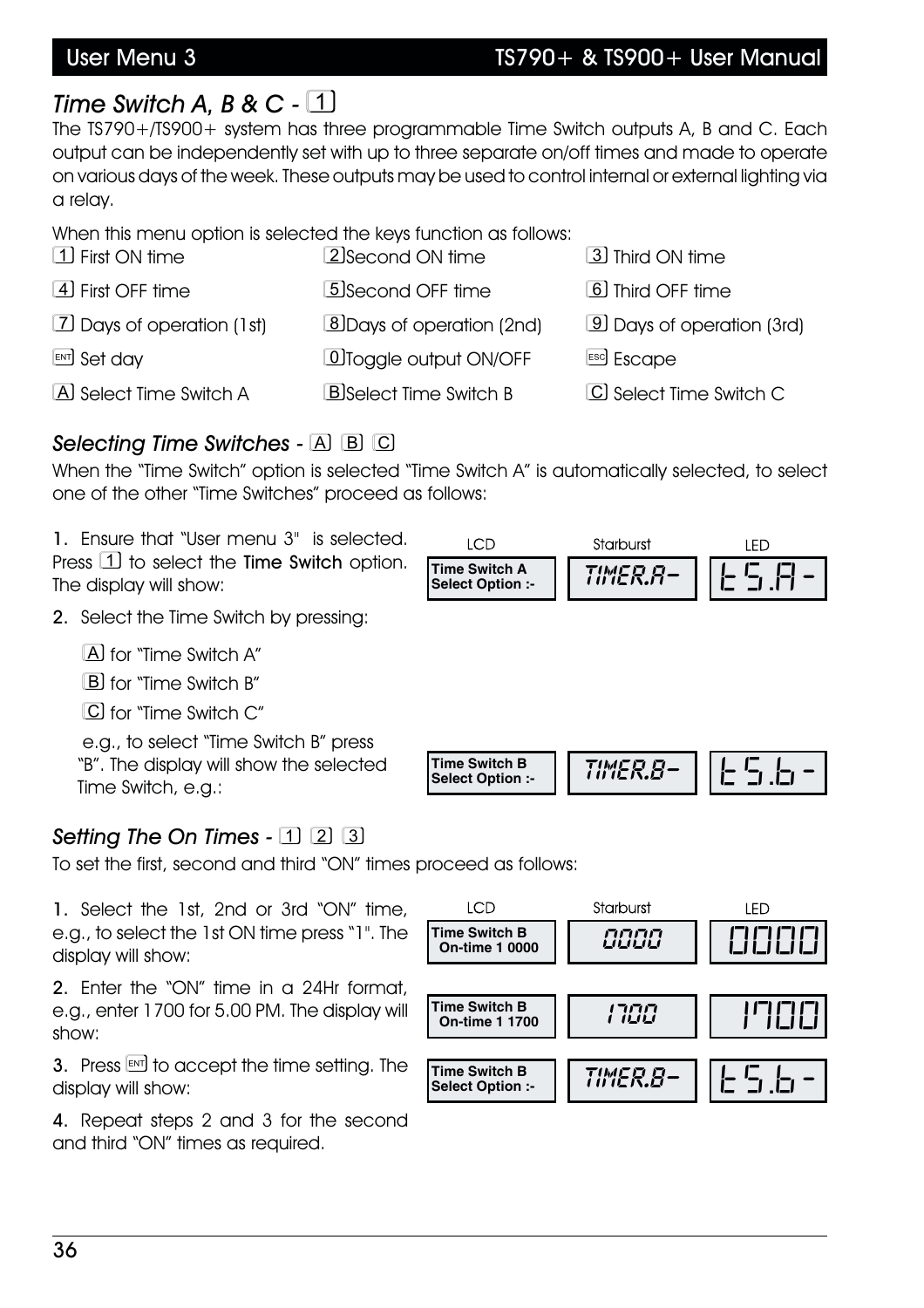#### TS790+ & TS900+ User Manual User Menu 3

### *Setting The Off Times -*

To set the first, second and third Off times proceed as follows:

1. Ensure that the required Time Switch is selected, e.g., Time Switch B. The display will show:

2. Select the first, second or third "OFF" times by pressing:

for the first OFF time

[5] for the second OFF time

for the third OFF time

e.g., to select the first "OFF" time press "4". The display will show:

3. Enter the "OFF" time in a 24Hr format, e.g., for 6.00 PM enter "1800". The display will show:

4. Press  $F$  to accept the time setting. The display will show:

5. Repeat steps 2, 3 and 4 for the second and third "OFF" times as required.

### *Setting The Days Of Operation -*

To set the days that the first, second and third On and Off times operate on, proceed as follows:

**LCD** 

1. Ensure that the required Time Switch is selected, e.g., Time Switch B. The display will show:

2. Select the days of operation for the first, second or third timer by pressing:

[7] for the first timer

[8] for the second timer

**[9]** for the third timer

e.g., press "7" to set the days of operation for the first ON/OFF timer. The display will show:

3. Select/de-select the days of operation using keys 1 to 7, e.g., press "1" then "2" to select the days Sunday & Monday etc. The display will show:

4. Press ENT to accept the days of operation setting. The display will show:

5. Repeat steps 2, 3 and 4 for the second and third ON/OFF times as required.

|                                   | arburst |  |
|-----------------------------------|---------|--|
| Time Switch B<br>Select Option :- |         |  |





Starburst

LED

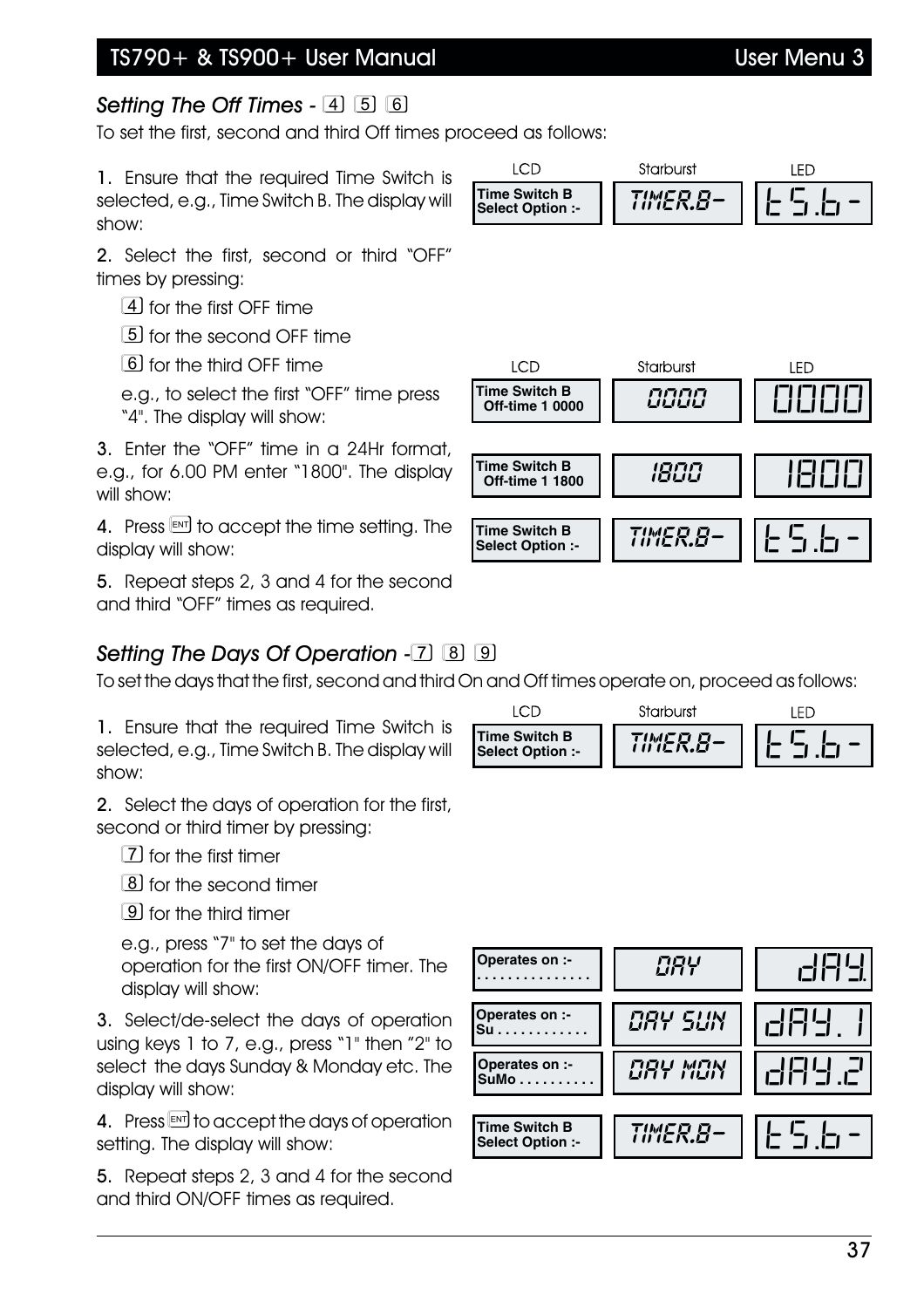## User Menu 3 TS790+ & TS900+ User Manual

### *Setting The Day -*

For the Time Switches to operate on the correct days the system requires the day to be entered. This will also be displayed on the bottom line of LCD remote keypads. Set the day as follows:

1. Ensure that the required Time Switch is selected, e.g., Time Switch B. The display will show:

2. Press  $F$  and to set the day. The display will show:

3. Select the day by using keys 1 to 7, e.g., press "4" to select the day Wednesday. The display will show:

4. Press  $FMT$  to accept the setting, the display will show:

#### *Manually Switching The Output -*<sup>*O*</sup>

The Time Switch output may be manually toggled On and Off as follows:

1. Ensure that the required Time Switch is selected, e.g., Time Switch B. The display will show:

2. Press the  $\overline{0}$  key. The display will show the status of the selected Time Switch e.g.,

3. Press the  $\Omega$  key to toggle the selected Time Switch output "ON" and "OFF", e.g. to switch output on press "0". The display will show:

4. Press  $\left[\begin{smallmatrix} 1 & 0 \\ 0 & 1 \end{smallmatrix}\right]$  and, if required, press Escl again to return to "User menu 3".



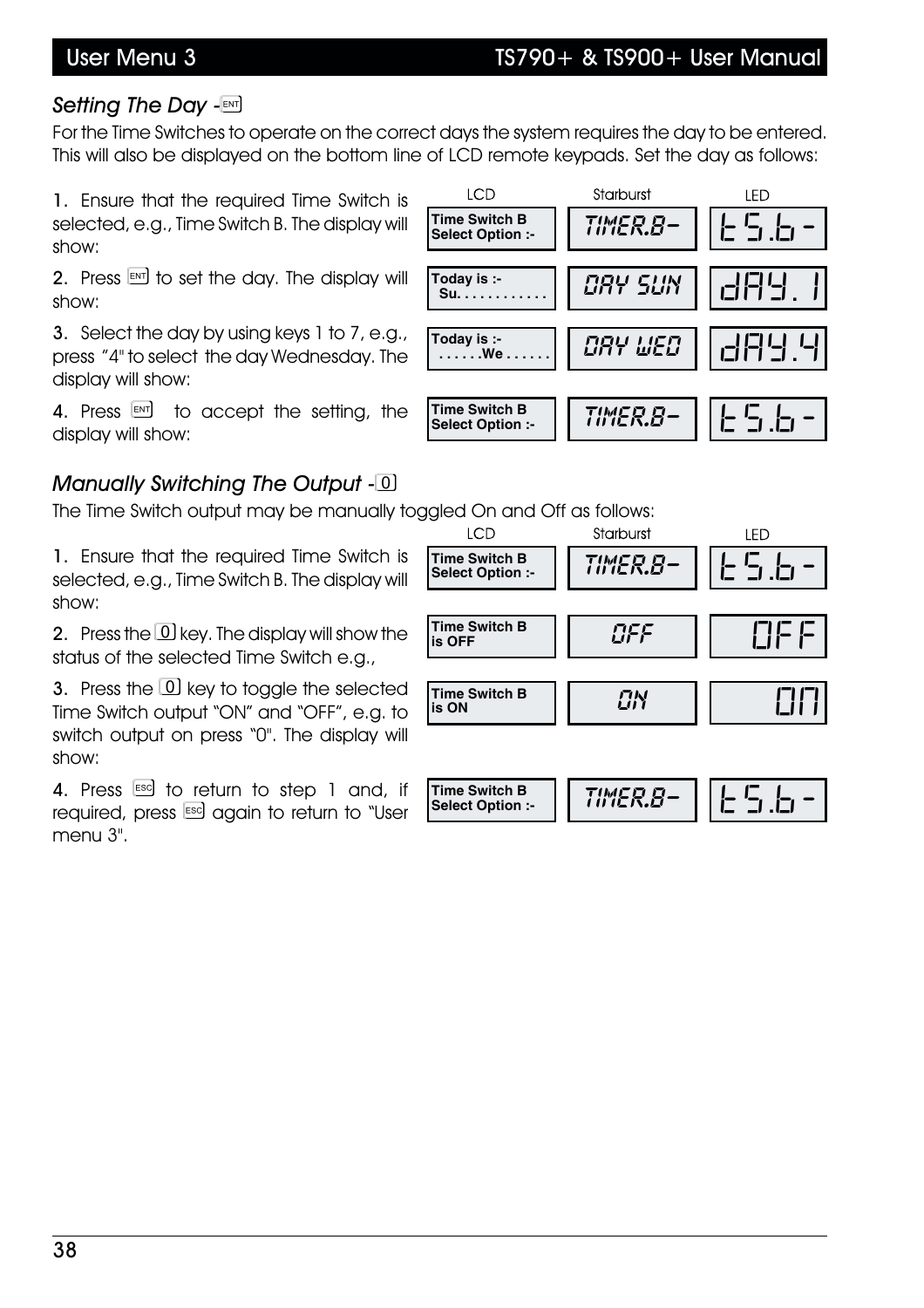### TS790+ & TS900+ User Manual User Menu 3

# *Part Set Groups - -*

This option allows the "Part-Set buttons" A, B and C to be defined so that they can set any combination of wards (S, A, B and C), e.g., "Button A" can be defined to set wards A and B, and "Button B" defined to set only ward B. Each "Part set Group" may also have up to 32 characters of text assigned. *See Edit Text For Part Set Groups on page 41.*

The following example shows how to define "Part set Group A" (Button A), so that wards S,A & C are set when the button is selected by the user at time of setting:

1. Ensure that "User menu 3" is selected. Press  $\boxed{2}$  to select the Part set Groups option. The display will show:

2. Select the "Part set group" by pressing:

[A] for "Part set Group A"

**B** for "Part set Group B"

for "Part set Group C"

e.g., To select "Part set Group A", press "A". The display will show:

3. Select/de-select the wards that will set when the "Part set group" is selected, by pressing:

To select/de-select "Ward S"

A To select/de-select "Ward A"

LBJ To select/de-select "Ward B"

[C] To select/de-select "Ward C"

e.g., To select the "Ward S" and "Ward C". Press "0", then "C". The display will show:

4. When the display shows the required setting press **ENT** to accept. The display will return to step 1. Repeat for other part set groups (B or C) or press  $\xi$  to return to "User menu 3".

#### Part Set Group Operation

When a "Master" or "Standard" user passcode is entered during the unset mode the alarm system will attempt to fully set after a five second delay. However, if during the five second delay one of the part-set buttons A, B or C is pressed, the display will show relevant "Part-set Text" and after a short delay the system will only set the areas (wards) that are assigned to the selected "Part set Group".



**LCD** Starburst LED **Part set Group ? Part set Group ?** | *P.5 GRP*.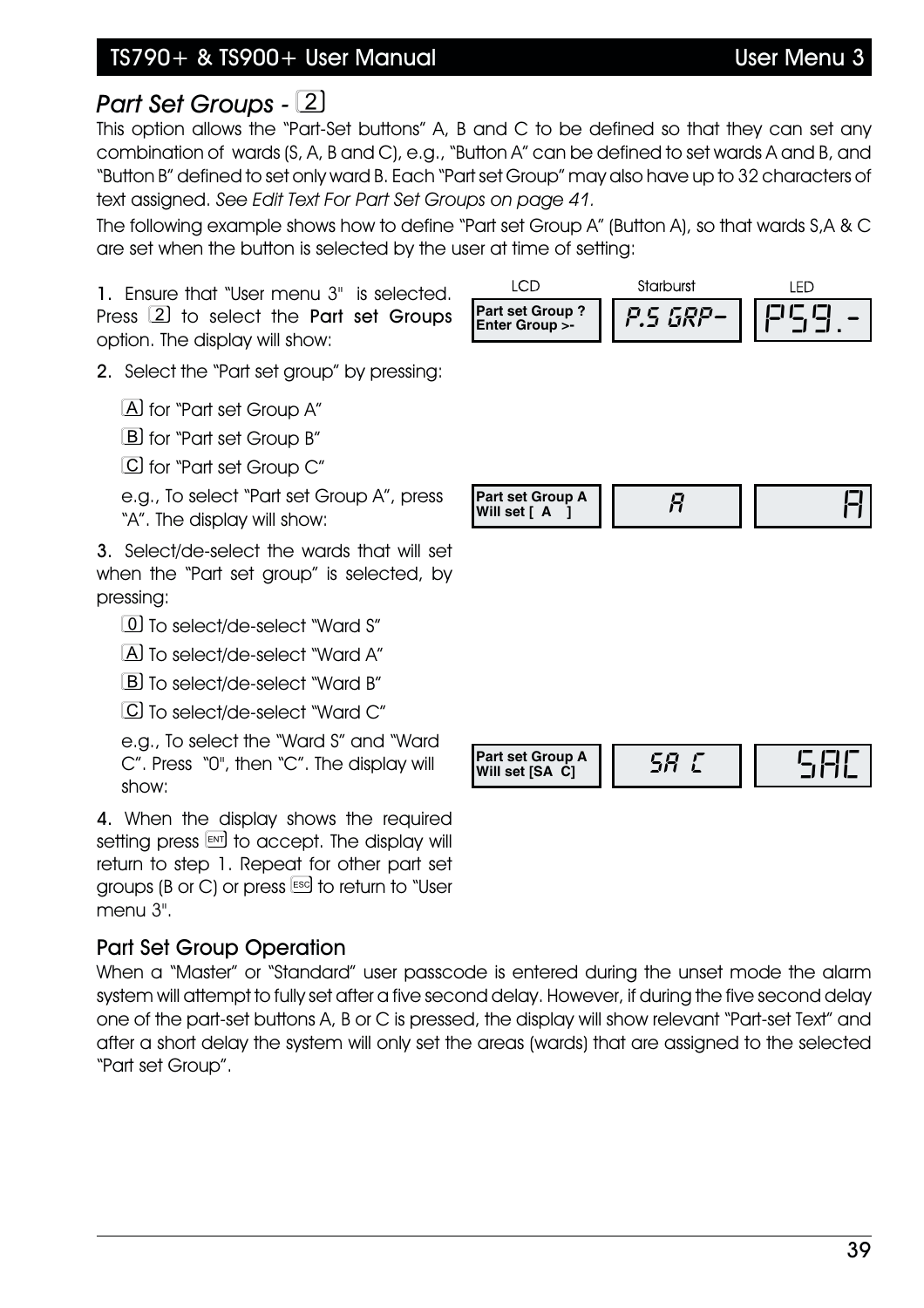#### User Menu 3 TS790+ & TS900+ User Manual

### *Code Set Groups -*

This option allows the user passcode types "Code Set Group A", "Code Set Group B", "Code Set Group C" and "Full Set Group" to be defined so that each may Set or Unset any combination of Wards (A, B and C) and the System Ward. e.g., "Code Set Group A" may be defined to Set and Unset Wards A and B only and "Code Set Group B" defined to Set and Unset Wards B, C and the system etc.

1. Ensure that "User menu 3" is selected. Press  $\boxed{3}$  to select the Code Set Groups option. The display will show:

2. Select the Code set group by pressing:

A To select "Code set Group A"

B To select "Code set Group B"

C To select "Code set Group C"

**10** To select "Full set Group"

e.g., To select "Code set Group A", press "A". The display will show:

#### 3. Select/de-select the wards by pressing:

To select/de-select "Ward S"

A To select/de-select "Ward A"

B To select/de-select "Ward B"

C To select/de-select "Ward C"

e.g., to add "Ward C", press "C". The display will show:

4. When the display shows the required setting press  $F$  to accept. The display will return to step 1, repeat for the other "Code set Groups" or press Escl to return to "User menu 3".

#### Code Set Group Operation

When the system is unset and a "Code set Group" passcode is entered the selected areas (wards) will set after the setting procedure is followed. e.g., If "Code set Group A" is defined as above then when the passcode is entered it will set wards A and C. If the system is fully set and the passcode is entered it will unset wards A and C.

The "Code set Group" passcodes are programmed by the master user within "User menu 2" *(see page 25).*

| <b>LCD</b>                                 | Starburst       | LED      |
|--------------------------------------------|-----------------|----------|
| <b>Code set Group?</b><br>Enter Group >-   | <b>C.S GRP-</b> | $E59. -$ |
|                                            |                 |          |
|                                            |                 |          |
|                                            |                 |          |
| <b>Code set Group A</b><br>Will set [A]    | $\overline{H}$  |          |
|                                            |                 |          |
|                                            |                 |          |
|                                            |                 |          |
| <b>Code set Group A</b><br>Will set [ A C] | $R \nL$         |          |
|                                            |                 |          |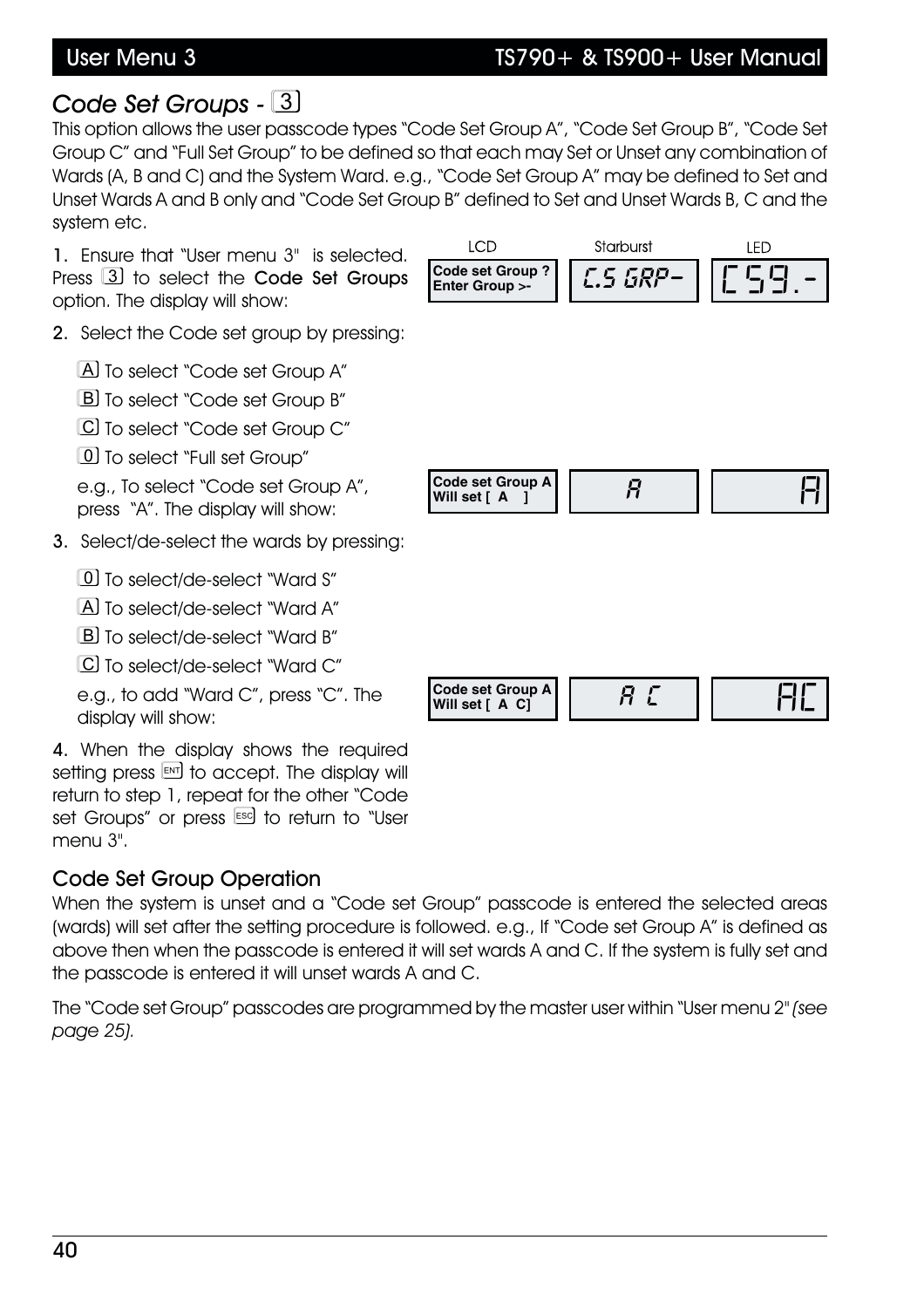#### TS790+ & TS900+ User Manual User Menu 3

# *User Names (NETLCD Keypads Only) -*

This option allows the master user to assign up to seven characters of text against each user passcode. When viewing the log, users that have a name programmed appear in the event description, e.g., "PASSCODE Fred". If the user name is left blank the event description will show the user number, e.g., "PASSCODE 01".

When this menu option is selected the keypad operates in a text mode, see page 44 for full details.

To program the user names proceed as follows:

1. Ensure that "User menu  $3$ " is selected. Press  $\overline{4}$  to select the User Name option. The display will show:

2. Enter the user number 01-31, e.g., enter "01" for user 01, then press  $[III]$ . The display will show:

3. Use the keypad keys to program text (see page 44). When the display shows the required text press  $\mathbb{F}$  to accept or press  $\epsilon$  to abandon and return to step 1. Repeat for the other "User Names" or press <sup>[550]</sup> to return to "User menu 3".

# *Edit Text For Part Set Groups (NETLCD Keypads Only) -*

When the system is being part-set using the part-set button A, B or C the display will show the default message of "Part set group A (B or C)". This message can be changed using up to 32 characters, e.g., "Part set group A" may be changed to "Setting Office area only".

When this menu option is selected the keypad operates in a text mode, see page 44. To program the part-set text name proceed as follows:

1. Ensure that "User menu 3" is selected. Press [5] to select the Edit Text for Part Set Groups option. The display will show:

2. Select the "Part set Group" by pressing:

for "Part set Group A"

**B** for "Part set Group B"

C for "Part set Group C"

e.g., to select "Part set Group A" press "A". The display will show:

3. Use the keypad keys to program text (see page 44). When the display shows the required text press  $\lfloor \frac{m}{2} \rfloor$  to accept. The display will return to step 1. Repeat for the other "Part set Groups" or press **ESG** to return to "User menu 3".

**LCD Edit Text For Part set Group ?**

**^art set Group A**

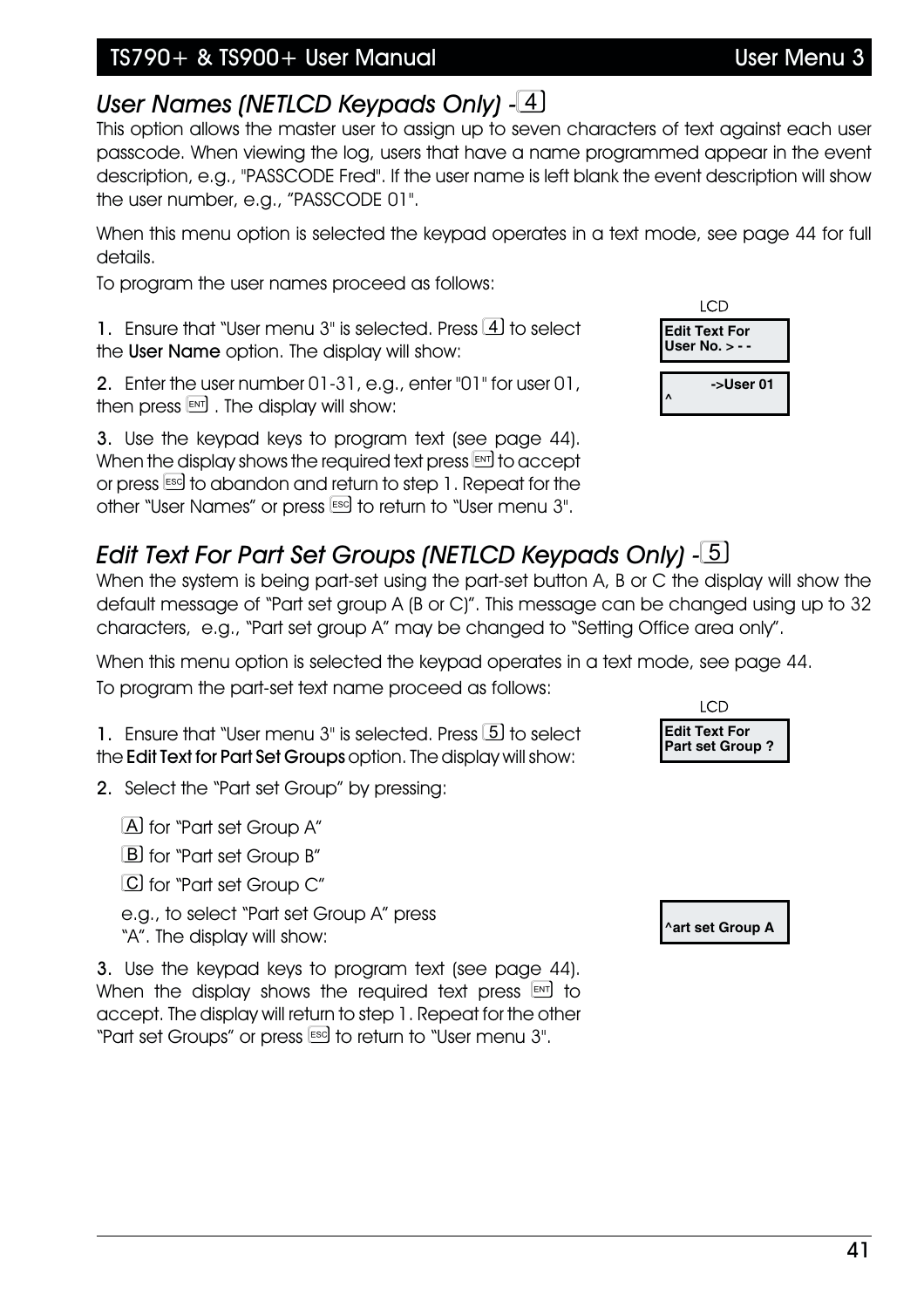#### User Menu 3 TS790+ & TS900+ User Manual

# *Edit Circuit Text (NETLCD Keypad Only) -*

Each detection circuit can have up to sixteen characters of text assigned to it, e.g., circuit 01 may be programmed to "Front Door" etc.

Once the edit circuit text option is selected the keypad operates in a text mode, see page 44 for full details.

To program circuit text proceed as follows:

1. Ensure that "User menu 3" is selected. Press 6 to select the Edit Circuit Text option. The display will show:

2. Select the circuit by entering its number or by pressing:

[A] To scroll up one circuit

C To scroll down one circuit

e.g., to select circuit 04 enter "04". If the circuit has no text the display will show:

Note that if you do not press any keys then after 5s the display changes to show the first zone.

3. Press  $\mathbb B$ , if text has already been programmed for the selected circuit it can now be edited, go to step 6. However, if the circuit has no text the display will show:

4. To program "new" text without copying, press  $\mathbb{R}$  and go to step 6. If you want to copy text from another circuit select the circuit by entering its number or by pressing:

[A] To scroll up one circuit

**B** To scroll up ten circuits

C To scroll down one circuit

e.g., to copy text from circuit 02 enter "02". The display will show the text to be copied e.g.:

5. Press ENT to copy the text and edit as below. The display will show the copied text, e.g.:

6. Use the keypad keys to program/edit the text (see page 44). When the display shows the required text press  $\boxed{\phantom{0}^{[8]}$  to accept and repeat from step 2 or press [ss] to abandon and return to "User menu 3".





**Copy Text From CCT 04**

**Store Room PIR CCT 02**

**Store Room PIR ^CT 02**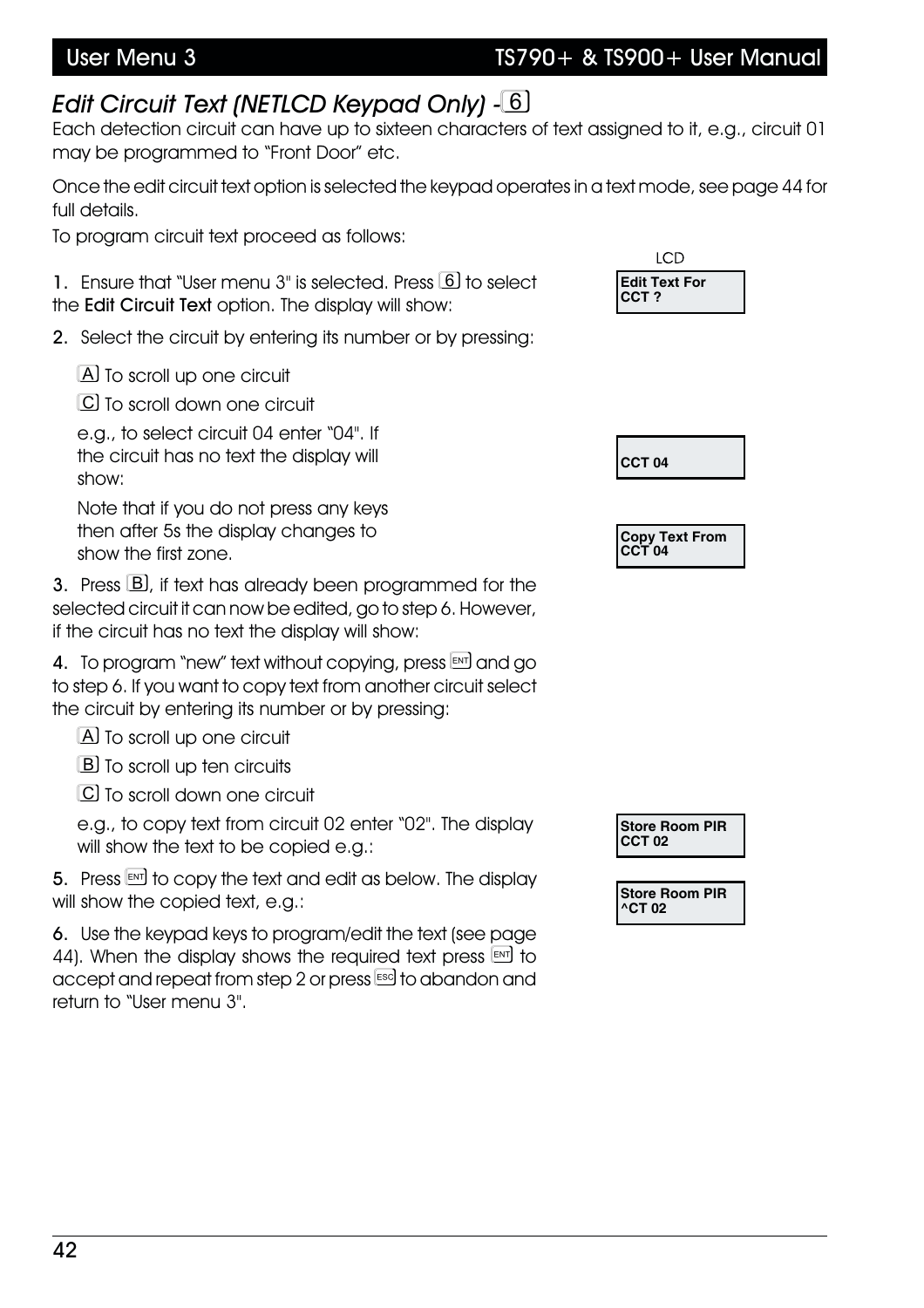### TS790+ & TS900+ User Manual User Menu 3

### *View Inactive Circuits -* 0

The TS790+ and TS900+ have a facility to flag selected detection circuits that have not been activated whilst the system was unset. This feature would normally be used in situations where a movement detector is likely to become obscured by the activity in that area. For example boxes within a store room that are stacked in front of a detector.

The system can still be full or part-set, but the display will show those detection circuits that have not been activated whilst the system was unset.

The master user can use this menu option to view the inactive detection circuits.

**EX** Only detection circuits that have been programmed as "Flagged" by the installation *company will provide this feature.*

To select the "View Inactive Circuits" option proceed as follows:

1. Ensure that "User menu 3" is selected. Press  $\boxed{0}$  to select the View Inactive Circuits option. The display will show those circuits which have not been activated whilst the system has been unset e.g.:

2. Press Escl to abandon and return to "User menu 3".

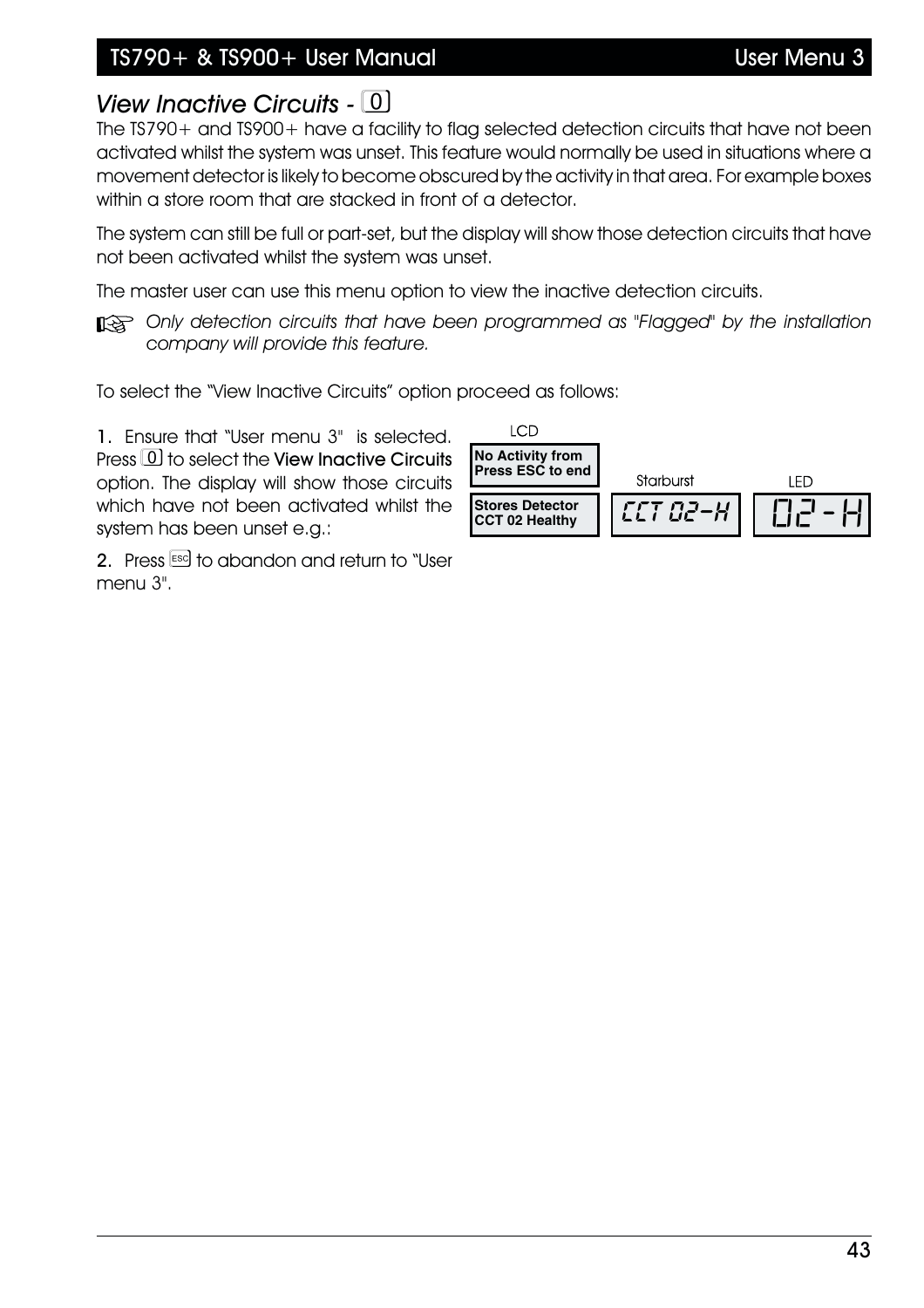# *Text Keypad*

|                                                                                                    | $\mathcal{A}_{\mathcal{A}}$<br>В<br>4<br>C<br>D<br>ENT                                                                                                | 3<br>2<br>5<br>6<br>8<br>9<br>$\left\lceil \textsf{esc} \right\rceil$<br>$\mathbf 0$<br>Press B<br>The keypad keys now do this: | E<br>Α<br>В<br>U<br>$\mathbf 0$<br>C<br>Change <sup>r</sup><br>$\triangleright$<br>Case<br><b>ESC</b><br><b>ENT</b><br>Space                                                         |                                                                      |
|----------------------------------------------------------------------------------------------------|-------------------------------------------------------------------------------------------------------------------------------------------------------|---------------------------------------------------------------------------------------------------------------------------------|--------------------------------------------------------------------------------------------------------------------------------------------------------------------------------------|----------------------------------------------------------------------|
| $\left[ \begin{matrix} \Delta \end{matrix} \right]$<br>$\boxed{B}$<br>$\boxed{\text{C}}$<br>$\Box$ | $\mathbf{1}$<br>Up the alphabet<br>$\boxed{4}$<br><b>Change Cursor</b><br>$\left\lceil 7 \right\rceil$<br>Down the Alphabet<br><b>Not Used</b><br>ENT | <b>Character A</b><br>Character O<br><b>Cursor Left</b><br><b>Accept Text</b>                                                   | $\lfloor 2 \rfloor$<br>$\overline{3}$<br><b>Character E</b><br>$\overline{5}$<br>6<br>Character U<br>$\boxed{8}$<br>$\boxed{9}$<br><b>Toggle Case</b><br>$\boxed{0}$<br>Space<br>ESC | Character I<br>Character 0<br><b>Cursor Right</b><br>Abandon editing |

#### *Figure 5. Text Keypad Overlay*

In the text mode the keypad functions as follows:

**Cursor Types:** 

| ⌒ | This character is used to represent the top line text cursor.    |
|---|------------------------------------------------------------------|
|   | This character is used to represent the bottom line text cursor. |
|   | This character is used to represent the number cursor.           |

To program text Proceed as follows:

1. Text is entered by pressing one of the vowel keys and then using the  $\overline{A}$  or  $\overline{C}$  keys to move up and down, e.g., to type the letter R press "5" to select U then press  $\overline{C}$  three times to scroll down to the letter R. The display will show:

2. Now use the  $\boxed{9}$  key to move the cursor right, repeat step 1 for the next letter. Keep repeating steps 1 and 2 until the whole word is formed, e.g.:

3. Numbers may be entered by pressing key "6" then using the  $\boxtimes$  or  $\textcircled{C}$  keys to move up and down. A quicker way is to press  $\boxed{B}$ , which changes the cursor to "|" and numbers may now be entered directly using the number keys, e.g., to enter 405 first press  $\boxed{B}$  then enter "405". The display will show:

4. When the display shows the required text press  $\boxed{\phantom{0}^{[6]} }$  to accept or press  $53$  to abandon.

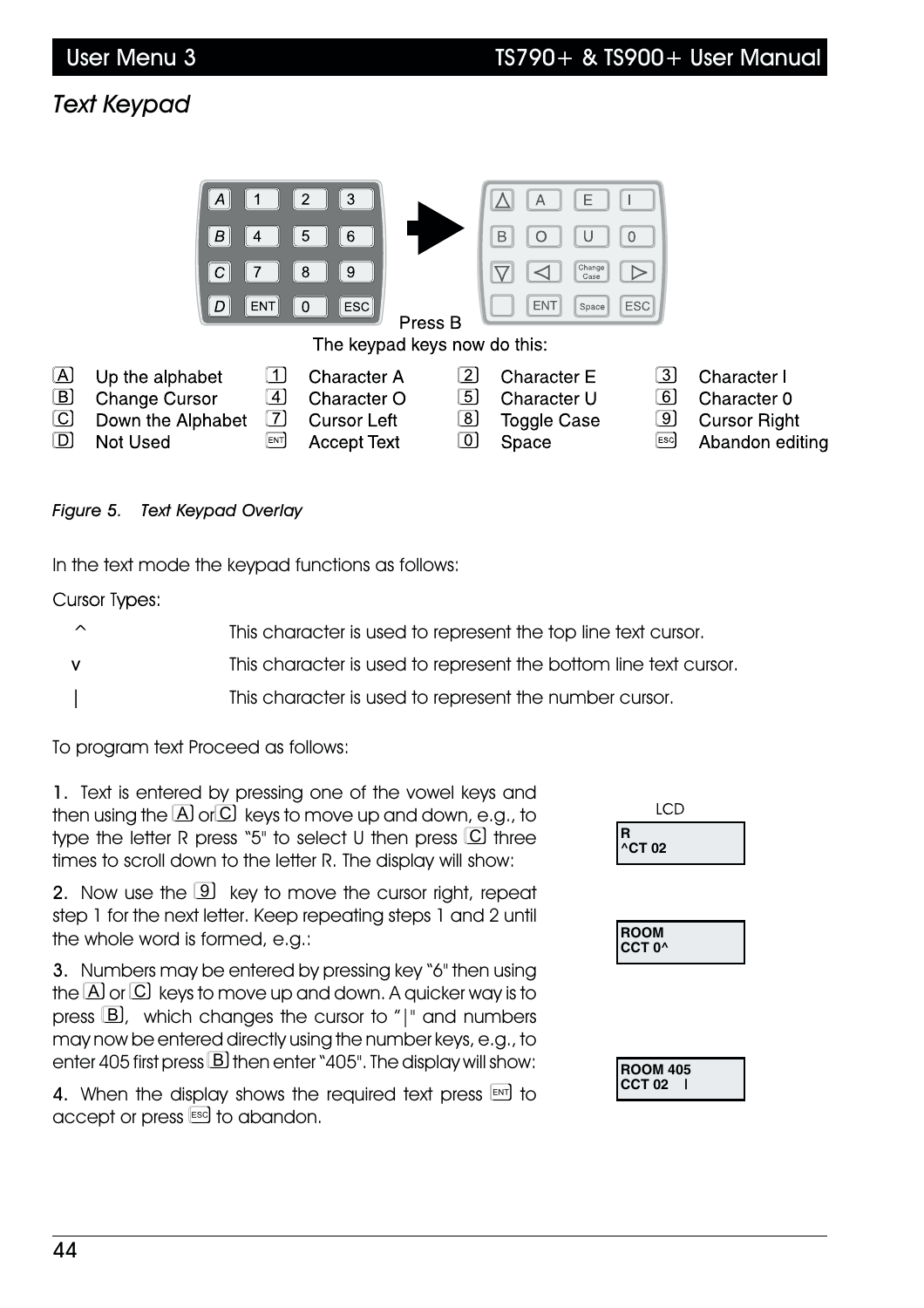TS790+ & TS900+ User Manual Fault Finding

# *Fault Finding*

# *Display Messages*

| <b>LCD</b>                                | Starburst        | LED                      |                                                                                                                                                                                                                                    |
|-------------------------------------------|------------------|--------------------------|------------------------------------------------------------------------------------------------------------------------------------------------------------------------------------------------------------------------------------|
| <b>ALARM 05</b><br>08:30.45 28/04         | ALARM OS         | C 8.05                   | Full alarm from detection circuit 05. Refer to<br>"Resetting After an Alarm" on page 11.                                                                                                                                           |
| <b>AUX/BELL TAMPER</b><br>08:30.45 28/04  | <b>RUX TMP</b>   | <u>FIF</u>               | Auxiliary or Bell tamper alarm. Refer to "Resetting<br>After an Alarm" on page 11.                                                                                                                                                 |
| <b>AUXILIARY 06</b><br>08:30.45 28/04     | RUX OS           | 80.06                    | Auxiliary alarm from detection circuit 06. Refer to<br>"Resetting After an Alarm" on page 11.                                                                                                                                      |
| <b>BATTERY FAULT</b><br>08:30.45 28/04    | <i>BRTT FLT</i>  | 七日                       | The system standby Battery is faulty. Contact your<br>installation company for further advice.                                                                                                                                     |
| <b>CCTS FAILED TEST</b><br>08:30.45 28/04 | TEST<br>FAILURE  | 255<br><u>  </u><br>┠╴┠┨ | One or more circuit have failed whilst on test. Use the<br>"View Log" option to view the detection circuits that<br>have failed. The system can still be set or part-set.<br>Contact your installation company for further advice. |
|                                           |                  |                          |                                                                                                                                                                                                                                    |
| <b>CCTS ISOLATED</b><br>08:30.45 28/04    | <b>CIRCUITS</b>  | E E E E                  | One or more 24 hour circuits are isolated from the<br>system. Refer to "Omit 24 Hour Group" on page 20.                                                                                                                            |
|                                           | OMITTED          | 1501                     |                                                                                                                                                                                                                                    |
| <b>CODE TAMPER 01</b><br>08:30.45 28/04   | C.TMP OI         | FE 0                     | Code tamper from remote keypad 01, caused by 4<br>incorrect passcode entries. Refer to "Resetting After<br>an Alarm" on page 11.                                                                                                   |
| <b>DELAY ALARM</b><br>05                  | <i>DEL RY 05</i> | 82.05                    | Delayed alarm from detection circuit 05. Refer to<br>"Resetting After an Alarm" on page 11.                                                                                                                                        |
| <b>ENTRY ALARM 01</b><br>08:30.45 28/04   | ENTRY CI         | E X J                    | Entry time-out alarm from detection circuit 01. Refer<br>to "Resetting After an Alarm" on page 11.                                                                                                                                 |
| FIRE ALARM 02<br>08:30.45 28/04           | FIRE DZ          | <b>FA.02</b>             | Fire alarm from detection circuit 02. Refer to<br>"Resetting After an Alarm" on page 11.                                                                                                                                           |
| <b>FUSE BLOWN 01</b><br>08:30.45 28/04    | FUSE DI          | F 5 0                    | The auxiliary supply fuse has blown. Contact your<br>installation company for further advice.                                                                                                                                      |
| <b>NODE FUSE 01</b><br>08:30.45 28/04     | <i>N.FUSE DI</i> | $\Box F$ $\Box$          | The auxiliary supply fuse in Node 01 has blown.<br>Contact your installation company for further advice.                                                                                                                           |
| NODE REMOVED 01<br>08:30.45 28/04         | <i>N. REM DI</i> | $\prod_{i=1}^{n}$        | Node 01 has been disconnected from the system or<br>has failed. Contact your installation company for<br>further advice.                                                                                                           |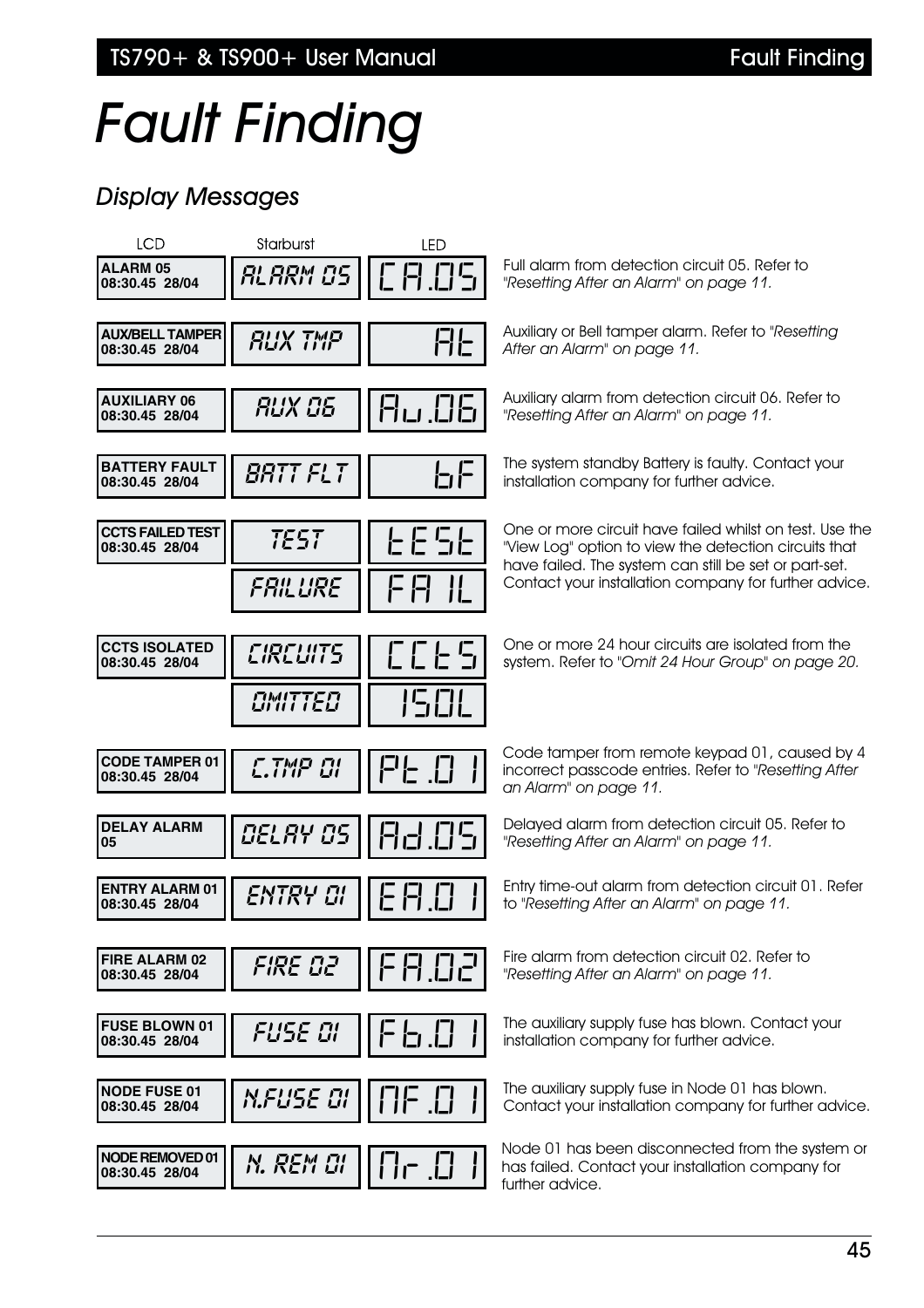#### Fault Finding TS790+ & TS900+ User Manual

# *Display Messages (Cont.)*

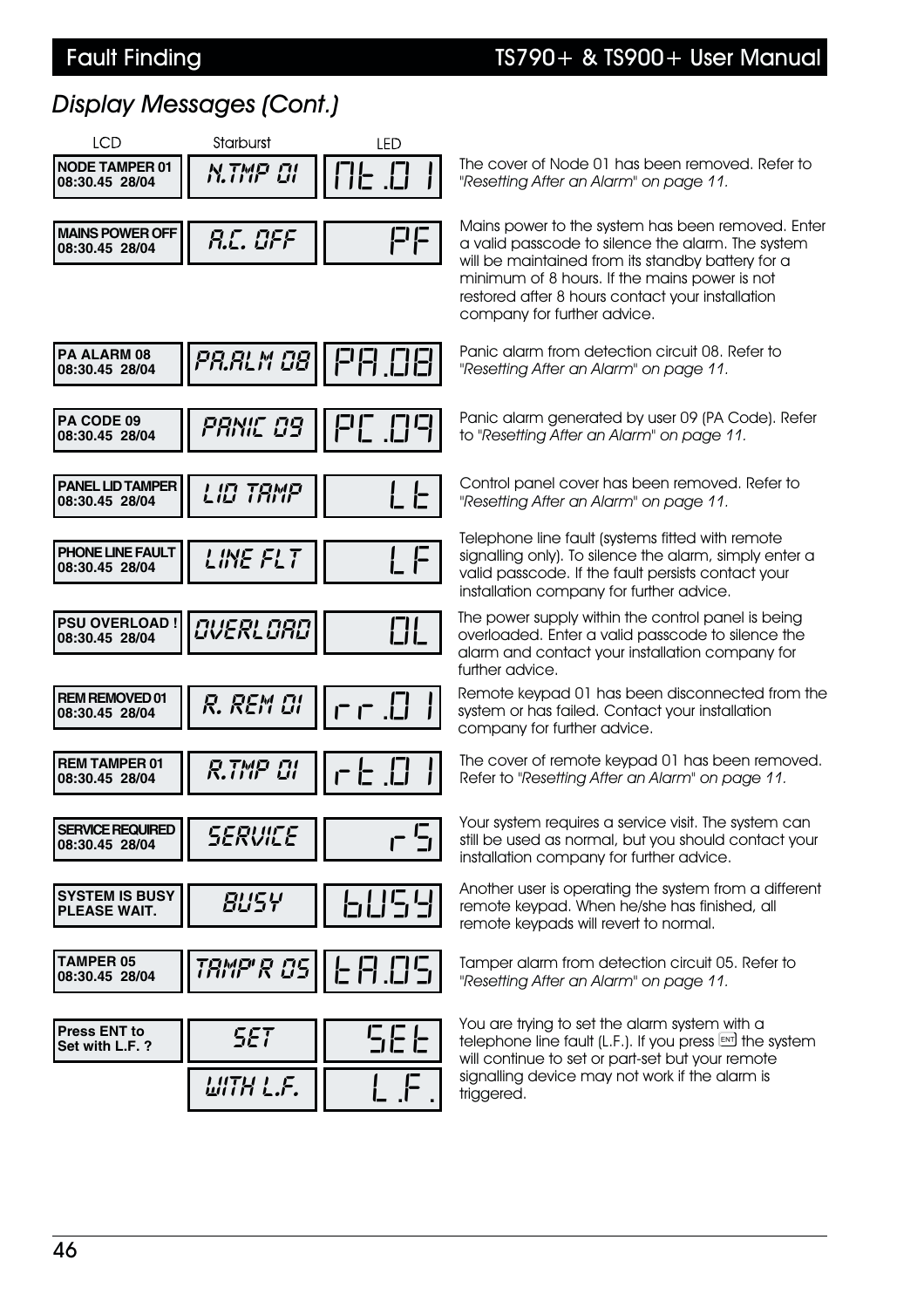| <b>Glossary of Terms</b>  |                              |                                                                                                                                                                                                                                                                                                                                            |
|---------------------------|------------------------------|--------------------------------------------------------------------------------------------------------------------------------------------------------------------------------------------------------------------------------------------------------------------------------------------------------------------------------------------|
| <b>Auxiliary Circuit</b>  | $\overline{\phantom{a}}$     | A detection circuit type which is monitored at all times. When triggered<br>it will only activate outputs that are programmed as auxiliary.                                                                                                                                                                                                |
| Chime                     |                              | An optional facility which allows selected detection circuits to<br>generate a two-tone "Chime" when triggered.                                                                                                                                                                                                                            |
| <b>Central Station</b>    | $\blacksquare$               | A permanently manned monitoring station used to receive alarm<br>transmissions via the telephone line from a remote signalling device<br>such as a digicom.                                                                                                                                                                                |
| <b>Detection Circuits</b> | $\qquad \qquad \blacksquare$ | All detection devices, e.g. magnetic contacts, movement sensors,<br>etc. are connected to detection circuits. Each circuit is allocated a<br>number which identifies the detection device. For example, a room<br>protected by a movement sensor may be "Circuit 01", while a door<br>protected by a magnetic contact may be "Circuit 02". |
| Digicom                   |                              | Digital Communicator - A remote signalling device fitted to the system<br>which will transmit alarm status data via the telephone line to a<br>dedicated central station.                                                                                                                                                                  |
| Downloading               | $\qquad \qquad -$            | A process which allows the alarm system to be remotely interrogated<br>and programmed via a computer and modem.                                                                                                                                                                                                                            |
| <b>Duress</b>             | $\overline{\phantom{a}}$     | A means of entering a passcode which generates a silent alarm via<br>the digicom (if fitted) to a central station.                                                                                                                                                                                                                         |
| <b>Exit/Entry route</b>   |                              | The route for entering or leaving the protected premises when the<br>system is being full or part-set.                                                                                                                                                                                                                                     |
| <b>Final Exit</b>         |                              | The door or detector that is used for leaving and entering the premises.                                                                                                                                                                                                                                                                   |
| <b>Entry Time</b>         | $\overline{\phantom{a}}$     | A pre-set time delay to allow the user to enter the protected premises<br>and reach the remote keypad without causing an alarm.                                                                                                                                                                                                            |
| <b>Event Log</b>          |                              | A record of system activity which is stored in a non volatile memory.                                                                                                                                                                                                                                                                      |
| <b>Exit Time</b>          |                              | A pre-set time delay to allow the user to leave the premises when the<br>alarm system is being set by the timed exit method.                                                                                                                                                                                                               |
| <b>Exit Terminator</b>    |                              | An external push button switch required by some police forces which is<br>used to set the system after leaving the premises.                                                                                                                                                                                                               |
| <b>Full Set</b>           |                              | The state of the alarm system when it is protecting all wards.                                                                                                                                                                                                                                                                             |
| <b>Master User</b>        |                              | The user(s) who are responsible for assigning new users to the alarm<br>system.                                                                                                                                                                                                                                                            |
| Modem                     |                              | A device for transmitting and receiving data to and from a computer<br>via the telephone line.                                                                                                                                                                                                                                             |
| <b>Night Circuit</b>      | $\qquad \qquad -$            | A detection circuit type that will generate a full alarm when the alarm<br>system is set. When the alarm system is unset the detection circuit may<br>be triggered without causing an alarm.                                                                                                                                               |
| Omit                      | $\overline{\phantom{a}}$     | To intentionally exclude the monitoring of one or more detection<br>circuits when full or part setting the alarm system.                                                                                                                                                                                                                   |
| Part-Set                  |                              | The state of the alarm system when it is protecting part of the premises.                                                                                                                                                                                                                                                                  |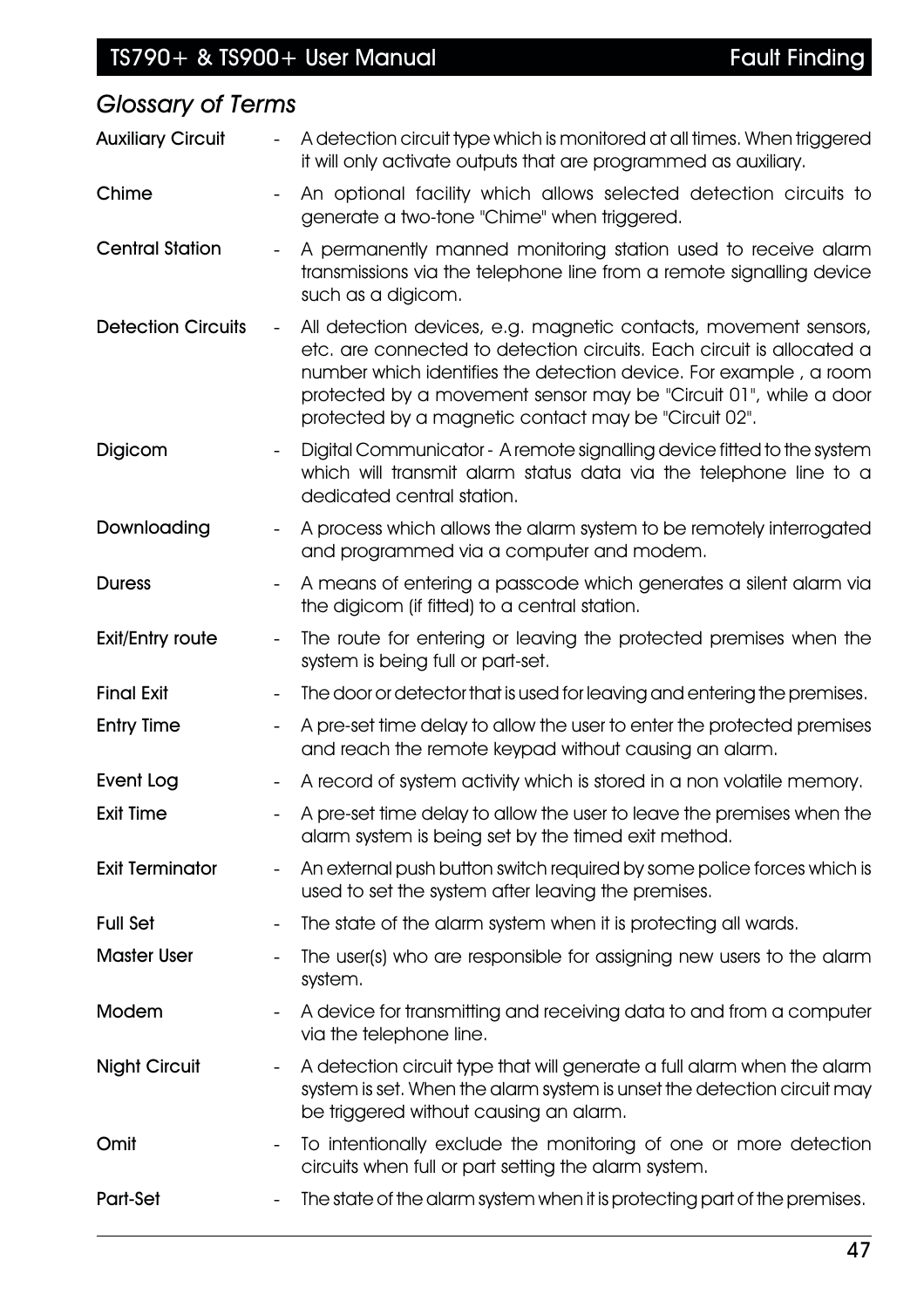| <b>Fault Finding</b> |                          | TS790+ & TS900+ User Manual                                                                                                                                                                                        |
|----------------------|--------------------------|--------------------------------------------------------------------------------------------------------------------------------------------------------------------------------------------------------------------|
| Passcode             |                          | A unique four digit number which must be entered before the alarm<br>system can be operated.                                                                                                                       |
| P.A. (Panic Alarm)   | $\blacksquare$           | Emergency push button switch used to activate an alarm. The alarm<br>signal will also be transmitted to the central station if a remote<br>signalling device is fitted.                                            |
| Remote Keypad        | $\blacksquare$           | A device located away from the main control panel that is used to<br>operate the alarm system.                                                                                                                     |
| Reset                | $\overline{\phantom{a}}$ | The action required to return the system to its normal state after an<br>alarm.                                                                                                                                    |
| Set                  |                          | To arm the alarm system or wards.                                                                                                                                                                                  |
| <b>System Open</b>   | $\overline{\phantom{a}}$ | The normal unset state of the system.                                                                                                                                                                              |
| <b>System Set</b>    | $\overline{\phantom{a}}$ | The full set state of the the alarm system.                                                                                                                                                                        |
| Tamper               | $\blacksquare$           | An alarm caused by the system being interfered with physically or by<br>too many unauthorised keypad entries.                                                                                                      |
| 24 Hour Circuit      | $\blacksquare$           | A circuit that is monitored at all times. When triggered in the unset<br>condition a local alarm is generated (Internal sounders only). When<br>triggered in full or part-set condition a full alarm is generated. |
| Unset                | $\overline{\phantom{a}}$ | To disarm the alarm system or areas (wards).                                                                                                                                                                       |
| <b>Users</b>         |                          | Persons allocated a passcode which allows them to operate the<br>alarm system.                                                                                                                                     |
| Wards                |                          | A group of detection circuits that may be set or unset independently of<br>each other.                                                                                                                             |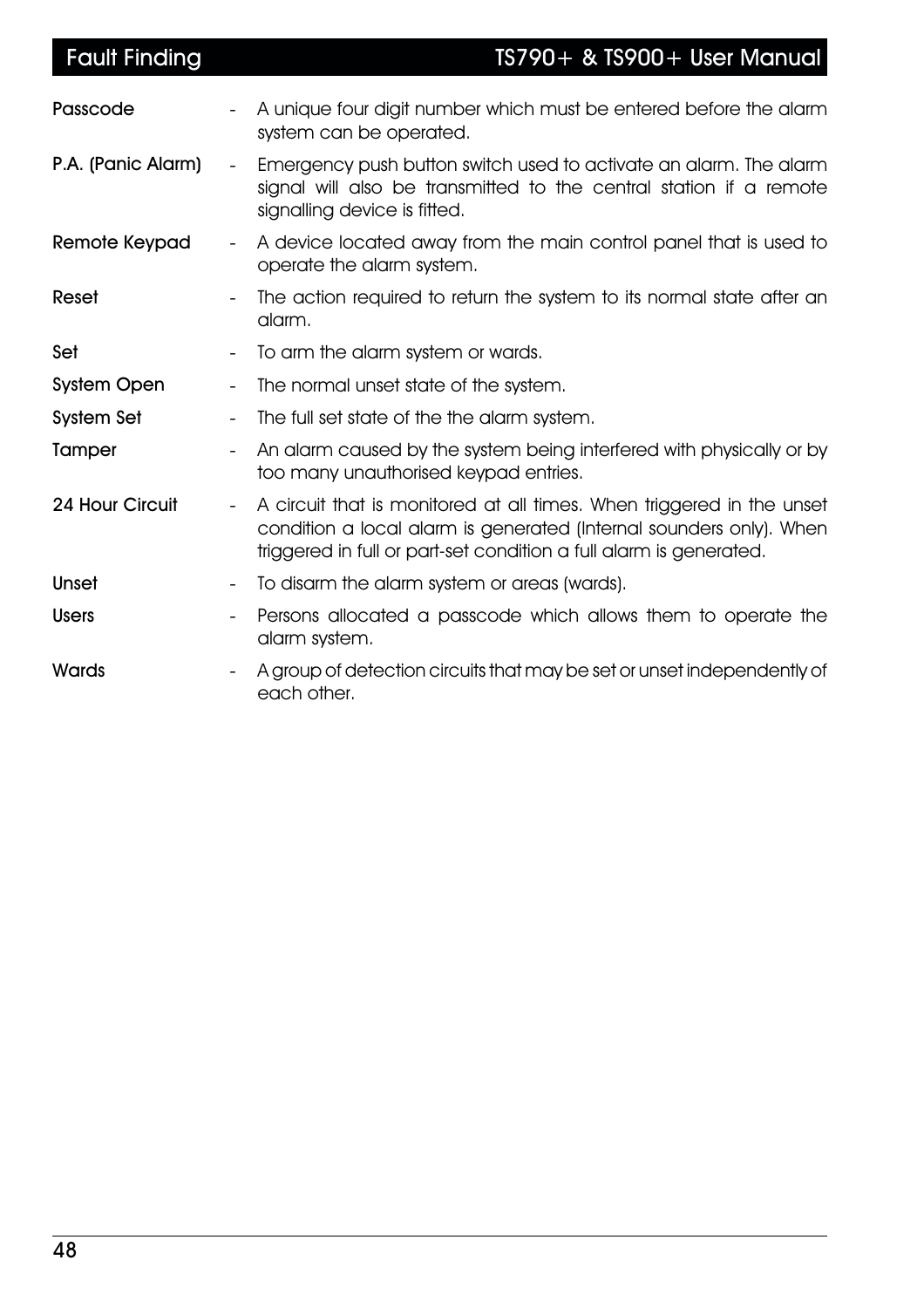# TS790+ & TS900+ User Manual System Records

Ï

| <b>User Record</b> |                  |                  |                 |               |              |              |
|--------------------|------------------|------------------|-----------------|---------------|--------------|--------------|
| User               |                  |                  | Set/Unset Wards |               |              |              |
| <b>No</b>          | <b>User Type</b> | <b>User Name</b> | System          | <b>Ward A</b> | Ward B       | Ward C       |
| $01\,$             | Master           |                  | $\checkmark$    | $\checkmark$  | $\checkmark$ | $\checkmark$ |
| 02                 |                  |                  |                 |               |              |              |
| 03                 |                  |                  |                 |               |              |              |
| 04                 |                  |                  |                 |               |              |              |
| $05\,$             |                  |                  |                 |               |              |              |
| 06                 |                  |                  |                 |               |              |              |
| $07$               |                  |                  |                 |               |              |              |
| ${\bf 08}$         |                  |                  |                 |               |              |              |
| 09                 |                  |                  |                 |               |              |              |
| $10\,$             |                  |                  |                 |               |              |              |
| 11                 |                  |                  |                 |               |              |              |
| 12                 |                  |                  |                 |               |              |              |
| 13                 |                  |                  |                 |               |              |              |
| 14                 |                  |                  |                 |               |              |              |
| 15                 |                  |                  |                 |               |              |              |
| 16                 |                  |                  |                 |               |              |              |
| 17                 |                  |                  |                 |               |              |              |
| 18                 |                  |                  |                 |               |              |              |
| $19$               |                  |                  |                 |               |              |              |
| $20\,$             |                  |                  |                 |               |              |              |
| 21                 |                  |                  |                 |               |              |              |
| 22                 |                  |                  |                 |               |              |              |
| 23                 |                  |                  |                 |               |              |              |
| 24                 |                  |                  |                 |               |              |              |
| $25\,$             |                  |                  |                 |               |              |              |
| 26                 |                  |                  |                 |               |              |              |
| 27                 |                  |                  |                 |               |              |              |
| $28\,$             |                  |                  |                 |               |              |              |
| 29                 |                  |                  |                 |               |              |              |
| $30\,$             |                  |                  |                 |               |              |              |
| $31\,$             |                  |                  |                 |               |              |              |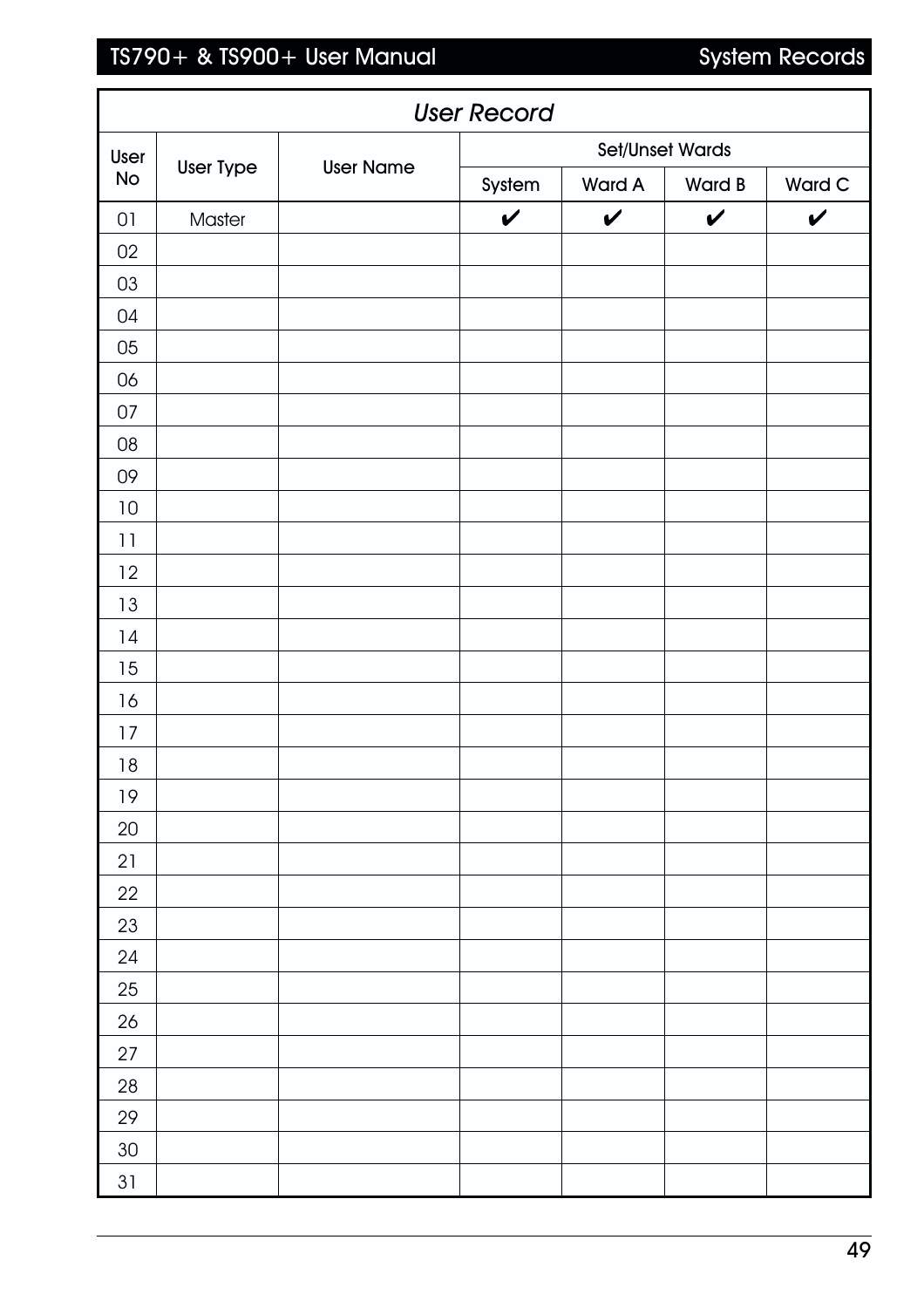# System Records TS790+ & TS900+ User Manual

| <b>Detection Circuit Record</b> |          |      |       |                         |              |   |              |
|---------------------------------|----------|------|-------|-------------------------|--------------|---|--------------|
| Circuit                         |          |      |       | <b>Circuit in Wards</b> |              |   |              |
| <b>No</b>                       | Location | Omit | Chime | System                  | $\mathsf{A}$ | B | $\mathsf{C}$ |
| $01\,$                          |          |      |       |                         |              |   |              |
| 02                              |          |      |       |                         |              |   |              |
| 03                              |          |      |       |                         |              |   |              |
| 04                              |          |      |       |                         |              |   |              |
| 05                              |          |      |       |                         |              |   |              |
| 06                              |          |      |       |                         |              |   |              |
| 07                              |          |      |       |                         |              |   |              |
| $08\,$                          |          |      |       |                         |              |   |              |
| 09                              |          |      |       |                         |              |   |              |
| 10                              |          |      |       |                         |              |   |              |
| 11                              |          |      |       |                         |              |   |              |
| 12                              |          |      |       |                         |              |   |              |
| 13                              |          |      |       |                         |              |   |              |
| 14                              |          |      |       |                         |              |   |              |
| 15                              |          |      |       |                         |              |   |              |
| 16                              |          |      |       |                         |              |   |              |
| $17$                            |          |      |       |                         |              |   |              |
| $18\,$                          |          |      |       |                         |              |   |              |
| $19$                            |          |      |       |                         |              |   |              |
| $20\,$                          |          |      |       |                         |              |   |              |
| 21                              |          |      |       |                         |              |   |              |
| 22                              |          |      |       |                         |              |   |              |
| 23                              |          |      |       |                         |              |   |              |
| 24                              |          |      |       |                         |              |   |              |
| 25                              |          |      |       |                         |              |   |              |
| 26                              |          |      |       |                         |              |   |              |
| 27                              |          |      |       |                         |              |   |              |
| $28\,$                          |          |      |       |                         |              |   |              |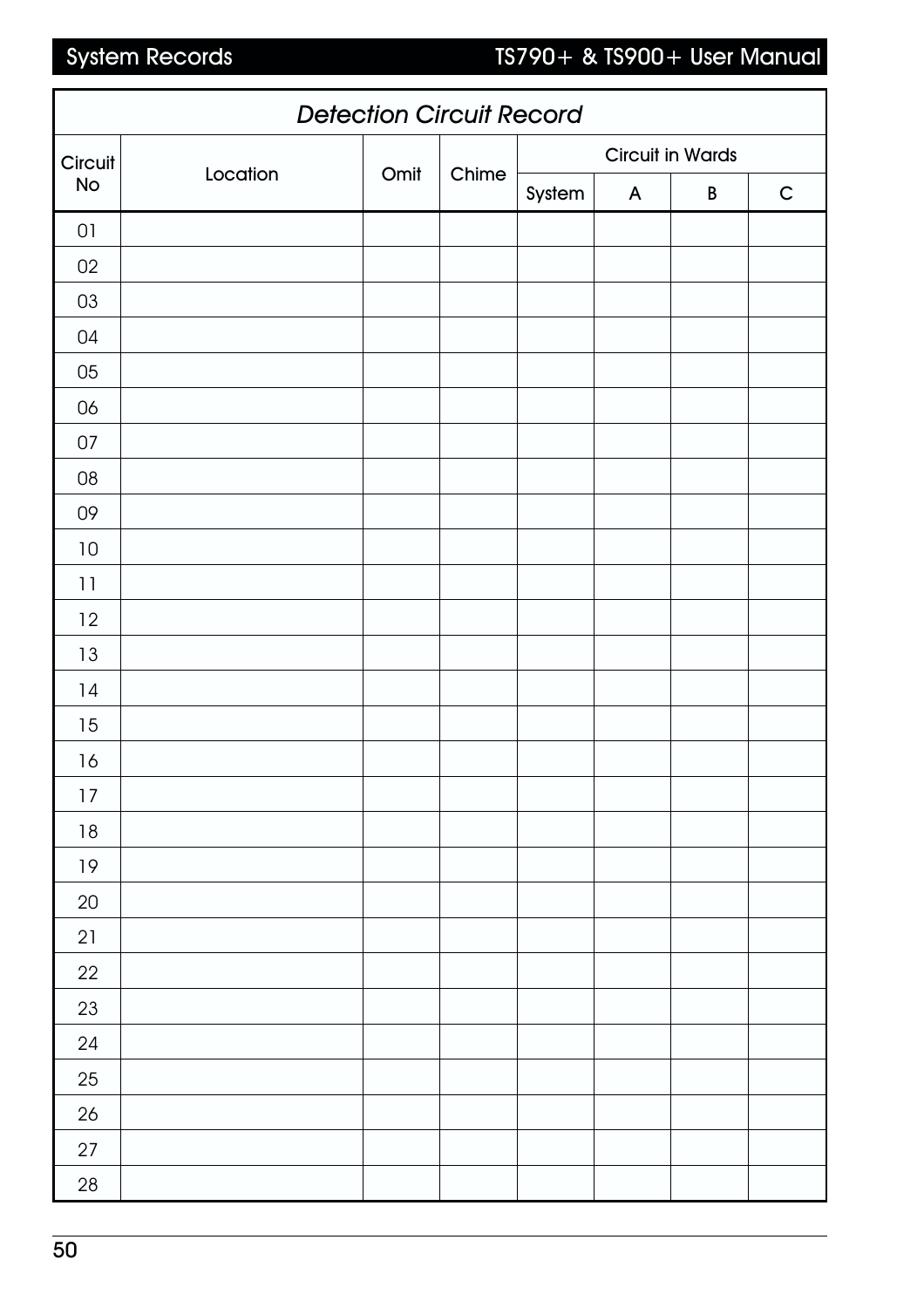# TS790+ & TS900+ User Manual System Records

|         | <b>Detection Circuit Record</b> |      |       |        |              |                         |              |
|---------|---------------------------------|------|-------|--------|--------------|-------------------------|--------------|
| Circuit |                                 |      |       |        |              | <b>Circuit in Wards</b> |              |
| No      | Location                        | Omit | Chime | System | $\mathsf{A}$ | $\, {\bf B}$            | $\mathsf{C}$ |
| 29      |                                 |      |       |        |              |                         |              |
| $30\,$  |                                 |      |       |        |              |                         |              |
| 31      |                                 |      |       |        |              |                         |              |
| $32\,$  |                                 |      |       |        |              |                         |              |
| $33\,$  |                                 |      |       |        |              |                         |              |
| 34      |                                 |      |       |        |              |                         |              |
| $35\,$  |                                 |      |       |        |              |                         |              |
| 36      |                                 |      |       |        |              |                         |              |
| 37      |                                 |      |       |        |              |                         |              |
| 38      |                                 |      |       |        |              |                         |              |
| 39      |                                 |      |       |        |              |                         |              |
| 40      |                                 |      |       |        |              |                         |              |
| 41      |                                 |      |       |        |              |                         |              |
| 42      |                                 |      |       |        |              |                         |              |
| 43      |                                 |      |       |        |              |                         |              |
| 44      |                                 |      |       |        |              |                         |              |
| $45\,$  |                                 |      |       |        |              |                         |              |
| 46      |                                 |      |       |        |              |                         |              |
| $47\,$  |                                 |      |       |        |              |                         |              |
| 48      |                                 |      |       |        |              |                         |              |
| 49      |                                 |      |       |        |              |                         |              |
| 50      |                                 |      |       |        |              |                         |              |
| 51      |                                 |      |       |        |              |                         |              |
| 52      |                                 |      |       |        |              |                         |              |
| 53      |                                 |      |       |        |              |                         |              |
| 54      |                                 |      |       |        |              |                         |              |
| 55      |                                 |      |       |        |              |                         |              |
| 56      |                                 |      |       |        |              |                         |              |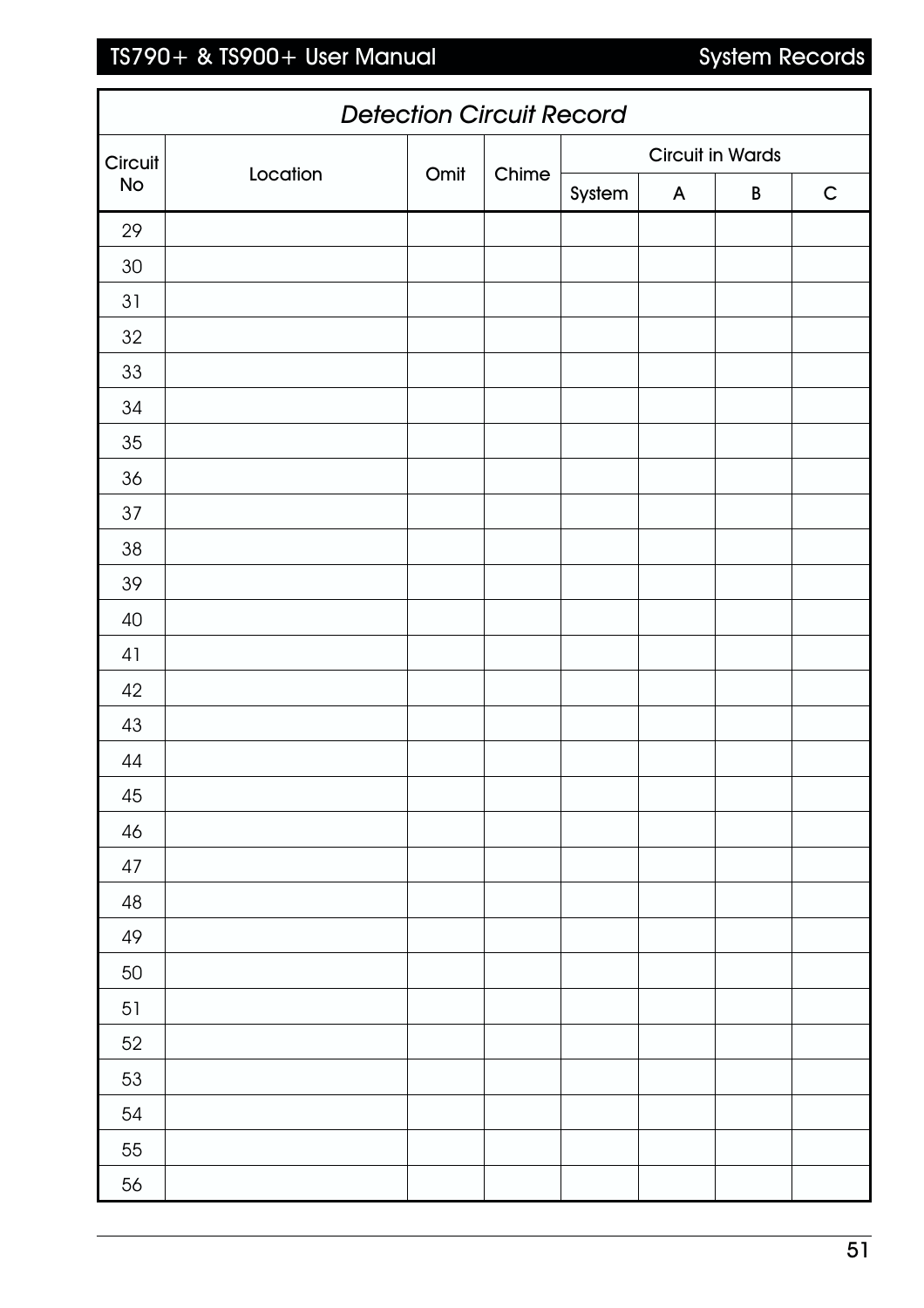|      | <b>Service Record</b> |        |  |  |  |
|------|-----------------------|--------|--|--|--|
| Date | Engineer              | Action |  |  |  |
|      |                       |        |  |  |  |
|      |                       |        |  |  |  |
|      |                       |        |  |  |  |
|      |                       |        |  |  |  |
|      |                       |        |  |  |  |
|      |                       |        |  |  |  |
|      |                       |        |  |  |  |
|      |                       |        |  |  |  |
|      |                       |        |  |  |  |
|      |                       |        |  |  |  |
|      |                       |        |  |  |  |
|      |                       |        |  |  |  |

| Installation Information |     |         |                            |     |    |
|--------------------------|-----|---------|----------------------------|-----|----|
| <b>Bell Delay:</b>       |     |         | <b>Bell Duration:</b>      |     |    |
| Master User Access: Full |     | Limited | Remote Signalling:         | Yes | No |
| Downloading:             | Yes | No.     | <b>User Authorisation:</b> | Yes | No |
| Set with power off: Yes  |     | No.     | Set with Line Fault:       | Yes | No |

Installation Engineer: \_\_\_\_\_\_\_\_\_\_\_\_\_\_\_\_\_\_\_\_\_\_\_\_\_\_\_\_\_\_\_

Installation Company:

\_\_\_\_\_\_\_\_\_\_\_\_\_\_\_\_\_\_\_\_\_\_\_\_\_

 $\frac{1}{2}$  ,  $\frac{1}{2}$  ,  $\frac{1}{2}$  ,  $\frac{1}{2}$  ,  $\frac{1}{2}$  ,  $\frac{1}{2}$  ,  $\frac{1}{2}$ 

 $\overline{\phantom{a}}$  ,  $\overline{\phantom{a}}$  ,  $\overline{\phantom{a}}$  ,  $\overline{\phantom{a}}$  ,  $\overline{\phantom{a}}$  ,  $\overline{\phantom{a}}$  ,  $\overline{\phantom{a}}$  ,  $\overline{\phantom{a}}$  ,  $\overline{\phantom{a}}$  ,  $\overline{\phantom{a}}$  ,  $\overline{\phantom{a}}$  ,  $\overline{\phantom{a}}$  ,  $\overline{\phantom{a}}$  ,  $\overline{\phantom{a}}$  ,  $\overline{\phantom{a}}$  ,  $\overline{\phantom{a}}$ 

\_\_\_\_\_\_\_\_\_\_\_\_\_\_\_\_\_\_\_\_\_\_\_\_\_

 $\mathcal{L}_\text{max}$  , where  $\mathcal{L}_\text{max}$ 

\_\_\_\_\_\_\_\_\_\_\_\_\_\_\_\_\_\_\_\_\_\_\_\_\_\_\_\_\_\_\_

\_\_\_\_\_\_\_\_\_\_\_\_\_\_\_\_\_\_\_\_\_\_\_\_\_

Address: \_\_\_\_\_\_\_\_\_\_\_\_\_\_\_\_\_\_\_\_\_\_\_\_\_\_\_\_\_\_\_

Telephone: